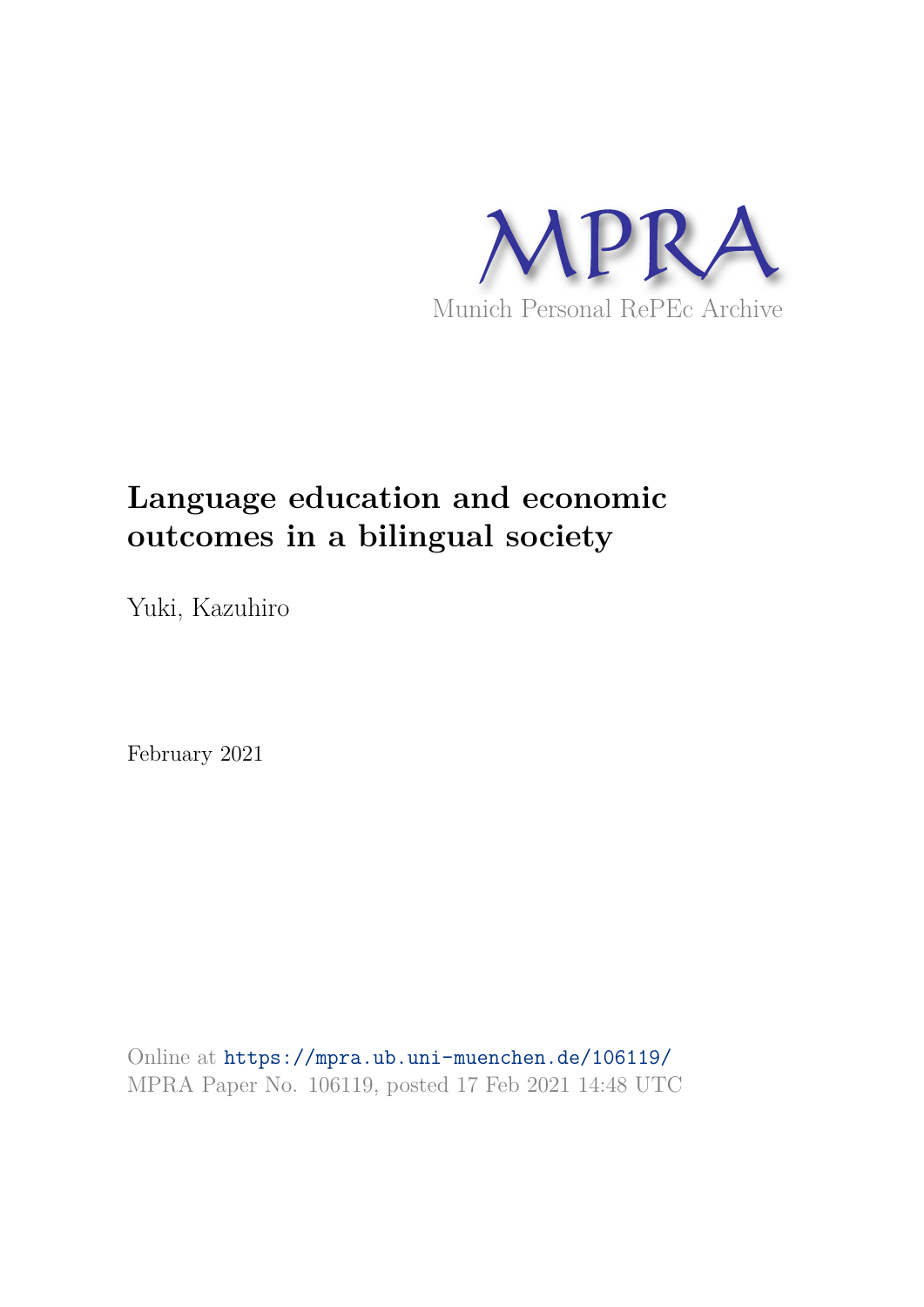# Language education and economic outcomes in a bilingual society

Kazuhiro Yuki

February 2021

#### Abstract

Poor economic performance of minority groups and large economic disparity between these groups and the majority group are major concerns in most countries. In many of these countries, the mother tongue of the latter group is the common language in national business and in inter-group communications. How much weights should be placed on common language education and on ethnic language education is a crucial issue in school education of minority students.

This paper develops a model to examine the issue theoretically. It is shown that balanced education of the two languages is critical for skill development of individuals with limited wealth. It is also found that balanced dual education is desirable in terms of earnings net of educational expenditure and consumption, only when the country has favorable conditions (TFP is reasonably high and education is reasonably effective in skill development) and only for those with adequate wealth. Common-language-only education maximizes net earnings and consumption of those with little wealth, and, when the country's conditions are not good, maximizes the economic outcomes of all. Policy implications of the results are discussed. The paper also examines implications of the asymmetric language positions of the groups for sectoral choices and within-group inequalities.

Keywords: language policy, bilingual education, ethnic inequality, human capital, economic development

JEL classification numbers: I25, J15, J24, O15, Z13

Faculty of Economics, Kyoto University, Yoshida-hommachi, Sakyo-ku, Kyoto, 606-8501, Japan; Phone +81-75- 753-3532; E-mail yuki@econ.kyoto-u.ac.jp. Valuable comments of seminar participants at Osaka City University are gratefully acknowledged.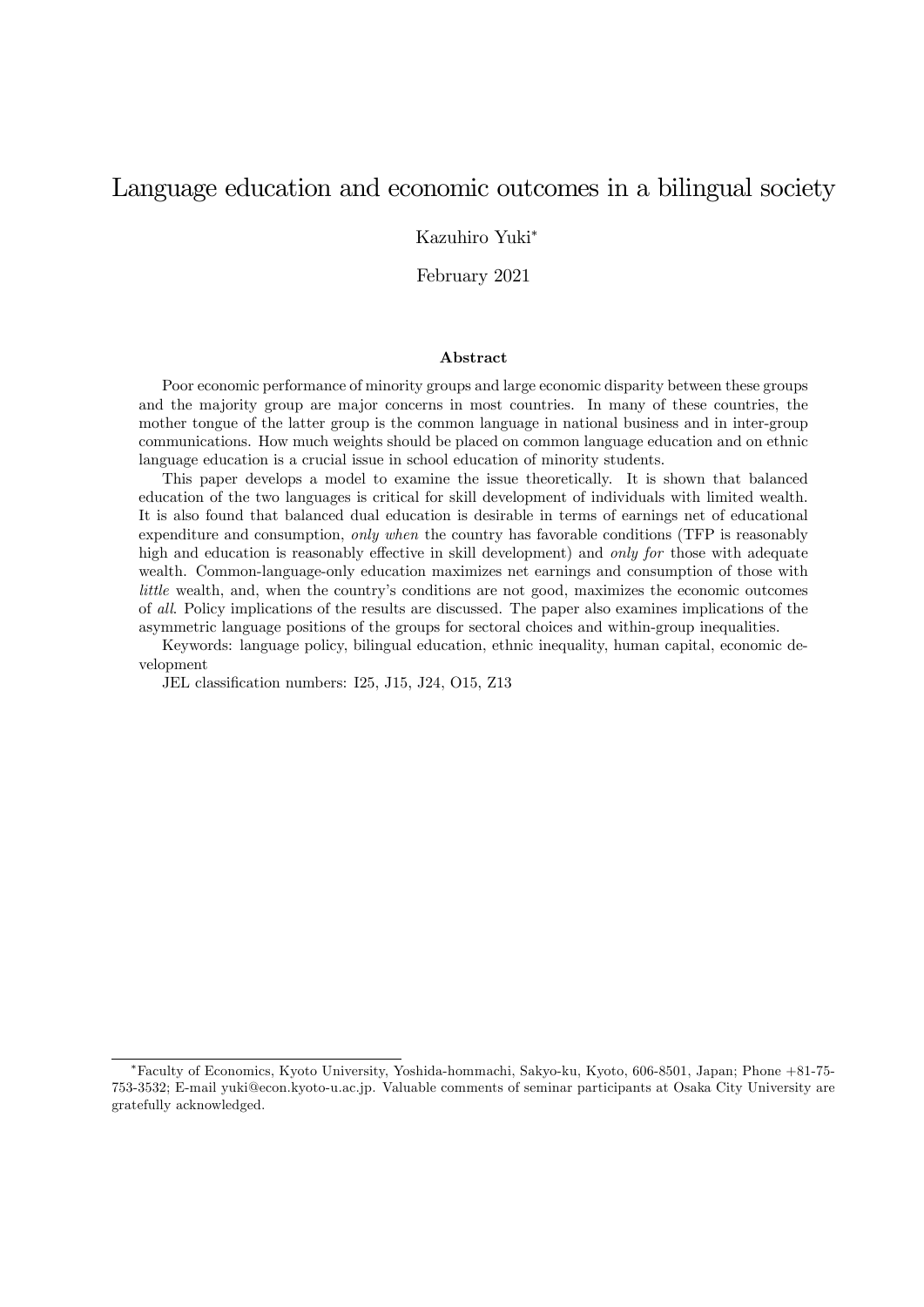# 1 Introduction

Poor economic performance of minority (or subordinate) groups and large disparity between these groups and the majority (or dominant) group are major concerns in many countries. Large ethnic inequality has serious consequences: Alesina, Michalopoulos, and Papaioannou (2016), based on cross-sectional data of 173 countries, Önd that inequality in economic well-being among ethnic groups, rather than ethnic diversity per se, is strongly negatively related to economic development.

Discrimination, inequality in endowment such as wealth, and inequality in political power are considered as main factors behind the worrying situation of minority (or subordinate) groups. What receives limited attention is language barriers they face: in many countries, the mother tongue of the largest or most powerful ethnic group is the common language in national business and in inter-group communications, such as Spanish in Bolivia, Mandarin in China, Amharic in Ethiopia, Turkish in Turkey, and Vietnamese in Vietnam.

How much weights should be placed on teaching a local ethnic language and teaching the common language and which language should be used as a language of instruction of other subjects are crucial issues in school education of minority students. Even today, ethnic language education remains limited in many countries: as many as 40% of students in the world do not have access to education in a language they speak or understand (Walter and Benson, 2012). Recently, countries such as Bolivia (Haboud and Limerick, 2017), Ethiopia (Benson et al., 2012) and the Philippines (Tupas and Martin, 2017) have greatly increased the weight on mother tongue education, while countries such as China (Gao and Wang, 2017), Turkey (Faltis, 2014), and Vietnam (Nguyen and Nguyen, 2019) have maintained or intensified the emphasis on common language education.

Empirical works suggest that acquiring common language skill, though difficult for the minority, is rewarding. Azam, Chin, and Prakash (2013) show that the return to speak fluent English in India is as large as the return to secondary education and half as large as the return to college education, after controlling for education, age, social group, geography, and proxies for ability. Nguyen et al.  $(2017)$  find that a lack of proficiency in Vietnamese of the minority is a major contributor to the disparity in household expenditures between them and the majority. By contrast, acquiring the skill to use the ethnic language is less demanding, because it is the mother tongue and a part of the skill is taught at home, but its use is limited to the local ethnic business and community.

A general consensus among specialists on language and education is that placing emphasis on ethnic language education at least in primary education is important for students to acquire adequate language and non-language skill (Ball, 2011; Heugh, 2011). By contrast, we know very little what is a desirable combination of the two types of education in terms of future earnings and consumption and what kind of educational and economic policies should be conducted when both educational and economic outcomes of students are taken into account. The main purpose of this paper is to develop a simple model to examine these important issues theoretically. The paper also examines implications of the fact that the common language is the mother tongue of the majority but not of the minority for sectoral choices and within-group inequalities of the two groups.

Model: The model economy is populated by two ethnic groups, the majority or dominant group (thereafter the majority) and the minority or subordinate group (thereafter the minority), and is composed of three production sectors, the *national sector* and group-specific *local sectors*. In the real economy, national (local) sector jobs correspond to many jobs in companies doing business nationwide (locally) and jobs involving communications with other groups (locals).

Working in the national sector requires the skill to use the common language, which is the ethnic language of the majority, while working in the local sector of an ethnic group demands the skill to use the group's ethnic language. This implies that the skills required in the two sectors are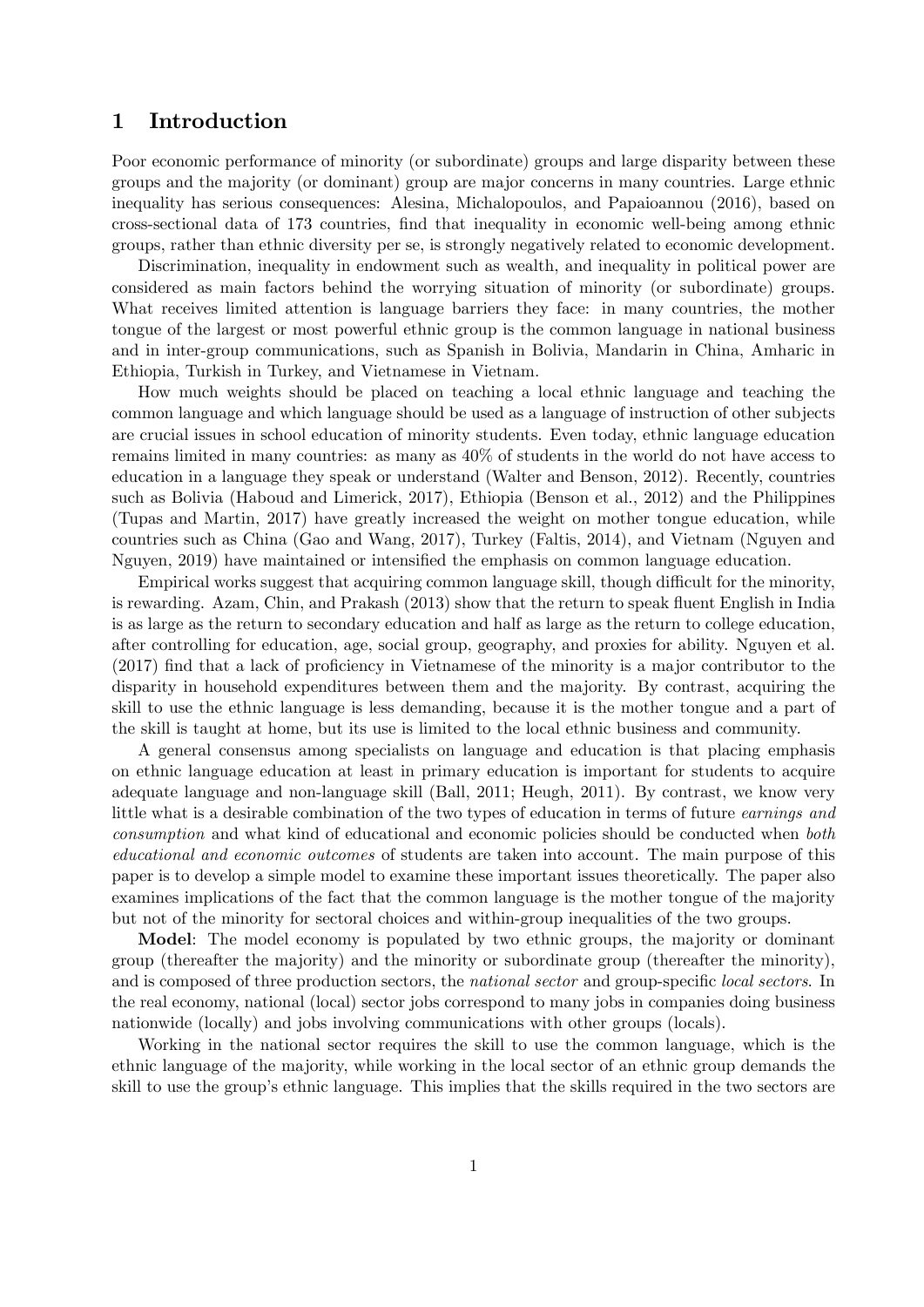the same for the majority, while they are different for the minority.

Each person has wealth (endowment) to expend on education for developing these skills. The minority, who build up both skills, *cannot* choose the allocation of the expenditure over the development of the two skills; it is fixed reflecting the fact that weights on common language education and ethnic language education are mostly determined by the government in basic education. The level of common language skill of the minority is zero without education, while the level of mother tongue skill is *positive* without education (i.e., a portion of the skill is developed at home).<sup>1</sup>

Individuals must self-Önance education due to the absence of credit market. The distribution of wealth is such that some individuals do not have enough wealth to make the optimal level of investment, although the case in which nobody faces the wealth constraint is also analyzed. The setting reflects the fact that, in many countries, students must rely on family wealth to pay for study materials, commuting cost, and others even when public schools do not charge tuitions. After educational investment, individuals choose a sector to work, receive earnings, and consume.

Results: The paper examines implications of the asymmetric language positions of the groups for sectoral choices and within-group inequalities and effects of weights on the two types of education on levels and inter-group inequalities of skill, earnings, and consumption. Main results can be summarized as follows.

First, while the national and local sectors are indifferent to the majority, minority individuals with relatively large wealth choose the national sector and less wealthy ones choose the local sector. That is, the national sector is "ranked" higher than the local sector only for the minority. The reason is that, unlike the majority and unlike working in the local sector, education is a prerequisite for the minority to work in the national sector. Stemming from the contrasting sectoral choices of the groups, a change in within-group wealth inequality tends to have greater effects on within-group inequalities in earnings and consumption of the minority than the inequalities of the majority.

Second, regarding skill development of the minority, balanced allocation of expenditure to common language education and mother tongue education is crucial for those with limited wealth who choose the local sector: when the allocation is very biased, their return to educational investment becomes negative and they do not spend on education.<sup>2</sup> As for future national sector workers, common-language-only education could maximize the skill for the sector under certain conditions. However, considering that mother tongue skill is important for off-the-job activities such as childrearing, the dual education is beneficial for them too. Thus, the result is mostly consistent with the aforementioned consensus among specialists on language and education.

Third, regarding earnings net of educational expenditure and consumption of the minority, balanced dual education is desirable only when the country has favorable conditions (i.e., sectoral productivities and the effectiveness of education are sufficiently high, and the proportion of those with adequate wealth for education is not very low) and only for those with sufficient wealth. Common-language-only education is always optimal for those with little wealth and, when the country's conditions are bad, it is optimal for  $all$ <sup>3</sup>. In the real economy, the conditions are closely related to the level of economic and social development. Thus, the result implies that, in general,

<sup>&</sup>lt;sup>1</sup>For analytical tractability, the model abstracts from non-language skill. Main results would not change by including non-language skill as an input of human capital production functions.

<sup>2</sup>This result might appear implausible, since most of students take some education even in poor countries. The difference from real economy arises because, for analytical tractability, the model abstracts from non-investment motives for attending school, including consumption motives (joys of studying or attending school) and social motives (pleasure of doing what friends do, pressure from family members or the community to attend school).

 ${}^{3}$ It is also found that common-language-only education is *definitely better* than introducing mother tongue education on a small scale: the latter does not change human capital of those choosing the local sector, lowers human capital of those choosing the national sector, and lowers net earnings and consumption of all.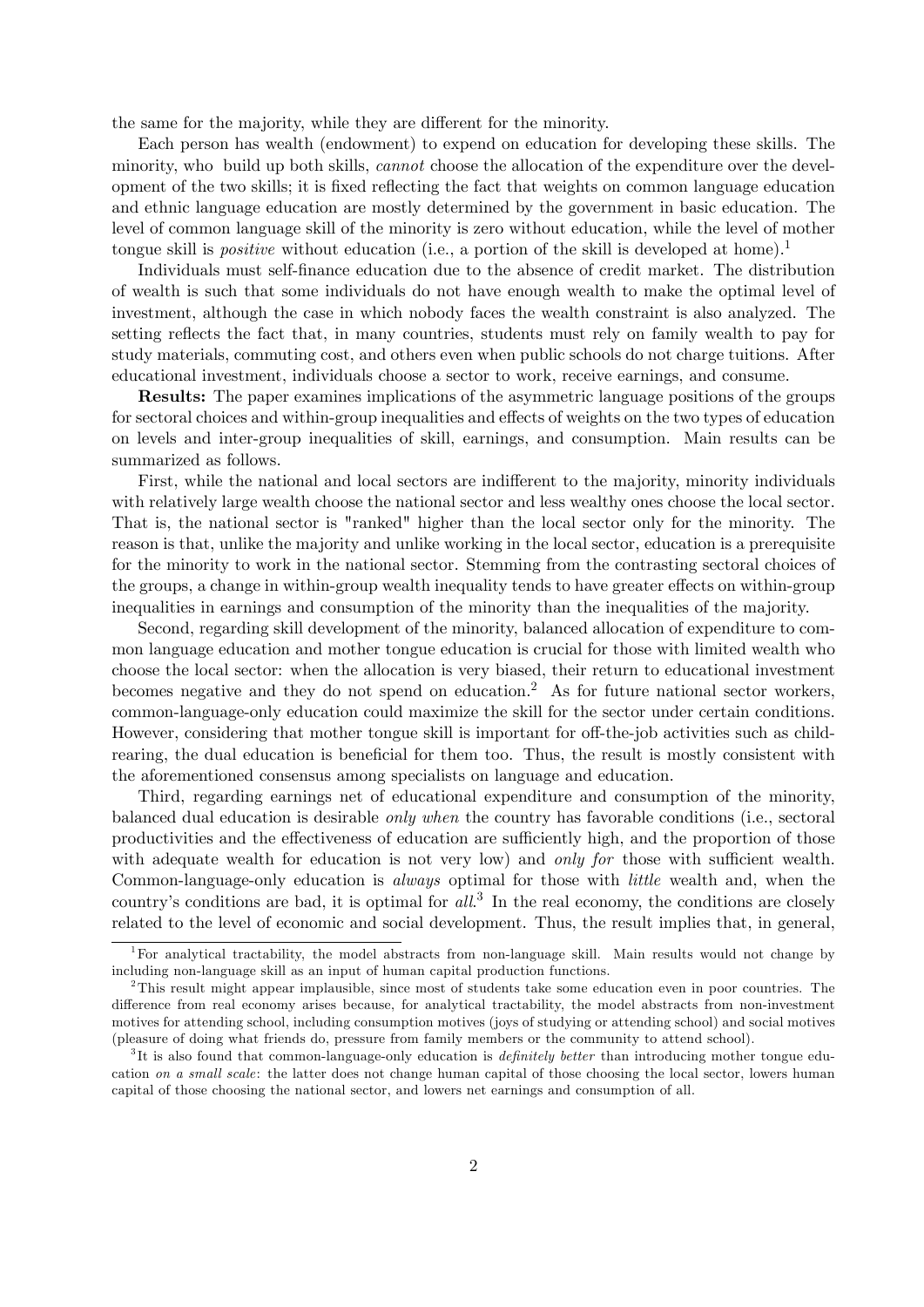if the level of development is low, common-language-only education is desirable in terms of the economic outcomes, otherwise, balanced bilingual education is desirable except for the very poor.

Finally, because the majority are not affected by weights on the two types of education the minority receive, the above results directly apply to inter-group inequalities in skill, net earnings, and consumption. For example, switching from exclusively common language education to balanced dual education is able to curtail the inter-group inequalities in earnings and consumption (except at the bottom of the distributions) only when the country has favorable conditions.

**Policy implications:** These results suggest that policies that bring good outcomes in both skill development and consumption to every minority individual and reduce the inter-group inequalities are different depending on conditions of the country.

When the conditions are favorable, which is likely to be the case when the level of development is sufficiently high, the government should implement balanced bilingual education together with redistributive policies that support educational investment of those with little wealth, such as income transfers and tuition subsidy.<sup>4</sup> Without the latter policies, the very poor lose economically from the implementation of the dual education, because they cannot spend sufficiently enough on education to benefit from it.

By contrast, when the conditions are unfavorable, which is likely to be true when the level of development is low, what the government should conduct in the first place is policies changing the adverse conditions: improving the productivities and the effectiveness of education. If these policies are conducted on a sufficient scale, dual education coupled with redistribution towards the very poor can bring good outcomes to all. On the other hand, if the government cannot implement these policies on a sufficient scale for budgetary or other reasons, it faces a difficult choice between educational and economic outcomes.

Finally, the result that a change in within-group wealth inequality tends to have greater effects on earnings and consumption inequalities of the minority than the inequalities of the majority suggests that redistributive policies that increase access to education of the poor would be more important for the minorty than for the majority.

Note that the model does not take into account several important effects of the choice of language in education. Mother tongue education would raise ethnic language skill and contribute to the accumulation of social capital in the local ethnic community. It might also stimulate political participation and increase support for democracy (Albaugh, 2016). Common language education, on the other hand, would help people identify with the nation and contribute to national unity and stability. It might also reduce linguistic diversity and promote public goods provision and economic growth (Desmet, Ortuño-Ortín, and Wacziarg, 2012). Policy implementation in the actual society needs to take into account these effects as well.

Related literature: To the author's knowledge, this paper, along with Yuki (2018), is the first attempt to examine theoretically how weights on two types of education, common language education and mother tongue education, affect human capital, net earnings, and consumption of individuals with different family income. Several works examine related issues theoretically.

Pool  $(1991)$  examines the choice of official language(s) in a multilingual society in which earnings are exogenous, adopting a non-native official language is costly, and when there are multiple official languages, translation among the languages is costly and financed by tax. He shows that there exists efficient and fair choice of official language $(s)$ , if appropriate inter-group redistribution is conducted. Lazear (1999) constructs a model of a multilingual society, in which individuals heterogenous

 ${}^{4}$ Of course, *given* weights on the two types of education, redistribution towards individuals without enough wealth for education would be desirable, as long as their return to education is positive. Rather, what is stated here is that redistribution towards the very poor is needed to *implement* the dual education, i.e., to *choose* balanced weights.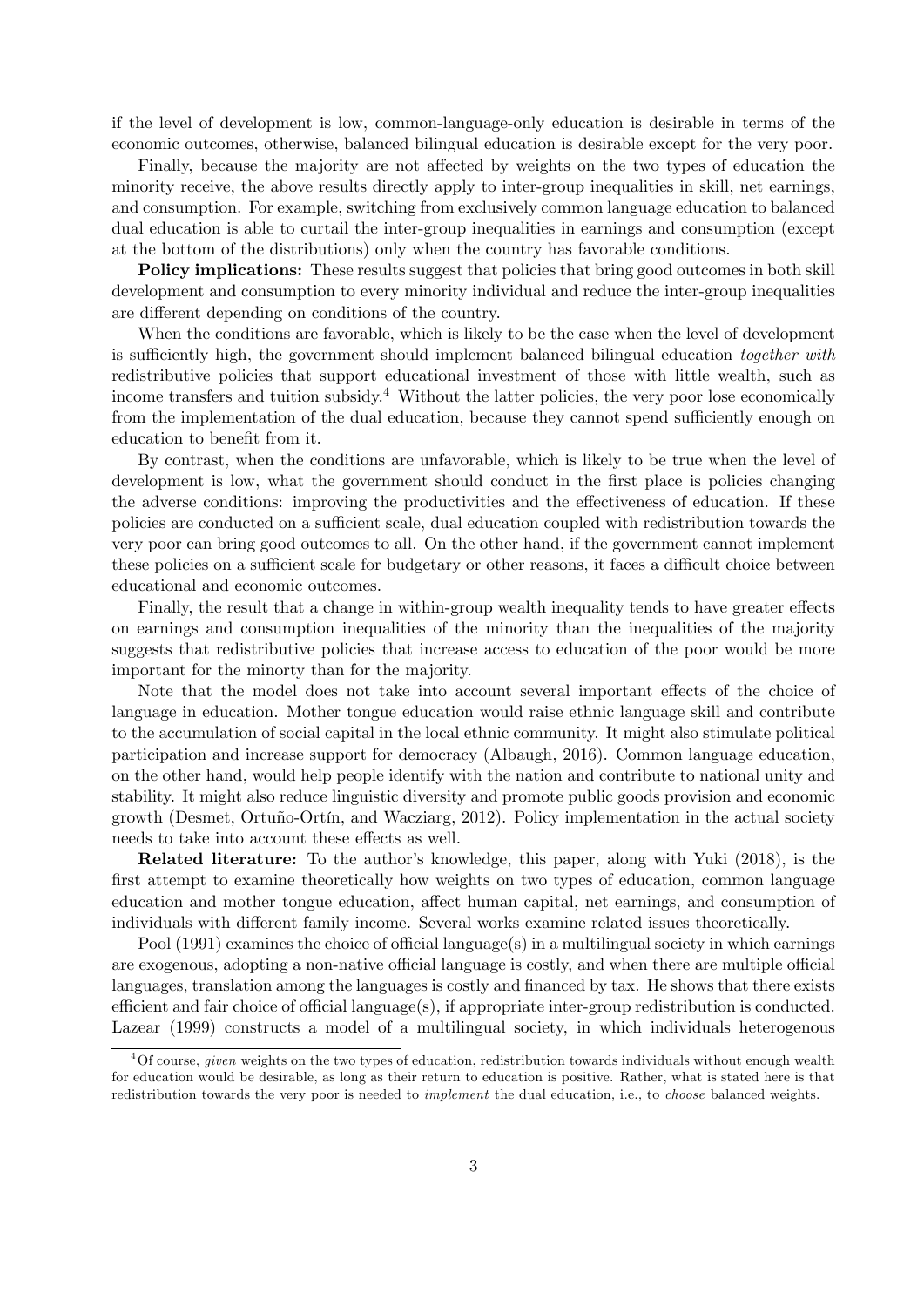in costs of learning non-native languages decide whether to master languages of other groups, each individual randomly matches with another individual and the match produces goods only when the pair can use the same language. He derives several implications of the model and empirically examines them. Ortega and Tangerås (2008) model a society of two language groups in which the politically dominant group determine the type(s) of schools accessible to each group (monolingual school in either language and bilingual school), individuals decide whether to attend school, and goods are produced from bilateral random matching as in Lazear (1999). They show that the dominant group choose laissez-faire or restrict access to schools using the language of the subordinate group, while the subordinate prefer schools using their own language.

Besides examining different issues, the present work is distinct from these works in the following respects. First, in the present work, individuals within each ethnic group are heterogenous in wealth available for education, while in the preceding works, they are either homogenous (Pool; Ortega and TangerÂs) or heterogenous in costs of learning non-native languages, which would capture difference in innate ability (Lazear). This work adopts the different setting, because it mainly focuses on developing countries where family wealth is a critical determinant of educational investment even in basic education, whereas the existing works largely focus on developed countries. Second, individuals choose a sector that brings higher net earnings in this work, whereas, in the previous works, individuals randomly get a "job" (Lazear; Ortega and TangerÂs) or earnings are exogenous (Pool). As in the present model, those who have limited (abundant) wealth to spend on education tend to choose the local (national) sector in the real economy. Having a more realistic job choice is important in the model, because the heterogenous effect of the education policy on earnings of individuals with different wealth depends on their job choices.

Main differences from Yuki (2018) are as follows. First, common language is the native language of the dominant group in the present work, whereas ethnic groups are symmetric and common language is not a native language of any group in Yuki (2018). Such setting is relevant to many sub-Saharan Africa countries where common language is the language of the former colonizer. Second, because of the setting of symmetric groups, Yuki (2018) does not examine effects of the education language policy on between-group inequalities. It does not explore implications of asymmetric language positions of the two groups for sectoral choices and within-group inequalities either. Third, human capital production functions of the present model exhibit decreasing returns to educational expenditure, which are standard and more plausible than linear functions with the upper bound on the expenditure of Yuki (2018).

In education and linguistics, many works study the effect of educational language policy on academic achievement of students, and a general consensus among researchers is that placing emphasis on ethnic language education at least in primary education is important for skill development (Ball,  $2011$ ; Heugh,  $2011$ ). In economics, a small number of works examine effects on educational and labor market outcomes empirically. Jain  $(2017)$  examines the effect on academic outcomes, using data of South India, where primary education is largely taught in the official language of the state. By comparing districts where the official language matched the district's language and ones where it did not, he finds that mismatched districts had lower literacy rates and college graduation rates, but after reorganization of states on linguistic lines, the previously mismatched districts caught up with other districts. Ramachandran (2017) Önds that the reform in Ethiopia which introduced mother tongue instruction in primary education has positive effects on reading skill and years of schooling. These findings are consistent with the model's result on the educational outcome.

As for labor market outcomes, Angrist and Lavy (1997) Önd that the policy change of the 1980s in Morocco that replaced French with Arabic as the medium of instruction in post-primary education greatly lowered returns to schooling. Cappellari and Di Paolo (2018) analyze the effects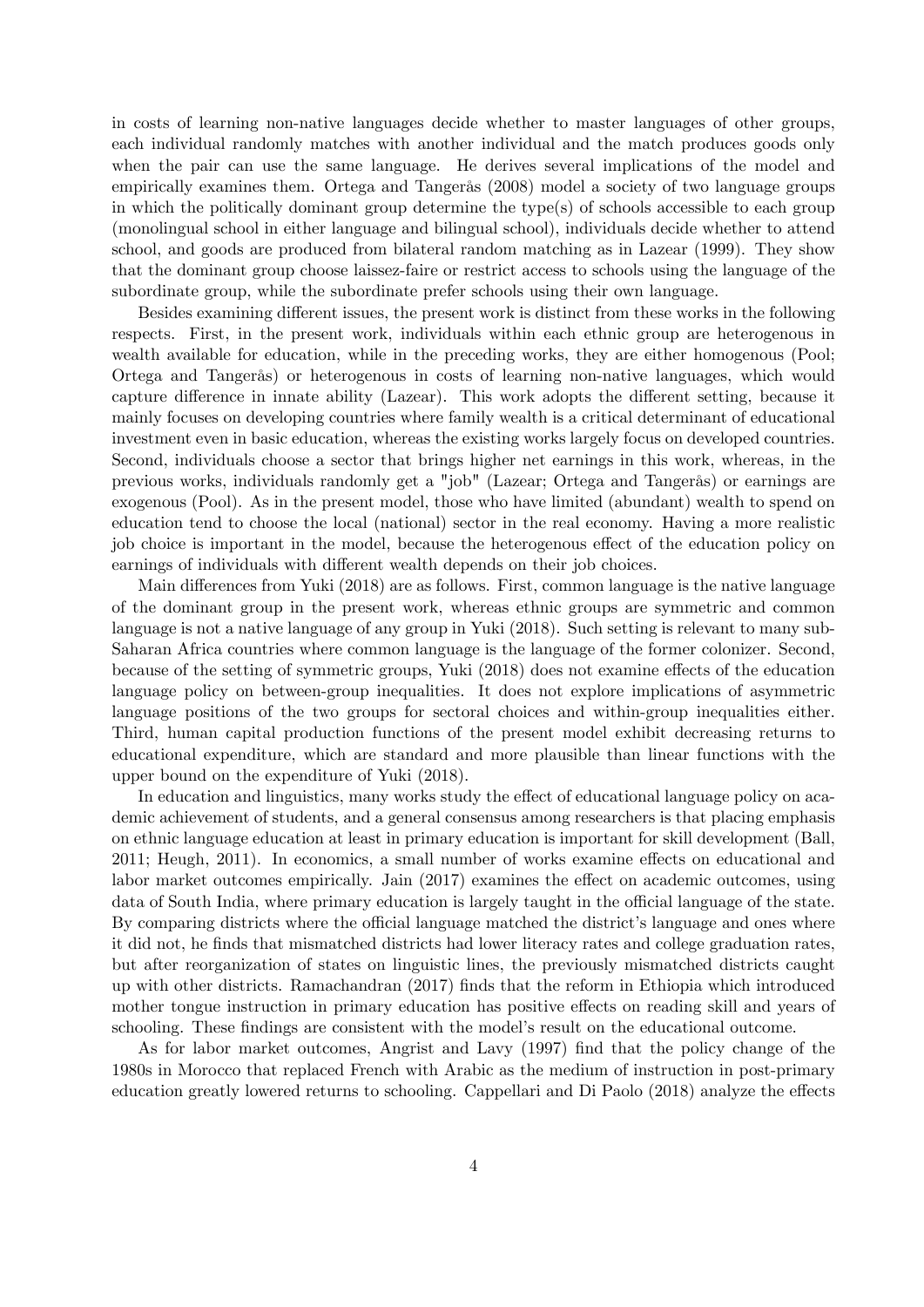of the 1983 bilingual education reform in Catalonia, which substantially increased the weight on Catalan in mandatory education (from a very low weight to a slightly higher weight than Spanish), and find a positive effect on earnings. Consistent with the model's result on earnings, these findings suggest that a large increase in the weight on local language education lowers wages in a developing country (Morocco) and raises wages in a developed region (Catalonia). Chakraborty and Bakshi (2016) Önd that the policy change in the Indian state of West Bengal that abolished English education in primary schools has a large negative effect on wages. This is consistent with the model's result that education very biased towards local language skill results in low earnings.

Organization of the paper: Section 2 presents the model. Section 3 examines the unconstrained case in which everyone has enough wealth for education, and Section 4 considers the general case in which educational investment of some individuals are wealth-constrained. Section 5 discusses policy implications of the results. Section 6 concludes. Appendix A explains how endogenous variables are determined in the general case, and Appendix B presents proofs of lemmas and propositions of the unconstrained case. Web Appendix C contains those of the general case.

# 2 Model

Consider a bilingual society populated by two ethnic groups, groups 1 and 2, and composed of three sectors, the *national sector* and group-specific *local sectors*. The local sector of each group produces group-specific final goods using intermediate goods produced by the national sector and the groupís labor, while the national sector produces intermediate goods using labor of both groups. The alternative interpretation is that individuals consume two kinds of final goods, goods produced by the national sector and goods produced by the local sector of their group using labor only.

In the real economy, national sector jobs correspond to many jobs in companies doing business nationwide and jobs involving communications with other groups, which require common language skill, while local sector jobs correspond to many jobs in companies doing business locally and jobs involving communications with local customers, such as jobs in retail, food service, and personal care, which require local ethnic language skill. The interpretation of the local sectors as sectors producing group-specific final goods reflects the fact that these services are dominant in the final stage of the production process.

The production function of the local sector of group  $i$   $(i = 1, 2)$  is<sup>5</sup>

$$
Y_i = (T_i H_{iL})^{\alpha} (Y_{iN})^{1-\alpha}, \alpha \in (0,1), \tag{1}
$$

where  $H_{iL}$  is the total human capital of workers in the sector, whose determination is explained later,  $T_i$  is the sector's constant productivity, and  $Y_{iN}$  is the amount of intermediate goods used. The production function implies that both the human capital and intermediate goods are essential but they are substitutable to some degree in the production of the final goods.

The production function of the national sector is

$$
Y_N = T_N(H_{1N} + H_{2N}),
$$
\n(2)

where  $H_{iN}$  is the total human capital of group i workers in the sector and  $T_N$  is the sector's constant productivity. Workers of the two groups are perfectly substitutable in the production of the intermediate goods.

Markets are perfectly competitive. Let the intermediate good be the numeraire. Then, from (2), the wage rate per human capital of workers in the national sector is

 $5$ Under the alternative interpretation that individuals consume two kinds of final goods, this is the utility function and the production function of the local sector is  $Y_i = T_i H_{iL}$ .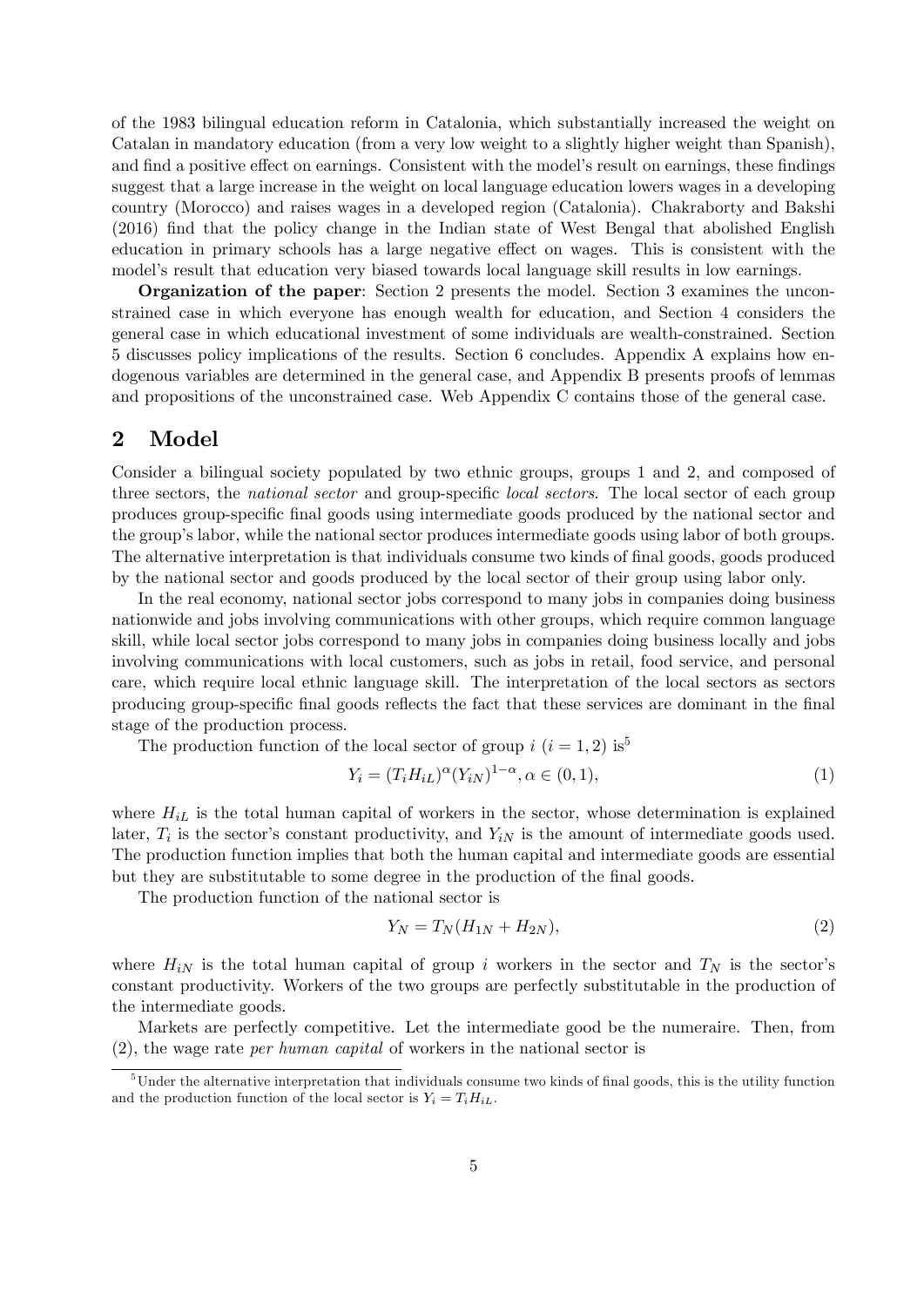$$
w_N = T_N. \tag{3}
$$

Denote the relative price of the final good of group i by  $P_i$  and the wage rate per human capital of local sector workers of group i by  $w_{iL}$ . Since the profit of the final good producer is  $P_iY_i - w_{iL}H_{iL} - Y_{iN}$ , from the first-order conditions of the profit maximization problem,

$$
P_i \frac{\partial Y_i}{\partial H_{iL}} = w_{iL} \Leftrightarrow P_i \frac{\alpha Y_i}{H_{iL}} = w_{iL},\tag{4}
$$

$$
P_i \frac{\partial Y_i}{\partial Y_{iN}} = 1 \Leftrightarrow P_i \frac{(1 - \alpha)Y_i}{Y_{iN}} = 1.
$$
\n<sup>(5)</sup>

From these equations,

$$
w_{iL} = \frac{\alpha}{1 - \alpha} \frac{Y_{iN}}{H_{iL}}.\tag{6}
$$

Because the final goods are group-specific, there are no inter-group transactions of the goods. Thus, the demand for intermediate goods of a group must be equal to the amount of the goods produced by the group's workers:  $6$ 

$$
Y_{iN} = T_N H_{iN}.\tag{7}
$$

By substiting the above equation into  $(1)$  and  $(6)$ , the output of the final goods and the wage rate of local sector workers can be expressed as functions of  $H_{iN}$  and  $H_{iL}$ :

$$
Y_i = (T_i H_{iL})^{\alpha} (T_N H_{iN})^{1-\alpha}, \qquad (8)
$$

$$
w_{iL} = \frac{\alpha}{1 - \alpha} \frac{T_N H_{iN}}{H_{iL}}.
$$
\n(9)

From  $(5)$ ,  $(7)$ , and  $(8)$ , the relative price of the final good is also expressed as a function of the human capital variables.

$$
P_i = \frac{1}{1 - \alpha} \frac{Y_{iN}}{Y_i}
$$
  
= 
$$
\frac{1}{1 - \alpha} \left( \frac{T_N H_{iN}}{T_i H_{iL}} \right)^{\alpha}.
$$
 (10)

The national sector requires the skill to use the common language, and the local sector of an ethnic group requires the skill to use its ethnic language. Group 1 is supposed to be in the large majority or has held a dominant position historically and thus the ethnic language of the group is the common language in the society. This implies that the skills required in the two sectors are the same for group 1, while they are different for group 2.

Each person has wealth (endowment) a to expend on education for developing these skills. Let the amount of educational spending be e. Group 1 individuals develop the skill to use their ethnic language, whereas group 2 individuals must build up both mother tongue skill and common language skill. It is assumed that group 2 individuals *cannot* choose the allocation of spending over the development of the two types of skills, which is fixed reflecting the fact that weights on common language education and local language education in basic education (primary and lower secondary education) are mostly determined by the government.

The human capital production function of group 1 individuals is

$$
h_1 \equiv h_{1N} = h_{1L} = (\bar{l} + e)^\gamma, \gamma \in (0, 1), \ \bar{l} > 0 \tag{11}
$$

 $6$ Note, however, that a part of intermediate goods used to produce the final goods of a group is produced by the other group. The proportion of intermediate goods used by a group that is produced by the own group is  $\frac{H_{iN}}{H_{1N}+H_{2N}}$ . which becomes smaller as  $H_{iN}$  is smaller.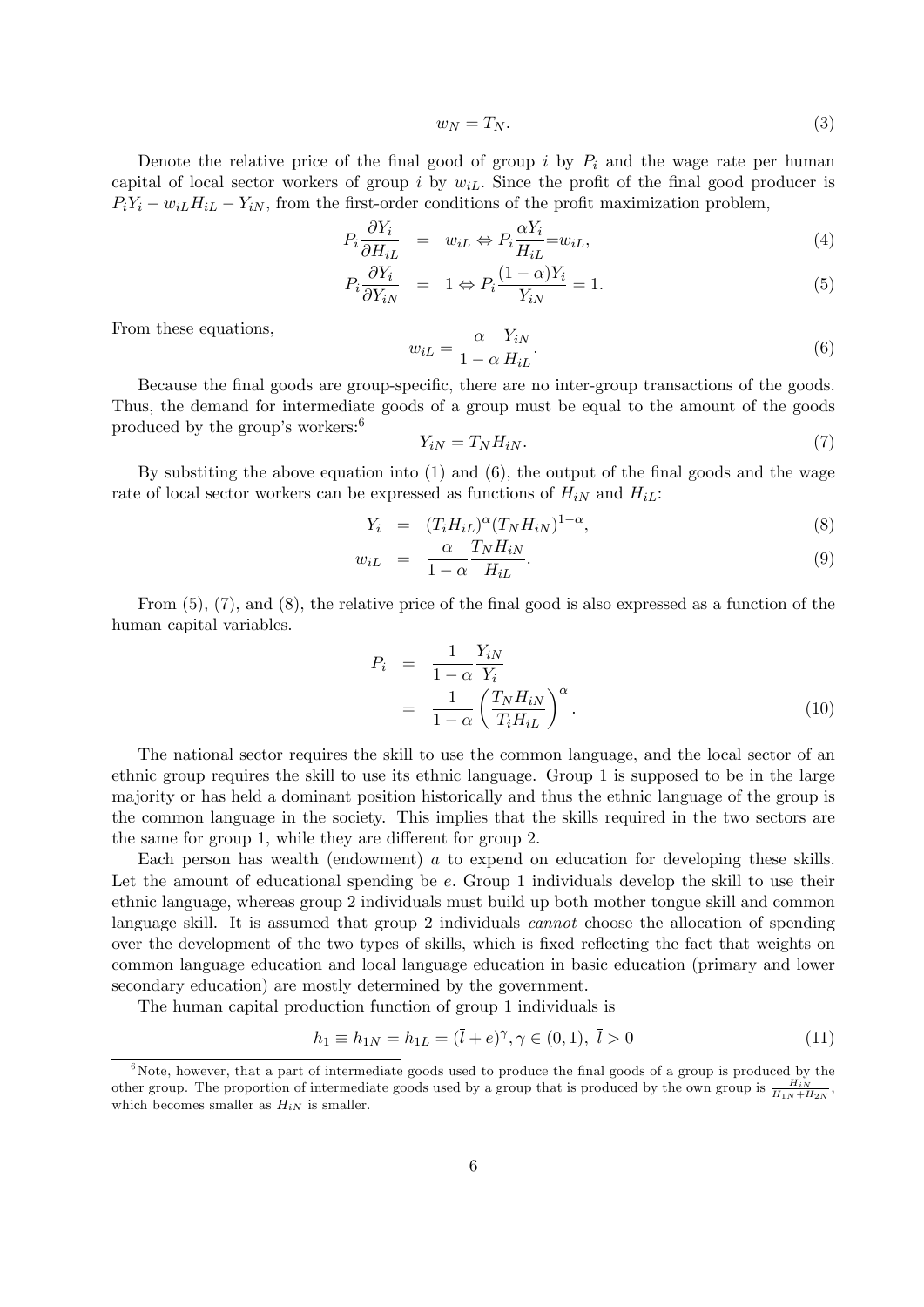where  $h_{1N}$  and  $h_{1L}$  are human capital in the national sector and in the local sector respectively, which are same for group 1, and  $\overline{l}$  is a constant. The level of human capital is positive without education, reflecting the fact that mother tongue skill is developed partly at home.

The human capital production functions of group 2 individuals are

$$
h_{2N} = [\delta_N(1-s)e]^\gamma, s \in [0,1], \tag{12}
$$

$$
h_{2L} = (\bar{l} + \delta_L s e)^{\gamma}, \tag{13}
$$

where  $s \in [0, 1]$  is the proportion of e allocated to the development of the skill for the local sector, and  $\delta_N$  ( $\delta_L$ ) is the productivity of education technology for common language skill (mother tongue skill).<sup>7</sup> The function for the local sector is similar to that of group 1, while the function for the national sector is different: the level of the skill for the sector is zero without education, because the common language is not their mother tongue.<sup>8</sup>  $\delta_N < \delta_L$  would be reasonable considering higher cost effectiveness of mother tongue education in skill development (Vaillancourt and Grin, 2000).

A person with wealth a can spend at most  $e = a$  on education due to the absence of credit market to finance education.<sup>9</sup> The next section analyzes the case in which no one is bound by the wealth constraint on educational investment, that is, everyone has enough wealth to make optimal spending. This case would not be relevant to many developing countries in which students must rely on limited family wealth to pay for study materials, commuting cost, uniforms, and supplementary education even when public schools do not charge tuitions. Hence, Section 4 examines the general case in which some people may not have enough wealth for optimal investment. Further, the section analyzes important issues not present in the unconstrained case.

After spending on education, each person chooses a sector to work and receives earnings, which, together with remaining wealth (endowment)  $a - e$ , are spent on final goods for consumption.

#### 3 Unconstrained case

This section considers the case in which everyone has enough wealth to make optimal educational spending. Although this case may not be realistic to many developing countries, it is simpler to examine than the general case and helpful to understand the analysis of the case in the next section.

#### 3.1 Group 1

First, we examine how group 1 variables are determined. Because group 1's human capital is the same in the national and local sectors, the wage rates per human capital of the sectors must be equal. Thus, from  $(3)$  and  $(9)$ ,

$$
w_N = w_{1L} = T_N = \frac{\alpha}{1 - \alpha} \frac{T_N H_{1N}}{H_{1L}}.
$$
\n(14)

Hence, the ratio of total human capital of the two sectors is constant:

<sup>7</sup>The productivity of education for group 1 is normalized to 1 because main results do not depend on it.

<sup>8</sup> For analytical tractability, the model abstracts from non-language skill. When non-language skill is also an input of human capital production functions, the functions should be such that language skill and non-language skill are complementary, i.e., language skill stimulates development of non-language skill and vice versa; and human capital is positive even without receiving education of non-language skill, i.e., knowledge and social skill are partly acquired outside school. A natural extension of the original production functions satisfying these properties is:  $h_1 = (\bar{l} + qe)^{\gamma}[\bar{l}_n + (1-q)e]^{\gamma_n}$  for group 1,  $h_{2N} = [\delta_N q(1-s)e]^{\gamma}[\bar{l}_n + (1-q)e]^{\gamma_n}$  and  $h_{2L} = (\bar{l} + \delta_L qse)^{\gamma}[\bar{l}_n + (1-q)e]^{\gamma_n}$ for group 2, where  $q \in [0,1]$  is the fixed proportion of e allocated to language education,  $\gamma_n \in (0,1)$ , and  $\bar{l}_n > 0$  is a constant. As explained in footnote 12 in Section 3, main results would not change under such specification.

 $^{9}$ Introducing the government that partially finances education complicates the analysis but would not affect results qualitatively.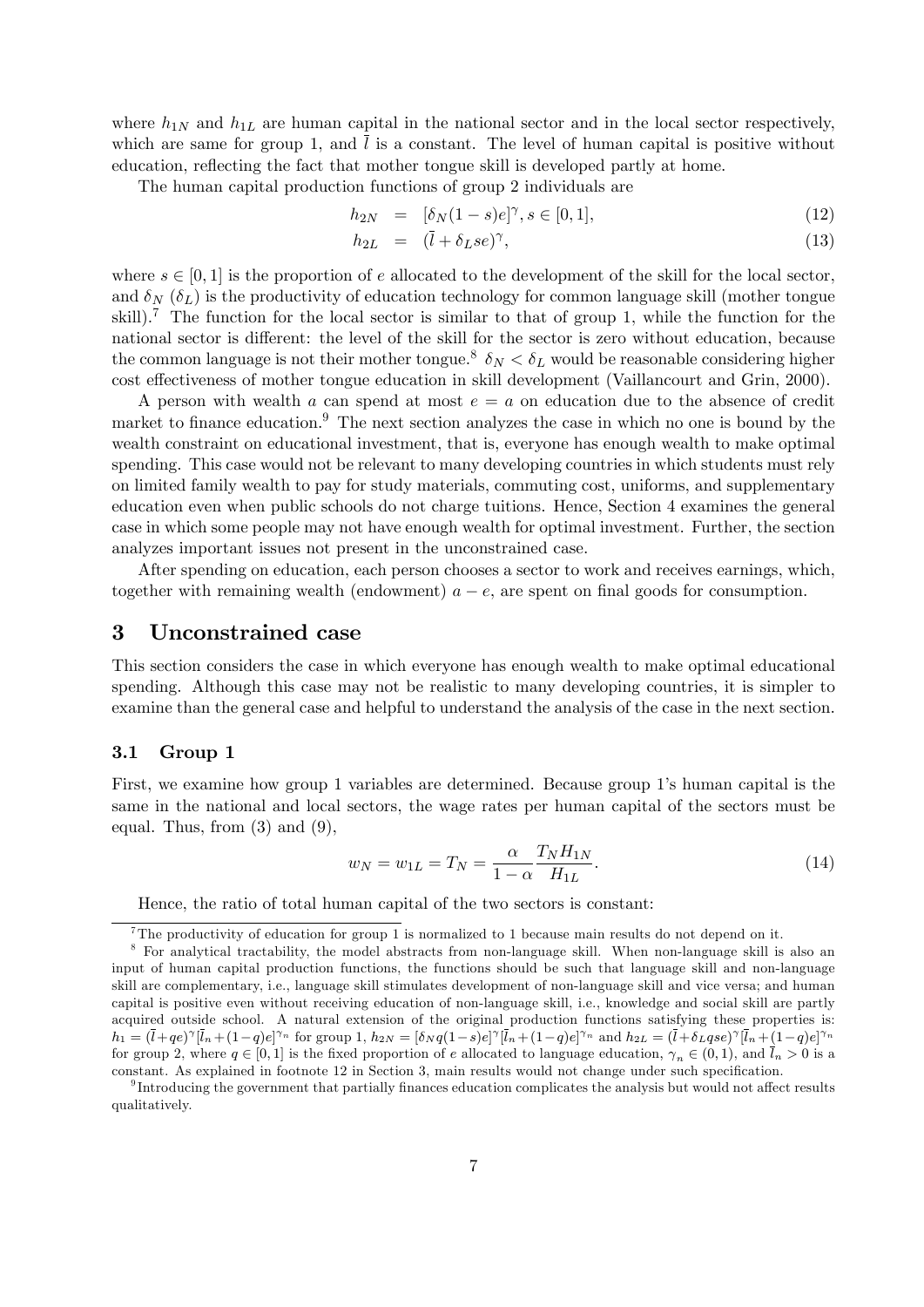$$
\frac{H_{1N}}{H_{1L}} = \frac{1 - \alpha}{\alpha}.
$$

By substituting this equation into  $(10)$ , the relative price of the final good of group 1 is

$$
P_1 = \frac{1}{\alpha^{\alpha} (1 - \alpha)^{1 - \alpha}} \left(\frac{T_N}{T_1}\right)^{\alpha}.
$$
\n(15)

Because endowment (wealth) can alternatively be used for final good consumption, the income (net of the cost of education) maximization problem of a group 1 individual is

$$
\max_{e} \{ w_N h_1 - P_1 e \} = \max_{e} \{ T_N (\bar{l} + e)^\gamma - P_1 e \}. \tag{16}
$$

From the first-order condition,  $10$ 

$$
\gamma T_N(\bar{l} + e)^{\gamma - 1} = P_1 \Leftrightarrow \bar{l} + e = \left(\frac{\gamma T_N}{P_1}\right)^{\frac{1}{1 - \gamma}}.
$$

Thus, the optimal educational spending, denoted  $e_1^*$ , equals

$$
e_1^* = \left[ \gamma(\alpha T_1)^{\alpha} ((1 - \alpha) T_N)^{1 - \alpha} \right]^{\frac{1}{1 - \gamma}} - \bar{l}.
$$
 (17)

By substituting (15) and (17) into (16), earnings net of the cost of education equal

$$
T_N[\gamma(\alpha T_1)^{\alpha}((1-\alpha)T_N)^{1-\alpha}]^{\frac{\gamma}{1-\gamma}} - \frac{1}{\alpha^{\alpha}(1-\alpha)^{1-\alpha}} \left(\frac{T_N}{T_1}\right)^{\alpha} \left\{ \left[\gamma(\alpha T_1)^{\alpha}((1-\alpha)T_N)^{1-\alpha}\right]^{\frac{1}{1-\gamma}} - \bar{l} \right\}
$$
  
= 
$$
\frac{1}{\alpha^{\alpha}(1-\alpha)^{1-\alpha}} \left(\frac{T_N}{T_1}\right)^{\alpha} \left\{ (1-\gamma) \left[\gamma^{\gamma}(\alpha T_1)^{\alpha}((1-\alpha)T_N)^{1-\alpha}\right]^{\frac{1}{1-\gamma}} + \bar{l} \right\}. \tag{18}
$$

The consumption of a group 1 worker with wealth (endowment) a equals, from  $(15)$  and  $(18)$ ,

$$
c_1^*(a) = \frac{w_N h_1^* - P_1 e_1^*}{P_1} + a
$$
  
=  $(1-\gamma) [\gamma^\gamma (\alpha T_1)^\alpha ((1-\alpha)T_N)^{1-\alpha}]^{\frac{1}{1-\gamma}} + \bar{l} + a.$  (19)

#### 3.2 Group 2

#### 3.2.1 Individuals choosing the national sector

Now, the determinations of group 2 variables are analyzed. First, consider those who become national sector workers. Their income maximization problem is

$$
\max_{e} \{ w_N h_{2N} - P_2 e \} = \max_{e} \{ T_N [\delta_N (1 - s) e]^\gamma - P_2 e \}.
$$
\n(20)

The first-order condition is

$$
\gamma T_N \frac{[\delta_N(1-s)e]^\gamma}{e} - P_2 = 0.
$$

From the above equation, their educational spending equals

$$
e_{2N}^* = \left\{ \frac{\gamma T_N[\delta_N(1-s)]^{\gamma}}{P_2} \right\}^{\frac{1}{1-\gamma}}
$$
  
= 
$$
\left\{ (1-\alpha)T_2^{\alpha}T_N^{1-\alpha} \gamma[\delta_N(1-s)]^{\gamma} \left( \frac{H_{2N}}{H_{2L}} \right)^{-\alpha} \right\}^{\frac{1}{1-\gamma}}
$$
 (from (10)). (21)

<sup>&</sup>lt;sup>10</sup>For  $e > 0$  to be optimal, it is assumed that  $T_N$  and  $T_1$  are large enough that  $\gamma T_N(\overline{l})^{\gamma-1} - P_1 > 0 \Leftrightarrow \gamma(\alpha T_1)^{\alpha}((1-\alpha)T_N)$  $(\alpha) T_N$ <sup>1- $\alpha$ </sup>( $\overline{l}$ )<sup> $\gamma-1$ </sup> > 1 holds.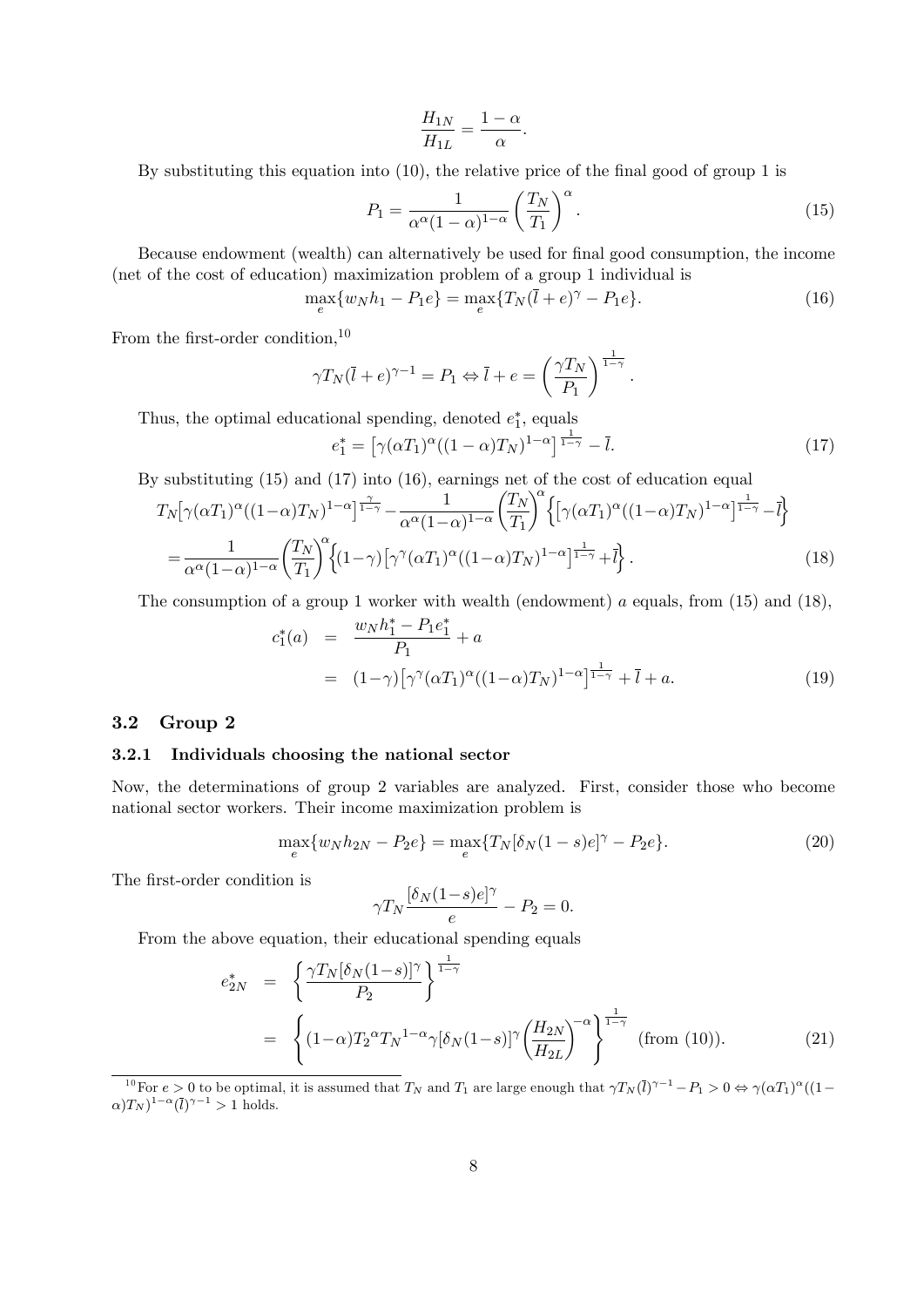Since their human capital is zero without education,  $e_{2N}^* > 0$  holds, unless  $s = 1$ .

By substituting (10) and (21) into (20), their earnings net of the cost of education equal

$$
w_N h_{2N}^* - P_2 e_{2N}^* = (1 - \gamma) \left\{ T_N \left[ (1 - \alpha) \gamma \delta_N (1 - s) \left( \frac{T_N H_{2N}}{T_2 H_{2L}} \right)^{-\alpha} \right]^\gamma \right\}^{\frac{1}{1 - \gamma}}.
$$
 (22)

#### 3.2.2 Individuals choosing the local sector

Next, consider those who become local sector workers. Their income maximization problem is

$$
\max_{e} \{ w_{2L} h_{2L} - P_2 e \} = \max_{e} \{ w_{2L} (\bar{l} + \delta_L s e)^{\gamma} - P_2 e \}.
$$
\n(23)

From the first-order condition, when  $\gamma \delta_L s w_{2L}(\bar{l})^{\gamma-1} - P_2 > 0$ , i.e., when positive e is optimal,

$$
\gamma \delta_L s w_{2L} (\bar{l} + \delta_L s e)^{\gamma - 1} = P_2 \Leftrightarrow \bar{l} + \delta_L s e = \left(\frac{\gamma \delta_L s w_{2L}}{P_2}\right)^{\frac{1}{1 - \gamma}}.
$$

Thus, their educational spending equals

 $1-\alpha$ 

$$
e_{2L}^{*} = \frac{1}{\delta_{LS}} \left[ \left( \frac{\gamma \delta_{LS} w_{2L}}{P_2} \right)^{\frac{1}{1-\gamma}} - \bar{l} \right]
$$
  
\n
$$
= \frac{1}{\delta_{LS}} \left[ \left( \frac{\gamma \delta_{LS} \alpha Y_2}{H_{2L}} \right)^{\frac{1}{1-\gamma}} - \bar{l} \right] \text{ (from (5))}
$$
  
\n
$$
= \frac{1}{\delta_{LS}} \left\{ \left[ \alpha \gamma \delta_{LS} T_2^{\alpha} T_N^{1-\alpha} \left( \frac{H_{2N}}{H_{2L}} \right)^{1-\alpha} - \bar{l} \right\} . \tag{24}
$$

By substituting (4), (10), and (24) into (23), their earnings net of the cost of education equal  $w_{2L}h_{2L}^* - P_2e_{2L}^* = P_2$  $\lceil \alpha Y_2 \rceil$  $\frac{\alpha_{12}}{H_{2L}}(\overline{l}+\delta_{L}se_{2L}^*)^{\gamma}-e_{2L}^*$ 1  $= \frac{1}{1}$  $(T_N H_{2N})$  $\alpha$  $\mathsf{J}$ .  $(1-\gamma)$  $\sqrt{ }$  $(\gamma \delta_L s)^\gamma \alpha T_2^{\alpha} T_N^{-1-\alpha} \bigg(\frac{H_{2N}}{H}\bigg)$  $\lambda^{1-\alpha}$   $\frac{1}{1-\gamma}$  $+\frac{l}{s}$  $\mathcal{L}$  $\mathbf{I}$ :(25)

By contrast, when  $\gamma \delta_L s w_{2L}(\bar{l})^{\gamma-1} - P_2 \leq 0$ , not taking education is optimal, i.e.,  $e_{2L}^* = 0$ . In this case, from (9), their earnings equal

 $\mathbf{I}$ 

$$
w_{2L}(\bar{l})^{\gamma} = \frac{\alpha}{1-\alpha} T_N \frac{H_{2N}}{H_{2L}} (\bar{l})^{\gamma}.
$$
\n(26)

 $H_{2L}$ 

 $\delta_Ls$ 

 $\int$ 

#### 3.2.3 Indifference condition

Since everyone has enough wealth to take optimal education for either sector, individuals are indifferent between the sectors, which implies that net earnings of the two sectors are equal.

Thus, when  $e_{2L}^* = 0$ , from (22) and (26), the following must hold:

 $T_2H_{2L}$ 

$$
(1 - \gamma) \left\{ T_N \left[ (1 - \alpha) \gamma \delta_N (1 - s) \left( \frac{T_N H_{2N}}{T_2 H_{2L}} \right)^{-\alpha} \right] \right\}^{\frac{1}{1 - \gamma}} = \frac{\alpha}{1 - \alpha} T_N \frac{H_{2N}}{H_{2L}} (\overline{l})^{\gamma} \tag{27}
$$

$$
\Leftrightarrow \frac{H_{2N}}{H_{2L}} = \left\{ \left( \frac{1-\alpha}{\alpha} \frac{1-\gamma}{(\overline{l})^{\gamma}} \right)^{1-\gamma} \left[ (1-\alpha)\gamma \delta_N (1-s) T_2^{\alpha} T_N^{1-\alpha} \right]^{\gamma} \right\}^{\frac{1}{1-\gamma(1-\alpha)}}.
$$
\n(28)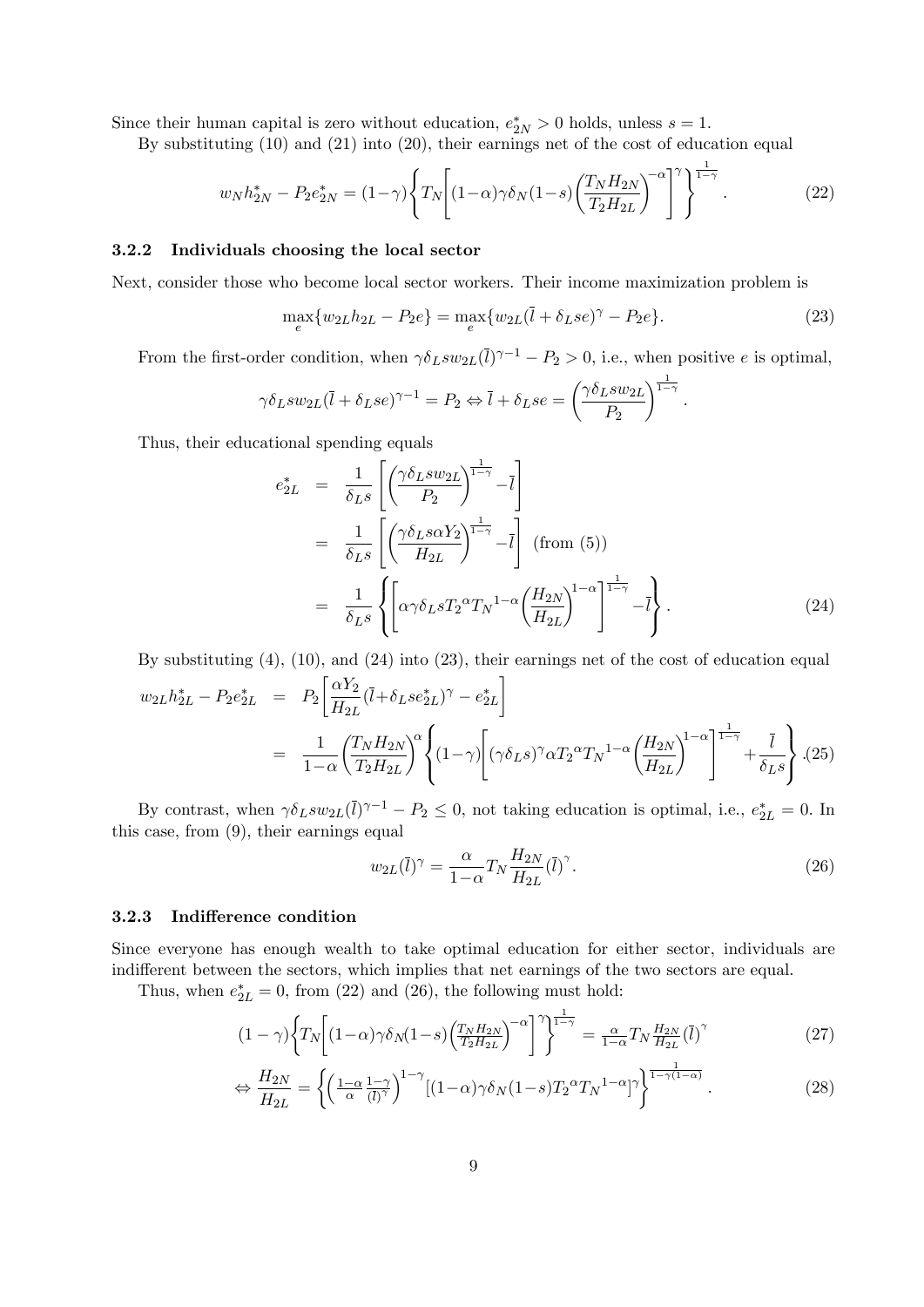When  $e_{2L}^*>0$ , from (22) and (25), the indifference condition is

$$
(1-\gamma)\left\{T_N\left[(1-\alpha)\gamma\delta_N(1-s)\left(\frac{T_NH_{2N}}{T_2H_{2L}}\right)^{-\alpha}\right]\right\}^{\frac{1}{1-\gamma}} = \frac{\left(\frac{T_NH_{2N}}{T_2H_{2L}}\right)^{\alpha}}{1-\alpha}\left\{(1-\gamma)\left[(\gamma\delta_Ls)^{\gamma}\alpha T_2^{\alpha}T_N^{1-\alpha}\left(\frac{H_{2N}}{H_{2L}}\right)^{1-\alpha}\right]^{\frac{1}{1-\gamma}}+\frac{\bar{l}}{\delta_Ls}\right\}
$$
(29)

Once  $\frac{H_{2N}}{H_{2L}}$  is determined from the indifference condition,  $e_{2N}^*$ ,  $e_{2L}^*$  when positive, and  $P_2$  are determined from  $(21)$ ,  $(24)$ , and  $(10)$ , respectively.<sup>11</sup>

Finally, consumption of a group 2 individual with wealth (endowment) a is determined from

$$
c_2^*(a) = \frac{w_N h_{2N}^* - P_2 e_{2N}^*}{P_2} + a
$$
  
=  $(1-\alpha) \left(\frac{T_N H_{2N}}{T_2 H_{2L}}\right)^{-\alpha} (1-\gamma) \left\{T_N \left[(1-\alpha)\gamma \delta_N (1-s) \left(\frac{T_N H_{2N}}{T_2 H_{2L}}\right)^{-\alpha}\right]\right\}^{\frac{1}{1-\gamma}} + a$  (from (10) and (22))  
=  $(1-\gamma) \left\{(1-\alpha) \left[\gamma \delta_N (1-s)\right]^{\gamma} T_2^{\alpha} T_N^{1-\alpha} \left(\frac{H_{2N}}{H_{2L}}\right)^{-\alpha}\right\}^{\frac{1}{1-\gamma}} + a.$  (30)

#### 3.3 Results

Based on the above analysis, this section examines the following questions: for group 2 individuals, what is a desirable combination of the two types of education in terms of future earnings and consumption, and what is a desirable combination in terms of skill development? Because skill, earnings, and consumption of group 1 individuals are not affected by the education policy of group 2, they are mentioned only in relation to those of group 2 individuals.

The previous subsection shows that educational spending of those who choose the local sector subsequently is either zero or positive. The next lemma shows whether  $e_{2L}^* = 0$  or  $e_{2L}^* > 0$  depends on the weight on local language education, s:

Lemma 1 Suppose that all group 2 individuals have enough wealth (endowment) for education and  $T_2$  and  $T_N$  are not extremely low. Then,

- (i) There exist two critical values of s, denoted  $s, \overline{s} \in (0,1)$   $(s < 1 \gamma(1-\alpha) < \overline{s})$ , such that those who choose the local sector do not spend on education, i.e.,  $e_{2L}^* = 0$ , for  $s \leq s$  and  $s \geq \overline{s}$ , while, for  $s \in (\underline{s}, \overline{s})$ , their educational spending is positive, i.e.,  $e_{2L}^* > 0$ .
- (ii) s (5) decreases (increases) with  $T_2$ ,  $T_N$ ,  $\delta_N$ , and  $\delta_L$ .

Figure 1 illustrates the result. When the proportion of educational spending allocated to education useful in the local sector is very low or very high, i.e., for  $s \leq s$  and  $s \geq \overline{s}$ , those who choose the local sector subsequently do not spend on education, i.e.,  $e_{2L}^* = 0$ , while when the allocation is relatively balanced, i.e., for  $s \in (\underline{s}, \overline{s})$ , their spending is positive, i.e.,  $e_{2L}^* > 0$ .<sup>12</sup>

<sup>&</sup>lt;sup>11</sup> Further, once  $\frac{H_{2N}}{H_{2L}}$  is determined,  $H_{2N}$ ,  $H_{2L}$ , and the number of workers in each sector,  $L_{2N}$  and  $L_{2L} = L_2 - L_{2N}$ , are determined from  $H_{2N} = [\delta_N(1-s)e_{2N}^*]^{\gamma}L_{2N}$  and  $H_{2L} = (\overline{l} + \delta_L s e_{2L}^*)^{\gamma}L_{2L}$ . In particular, when  $e_{2L}^* = 0$ ,  $\frac{L_{2N}}{L_{2L}} = \frac{1-\alpha}{\alpha}(1-\gamma)$ , while when  $e_{2L}^{*} > 0$ ,  $\frac{L_{2N}}{L_{2L}} = \left[\frac{H_{2N}}{H_{2L}}\right]$  $\left(\frac{\alpha}{1-\alpha}\, \frac{\delta_L \,s}{\delta_N\,(1-s)}\right.$  $\left[\gamma\right]$   $\frac{1}{1-\gamma}$ .

 $12$  When human capital production functions include non-language skill as an input and are given by the equations in footnote 8 of Section 2, different from the original specification, when  $T_N$ ,  $T_2$ ,  $\delta_N$ , and  $\delta_L$  are high,  $e_{2L}^* > 0$  holds at  $s = 0$ , i.e.,  $s$  does not exist. This is because the return to educational expenditure on non-language skill does not depend on s and is positive even at  $e = 0$ . However, intuitive explanations of the lemmas (except the result on s) and the propositions below remain unchanged, hence, main results would not change qualitatively.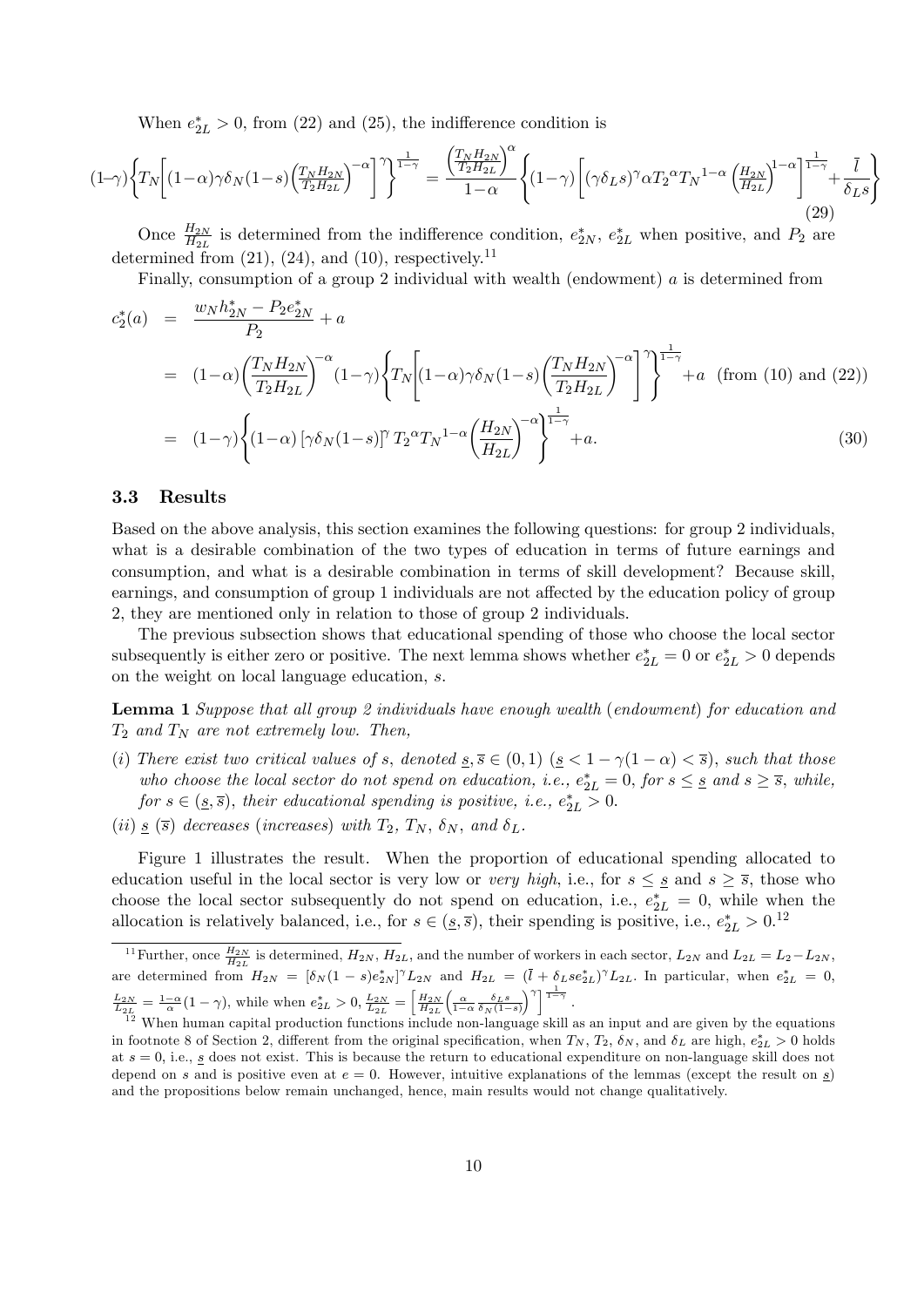$$
\begin{array}{|c|c|c|c|}\n\hline\ne_{2L}^* = 0 & e_{2L}^* > 0 & e_{2L}^* = 0 \\
\hline\n0 & \mathcal{S} & \overline{S} & 1\n\end{array}
$$

Figure 1: Lemma 1 (i)

The result can be understood from the marginal return to educational investment at  $e = 0$ (in unit of the final good) for those who choose the local sector, which equals, from  $(23)$ ,  $(8)$ , and  $(10), \frac{w_{2L}}{P_2}$  $\frac{\partial h_{2L}}{\partial e}|_{e=0} - 1 = \alpha(T_2)^{\alpha} (T_N)^{1-\alpha} \left(\frac{H_{2N}}{H_{2L}}\right)$  $H_{2L}$  $\left(\sum_{i=1}^{n} \gamma \delta_{LS}(\bar{l})^{\gamma-1} - 1\right)^{13}$  When s is very low, the marginal return is negative, because the marginal effect of educational spending on human capital for the local sector  $(\gamma \delta_L s(\bar{l})^{\gamma-1})$  is very small, which dominates the sector's high wage rate due to large  $_{H_{2N}}$  $\frac{H_{2N}}{H_{2L}}$ .<sup>14</sup> By contrast, when s is very high, the marginal return is negative, because  $\frac{w_{2L}}{P_2}$  becomes very low due to small  $\frac{H_{2N}}{H_{2L}}$ , which dominates a large marginal effect of e on  $h_{2L}$ . Higher productivities  $T_2, T_N$  and higher effectiveness of education  $\delta_N, \delta_L$  widen the range of s over which educational investment is rewarding, because the wage rate is higher.<sup>15</sup>

The result that future local sector workers do not spend on education when s is very low or very high might appear implausible, since the great majority of students take some education even in poor countries. The difference from the real economy arises because, for tractability, the model abstracts from motives for attending school other than the investment motive, including consumption motives (joys of studying or attending school) and social motives (pleasure of doing what friends do, pressure from family members or the community to attend school). The result, however, sheds light on an important source of poor academic performance of students in many countries. According to the result, students going to the local sector have weak incentive to study and thus perform badly, either because what they learn is mostly irrelevant to their future jobs in the local sector (when s is very low) or because their future earnings are low due to deficient skill of workers in the complementary national sector (when s is very high).

Next, the effect of  $s$  on net earnings (in unit of the final good) and consumption of group 2 individuals is examined. The previous subsection shows that these variables of national sector workers depend negatively on s and  $\frac{H_{2N}}{H_{2L}}$  (equation (30)). How does  $\frac{H_{2N}}{H_{2L}}$  depend on s?

Lemma 2 Suppose that all group 2 individuals have enough wealth for optimal education. Then,  $H_{2N}$  $\frac{H_{2N}}{H_{2L}}$  decreases with s.

Given  $\frac{H_{2N}}{H_{2L}}$ , an increase in s makes the local sector more profitable than the national sector: an increase in s lowers  $h_{2N}$  and thus net earnings in the national sector, while it raises  $h_{2L}$  and net earnings in the local sector when  $e_{2L}^* > 0$  and do not affect these variables when  $e_{2L}^* = 0$ . By contrast, given s, a decrease in  $\frac{H_{2N}}{H_{2L}}$  makes the national sector more attractive: a decrease in  $\frac{H_{2N}}{H_{2L}}$ lowers  $P_2$  (from a decrease in  $\frac{Y_{2N}}{Y_2}$ ) and raises net earnings in the national sector,  $\frac{w_N}{P_2}h_{2N} - e =$ 

<sup>&</sup>lt;sup>13</sup>Thereafter, the marginal return to educational investment and net earnings are measured in unit of the final good, not in unit of the numeraire, the intermediate good.

<sup>&</sup>lt;sup>14</sup>This is because small s leads to large  $h_{2N}$  and small  $h_{2L}$ . The next lemma, Lemma 2, formally shows that when s is small,  $\frac{H_{2N}}{H_{2L}}$  is large.

<sup>&</sup>lt;sup>15</sup>Increases in  $T_N$  and  $\delta_N$  raise  $\frac{w_{2L}}{P_2}$ , because workers in the local sector and the intermediate good produced in the national sector are complementary in the production of the final good.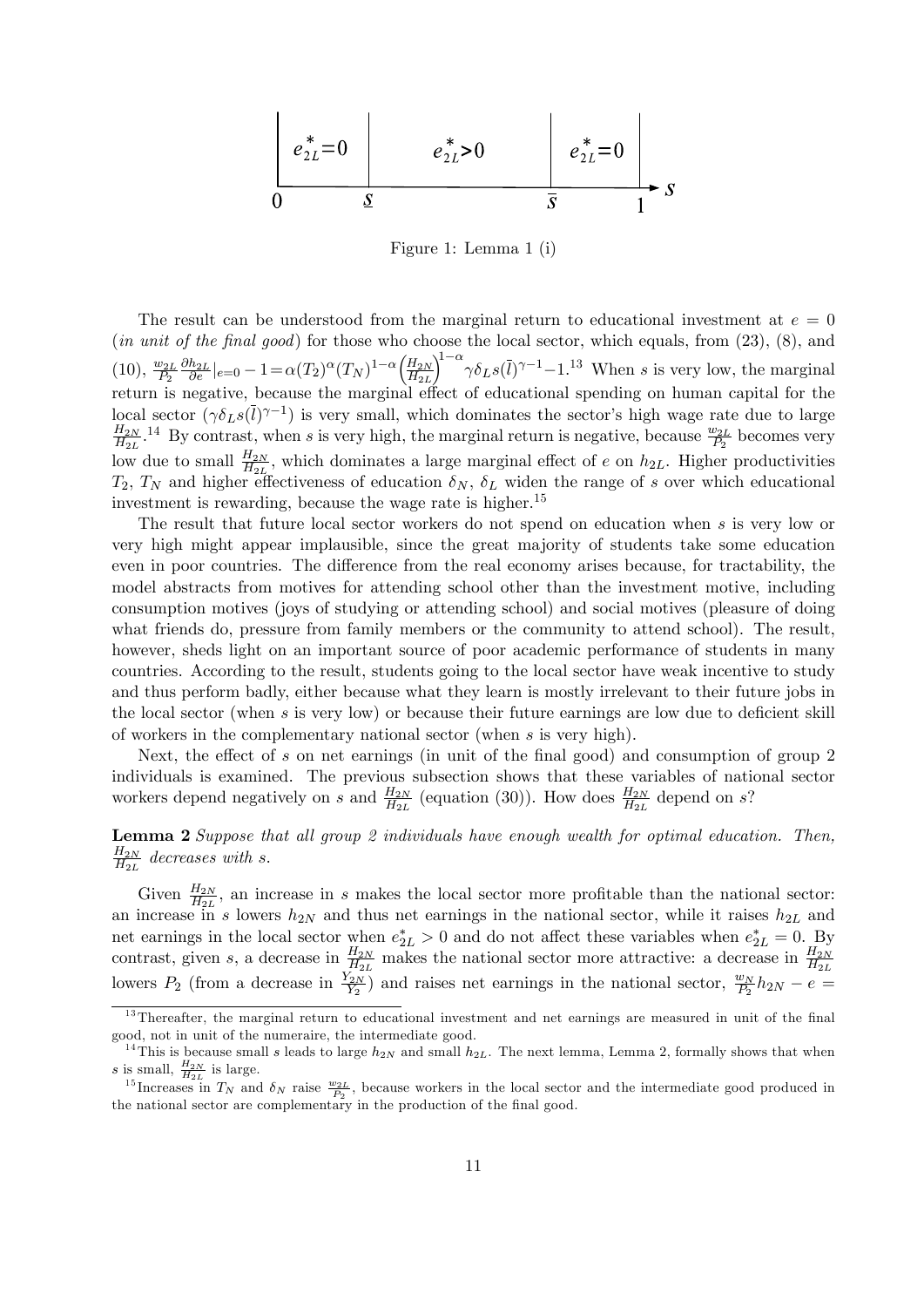$T_N$  $\frac{T_N}{P_2}(\delta_N(1-s)e_{2N}^*)^{\gamma} - e_{2N}^*$ , while it lowers  $\frac{w_{2L}}{P_2}$  and net earnings in the local sector. Hence, when s increases,  $\frac{H_{2N}}{H_{2L}}$  must decrease for workers to remain indifferent between the sectors.

Thus, the direct effect of  $s$  on net earnings and consumption of national sector workers is negative, while the indirect effect through  $\frac{H_{2N}}{H_{2L}}$  is positive. Which effect dominates? The following lemma examines the total effect when  $e_{2L}^* = 0$  and when  $e_{2L}^* > 0$  separately.

Lemma 3 Suppose that all group 2 individuals have enough wealth for education.

- (i) When  $e_{2L}^* = 0$ , earnings net of the cost of education and consumption of group 2 individuals decrease with s.
- (ii) When  $e_{2L}^* > 0$ , if  $T_N$ ,  $T_2$ ,  $\delta_N$ , and  $\delta_L$  are low, net earnings and consumption of group 2 individuals decrease with s; otherwise, they decrease with s for small s; increase with s for intermediate  $s$ , and decrease with  $s$  for large  $s$ .

When future local sector workers do not spend on education, i.e.,  $e_{2L}^* = 0$ , net earnings and consumption decrease as a greater proportion of educational expenditure is allocated to the development of the skill for the local sector. Earnings in the local sector decrease because  $\frac{w_{2L}}{P_2}$  falls due to lowered  $\frac{H_{2N}}{H_{2L}}$  and  $h_{2L}$  remains unchanged. Since individuals are indifferent between the sectors, the same is true for net earnings in the national sector and consumption.

By contrast, when  $e_{2L}^* > 0$ , if the sectoral productivities  $T_2$ ,  $T_N$  and the effectiveness of education  $\delta_N$ ,  $\delta_L$  are low, net earnings and consumption *decrease* with the weight on local language education; otherwise, the effects of the weight on these variables are *non-monotonic*: they decrease with s for small s; increase with s for intermediate s; and decrease with s again for large s: An increase in s has a negative effect on net earnings in the national sector,  $\frac{w_N}{P_2}h_{2N} - e = \frac{T_N}{P_2}$  $\frac{T_N}{P_2}(\delta_N(1-s)e_{2N}^*)^{\gamma} - e_{2N}^*,$ and consumption through a decrease in  $h_{2N}$ , while it has a positive effect through decreases in  $\frac{H_{2N}}{H_{2L}}$ and thus  $P_2$ . If  $T_N$ ,  $T_2$ ,  $\delta_N$ , and  $\delta_L$  are low or if s is small or large, the former effect dominates the latter effect and net earnings and consumption decrease with  $s$ ; otherwise, the latter effect dominates and they increase with s.

The lemma implicitly assumes that either  $e_{2L}^* = 0$  holds for any s or  $e_{2L}^* > 0$  holds for any s, which is not true as shown in Lemma 1 (Figure 1). By taking into account how s affects whether  $e_{2L}^* = 0$  or  $e_{2L}^* > 0$ , the next proposition examines the effect of s on net earnings and consumption.

Proposition 1 Suppose that all group 2 individuals have enough wealth for education.

- (i) If  $T_N$ ,  $T_2$ ,  $\delta_N$ , and  $\delta_L$  are low, net earnings and consumption of group 2 individuals decrease with s for any s and thus they are maximized at  $s = 0$ .
- (ii) Otherwise, the net earnings and consumption decrease with s for small s and large  $s$ , <sup>16</sup> and increase with s for intermediate s. If  $T_N$ ,  $T_2$ ,  $\delta_N$ , and  $\delta_L$  are sufficiently high, they are maximized at intermediate s, where s maximizing these variables increases with  $T_N$ ,  $T_2$ ,  $\delta_N$ , and  $\delta_L$ ; otherwise, they are maximized at  $s = 0$ .

If the sectoral productivities  $T_2$ ,  $T_N$  and the productivities of education  $\delta_N$ ,  $\delta_L$  are low, net earnings and consumption of group 2 individuals *always decrease* with the weight on local language education and thus they are maximized when educational expenditure is exclusively allocated to common language education.

Otherwise, their net earnings and consumption decrease with s for small s and large s and increase with s for intermediate s. If  $T_2$ ,  $T_N$ ,  $\delta_N$ , and  $\delta_L$  are sufficiently high, these variables are maximized at intermediate s; i.e., a balanced allocation of expenditure to mother tongue education

<sup>&</sup>lt;sup>16</sup>They decrease with s at least for  $s \leq s$  and  $s \geq \min\{\alpha, \overline{s}\}.$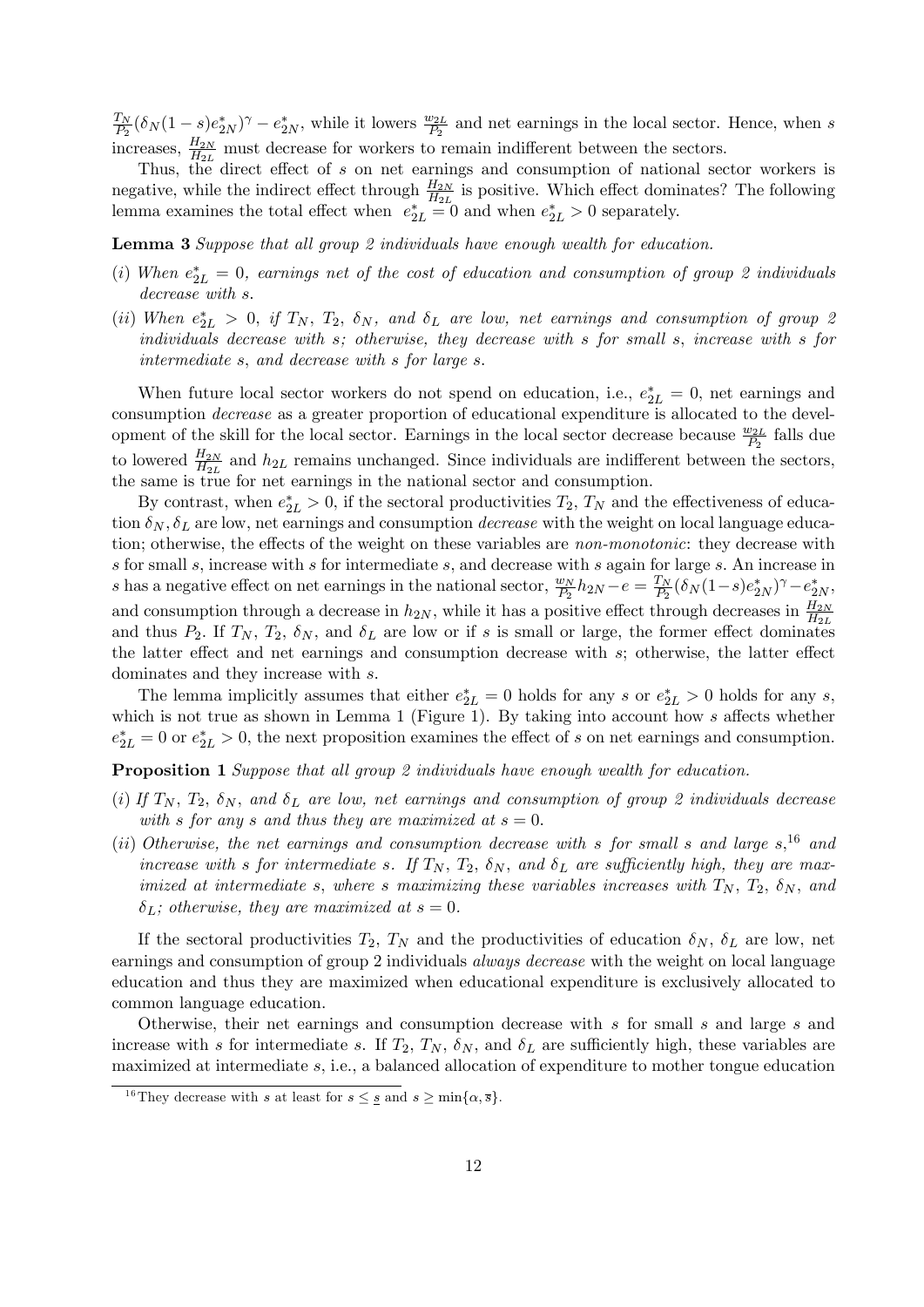

Figure 2: Relationship between s and net earnings (in unit of the final good) when  $T_N$ ,  $T_2$ ,  $\delta_N$ , and  $\delta_L$  are not low of the unconstrained case (Proposition 1 (ii))

and common language education is economically desirable; otherwise, they are maximized at  $s = 0$ . In other words, in order for bilingual education to be economically beneficial to the minority or subordinate group, the productivities and the effectiveness of education must be sufficiently high. Further, s maximizing net earnings and consumption increases with the exogenous variables, i.e., as the sectoral productivities and the efficiencies of education become higher, the greater emphasis on mother tongue education becomes desirable. Figure 2 illustrates the relationship between s and net earnings (in unit of the final good) for this case, (a) when  $T_2$ ,  $T_N$ ,  $\delta_N$ , and  $\delta_L$  are relatively high and (b) when they are relatively low. (Similar figures can be drawn for consumption, which equals net earnings plus wealth.) In both cases, the shape of the graph is similar and net earnings are maximized at  $s = 0$  when  $e_{2L}^* = 0$  and at  $s = s_{\text{max}}$  when  $e_{2L}^* > 0$ . However, in (a), the value at  $s = s_{\text{max}}$  is higher than the one at  $s = 0$ , while the value at  $s = 0$  is higher in (b).

In the real economy, the sectoral productivities and the effectiveness of education of a country are closely related to the level of economic and social development. Hence, the result implies that, in general, if the level of development is low, net earnings and consumption are highest under common-language-only education, otherwise, they are highest under bilingual education.<sup>17</sup> Angrist and Lavy (1997) find that the policy change of the 1980s in Morocco that replaced French with Arabic as the medium of instruction in post-primary education greatly lowered returns to schooling.<sup>18</sup> Cappellari and Di Paolo (2018) analyze the effects of the 1983 education reform in Catalonia, which substantially increased the weight on Catalan in mandatory education (from a very low weight to a slightly higher weight than Spanish), and find a positive effect on earnings.

 $17$  When the model is applied to economies with different levels of development, it must be consistent with the fact that a large portion of educational expenditure is used for hiring teachers and thus the unit cost of education increases with the wage. This can be taken into account by replacing  $e$  in human capital production functions with  $e$  deflated by the unit cost of education, which increases with  $w_N = T_N$ . As far as the unit cost changes less proportionately to the wage, which is plausible since non-labor cost is non-negligible, qualitative results remain the same.

<sup>&</sup>lt;sup>18</sup>Unlike the model, French is not the ethnic language of any group. However, at that time, French was the dominant language in many parts of the modern sector, such as public administration, foreign trade, and science and technology, and children of workers in these areas had a great advantage in acquiring French skills. Hence, the model's result would apply to this environment, if one interprets these children as the dominant group of the model.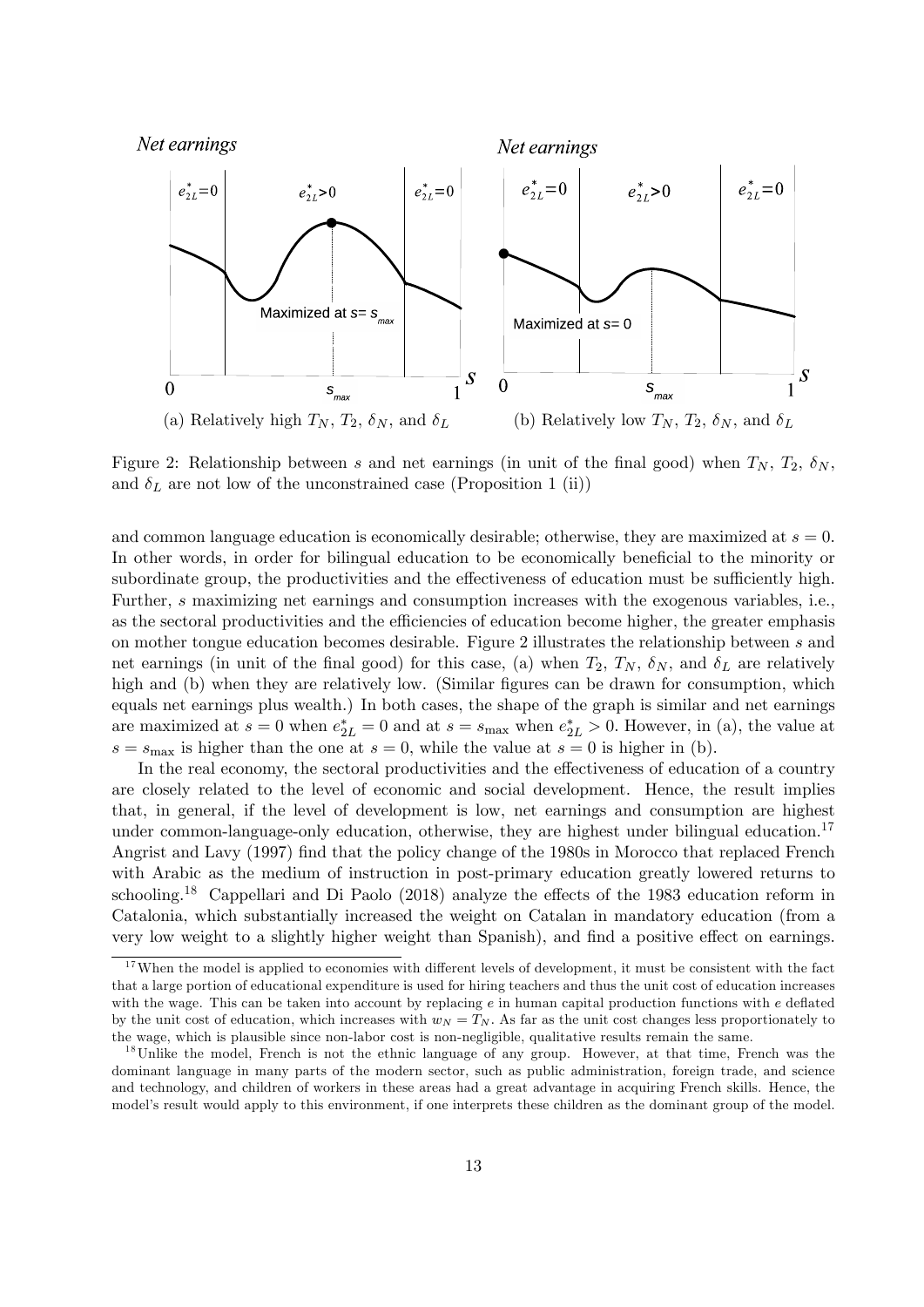Consistent with the result, these findings suggest that a large increase in the weight on local language education lowers wages in a developing country (Morocco) and raises wages in a developed region (Catalonia).

Even among developing countries, the productivity of primary education is very different and explains most of the gap in cross-country test scores (Singh, 2020).<sup>19</sup> The theoretical result implies that if a country has ineffective education system, net earnings and consumption are maximized under common-language-only education, otherwise, they are maximized under bilingual education.

What is crucial for the result is the assumption that human capital for the local sector is positive without education, i.e.,  $\bar{l} > 0$ . If  $\bar{l} = 0$ , irrespective of values of  $T_2$ ,  $T_N$   $\delta_N$ , and  $\delta_L$ ,  $e_{2L}^* > 0$  holds for any positive s, net earnings and consumption are highest at intermediate  $s = \alpha$ , and they increase (decrease) with s for smaller (greater) s. The assumption makes education unprofitable for future local sector workers when s is very low or very high and causes net earnings and consumption to decrease with s for low s, which could lead to these variables being maximized at  $s = 0$ .

As mentioned in Introduction, what concerns experts on language and education is how weights on the two types of education affect skill development of students. Further, empirical evidence suggests that given income, human capital has positive effects on child-rearing, health, and among others. Hence, the next proposition examines the effect of  $s$  on human capital for the national sector and the one for the local sector.

#### Proposition 2 Suppose that all group 2 individuals have enough wealth for education.

- (i)  $h_{2L}^*$  is lowest when  $s \leq s$  and  $s \geq \overline{s}$ , while it is highest at  $s = 1 (1 \alpha)\gamma \in (s, \overline{s})$  and increases (decreases) with s for smaller (greater)  $s \in (\underline{s}, \overline{s})$ .
- (ii) (a) If  $T_N$ ,  $T_2$ ,  $\delta_N$ , and  $\delta_L$  are low,  $h_{2N}^*$  decreases with s for any s and is maximized at  $s = 0$ .

(b) Otherwise,  $h_{2N}^*$  decreases with s for small s and large s and increases with s for intermediate  $s^{20}$  If  $T_N$ ,  $T_2$ ,  $\delta_N$ , and  $\delta_L$  are sufficiently high,  $h_{2N}^*$  is maximized at intermediate  $s \in (\underline{s}, \alpha \gamma)$ , where s maximizing  $h_{2N}^*$  increases with  $T_N$ ,  $T_2$ ,  $\delta_N$ , and  $\delta_L$ ; otherwise it is maximized at  $s = 0$ .

Human capital for the local sector is lowest when s is small or large enough that  $e_{2L}^* = 0$ , i.e.,  $s \leq s$  and  $s \geq \overline{s}$ , and is highest when s is at an intermediate level, i.e.,  $s = 1 - (1 - \alpha)\gamma \in (\underline{s}, \overline{s})$ . Figure 3 illustrates the relationship between  $s$  and  $h_{2L}^*$ .

In contrast, human capital for the national sector is highest when  $s$  is zero or when  $s$  is intermediate, i.e.,  $s \in (s, \alpha\gamma)$ . If  $T_N$ ,  $T_2$ ,  $\delta_N$ , and  $\delta_L$  are low enough,  $h_{2N}^*$  is highest at  $s = 0$ ; otherwise it is highest at an intermediate s, where s maximizing  $h_{2N}^*$  increases with  $T_N$ ,  $T_2$ ,  $\delta_N$ , and  $\delta_L$ , i.e., as the productivities and the effectiveness of education are higher, the greater emphasis on mother tongue education becomes beneficial for development of skill for the *national sector*. The relationship between s and  $h_{2N}^*$  is similar to the one between s and net earnings or consumption.

The result implies that balanced allocation of expenditure to common language education and mother tongue education is crucial for skill development of students who choose the local sector subsequently. By contrast, common-language-only education maximizes human capital for the national sector when the productivities and the effectiveness of education are low. However, for most people working in the national sector, the mother tongue is a major language at home and thus is important for child-rearing, health, and so forth. That is, the dual education is beneficial for them as well. Hence, the result is mostly consistent with a general consensus among specialists

 $19B$ ased on panel data of four developing countries with widely differing test scores of primary school students (Ethiopia, India, Peru, and Vietnam), Singh (2020) shows that most of the differences in the student achievement are explained by cross-country differences in the productivity of primary education.

<sup>&</sup>lt;sup>20</sup>It decreases with s at least for  $s \leq \underline{s}$  and  $s \geq \min\{\alpha\gamma, \overline{s}\}\)$ , where  $\alpha\gamma < 1 - (1 - \alpha)\gamma$  (s maximizing  $h_{2L}^*\$ ).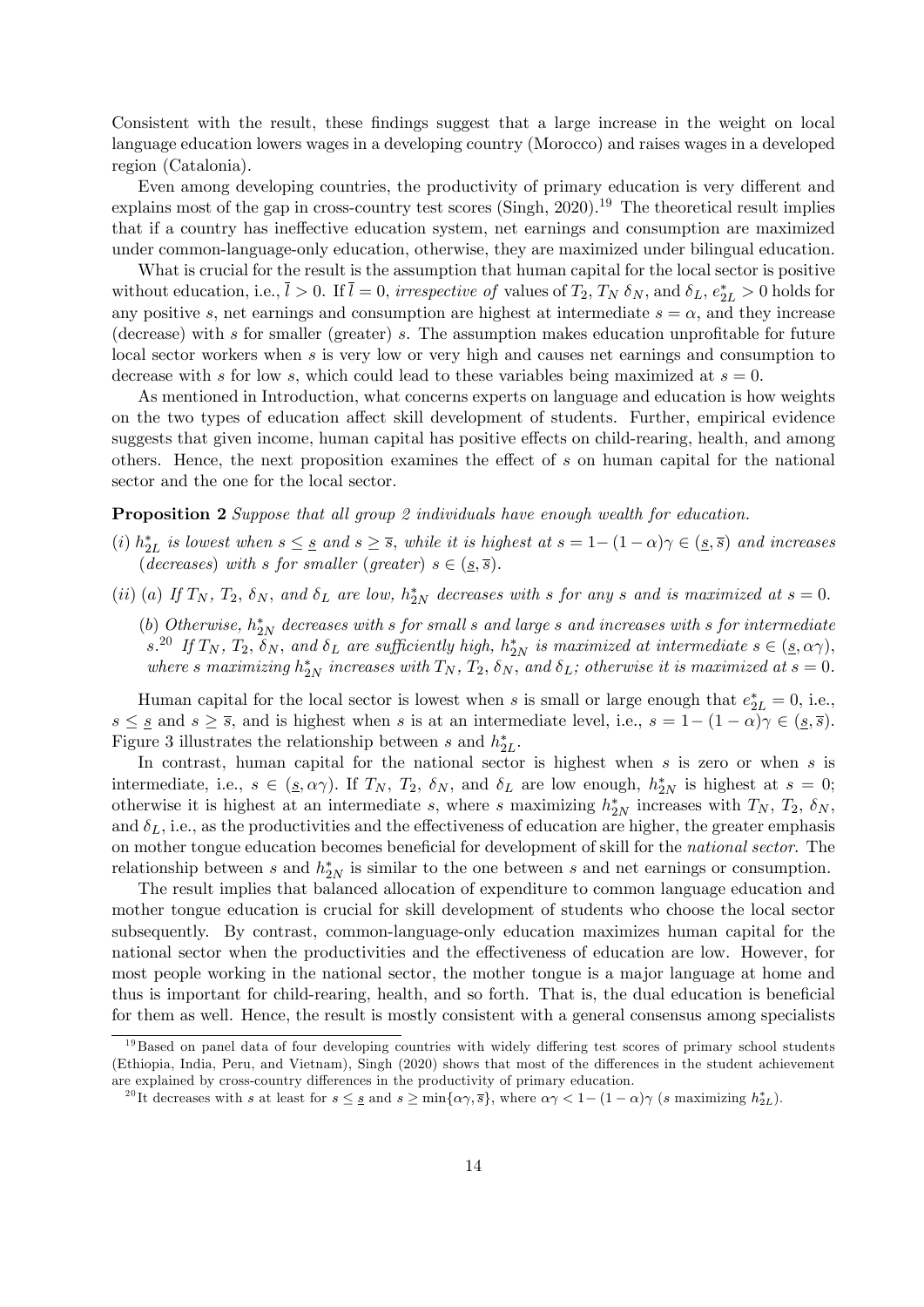

Figure 3: Relationship between s and  $h_{2L}^*$  in the unconstrained case

on language and education that placing emphasis on ethnic language education at least in primary education is important for skill development (Ball, 2011; Heugh, 2011). It is also consistent with findings in economics (Jain, 2017; Ramachandran, 2017) that the significant introduction of mother tongue education increases academic skill and years of education.

The result that  $h_{2L}^* = (\bar{l} + \delta_L s e_{2L}^*)^{\gamma}$  increases (decreases) with s for small (large)  $s \in (s, \bar{s})$  can be explained as follows. An increase in  $s$  has a direct positive effect on the human capital and indirect effects through a change in  $e_{2L}^*$ . Because the marginal return to educational spending at  $e = e_{2L}^*$  is  $\frac{w_{2L}}{P_2}$  $\frac{\partial h_{2L}^*}{\partial e} - 1 = \alpha(T_2)^{\alpha} (T_N)^{1-\alpha} \left( \frac{H_{2N}}{H_{2L}} \right)$  $H_{2L}$  $\left(\frac{1}{2}\right)^{1-\alpha} \gamma \delta_L s (\overline{l} + \delta_L s e_{2L}^*)^{\gamma-1} - 1 = 0$ , an increase in s affects  $e_{2L}^*$  positively through the increased marginal effect of e on  $h_{2L}$ , while it affects  $e_{2L}^*$  negatively through decreases in  $\frac{H_{2N}}{H_{2L}}$  and thus the real wage rate. When s is small (large), the positive effects dominate (are dominated by) the last negative effect and thus  $h_{2L}^*$  increases (decreases) with s.

Human capital for the national sector,  $h_{2N}^* = [(1-s)\delta_N e_{2N}^*]^\gamma$ , is also affected by s through these effects, but signs of the effects are opposite from  $h_{2L}^*$ : the direct effect of s on  $h_{2N}^*$  is negative; as for indirect effects through  $e_{2N}^*$ , the effect through a change in the marginal effect of e on  $h_{2N}$  is negative and the effect through changes in  $\frac{H_{2N}}{H_{2L}}$  and thus  $\frac{w_{2N}}{P_2}$  is positive. If  $T_N$ ,  $T_2$ ,  $\delta_N$ , and  $\delta_L$ are not low and s is intermediate, the last positive effect dominates the negative effects and  $h_{2N}^*$ increases with s; otherwise, the negative effects dominate and  $h_{2N}^*$  decreases with s.

Finally, because group 1 individuals are not affected by weights on the two types of education group 2 students receive, the above results directly apply to inter-group inequalities in skill, net earnings, and consumption, which is summarized as the following corollary. In order to assure that group 1 individuals have higher net earning and consumption for given wealth,  $T_1 \geq T_2$  is assumed.

**Corollary 1** Suppose that  $T_1 \geq T_2$  and all individuals have enough wealth for education.

- (i) If  $T_N$ ,  $T_2$ ,  $\delta_N$ , and  $\delta_L$  are small, inter-group inequalities in skill for the national sector, net earnings, and consumption are lowest at  $s = 0$ , but the inequality in skill for the local sector is highest at  $s = 0$ .
- (ii) If  $T_N$ ,  $T_2$ ,  $\delta_N$ , and  $\delta_L$  are sufficiently large, the inter-group inequalities are lowest when s is in the intermediate range.

When the sectoral productivities and the effectiveness of minority education are low, commonlanguage-only education attains lowest inter-group inequalities in skill for the national sector (common language skill), net earnings, and consumption, but it leads to the highest inequality in skill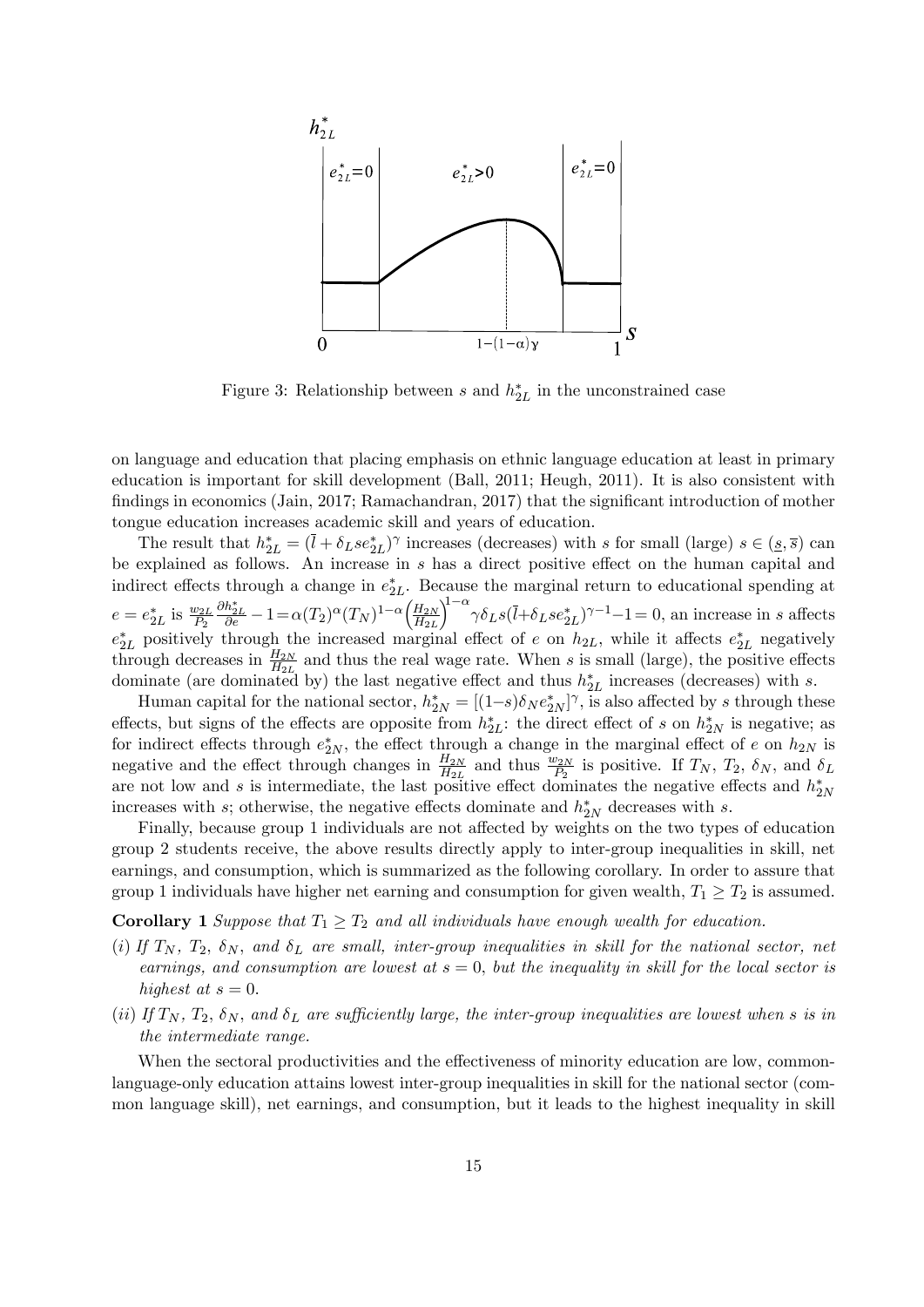for the local sector (mother tongue skill), which is essential skill outside of work for most people. In contrast, bilingual education brings a lower gap in mother tongue skill but at the cost of higher gaps in other dimensions. Balanced dual education achieves lowest inter-group inequalities in all dimensions only when the productivities and the effectiveness of education are sufficiently large.

### 4 General case

This section examines the general case in which some people may not have enough wealth to make optimal educational investment. This case would be relevant to many developing countries in which students must rely on limited family wealth to pay for study materials, commuting cost, uniforms, and supplementary education even when public schools do not charge tuitions. The important difference from the unconstrained case is that individuals choose different levels of educational spending and different sectors depending on their wealth. First, the section examines how the distribution of wealth affects net earnings and consumption of individuals and intra-group inequalities. Then, as the previous section, the section examines the effect of the weight on the two types of education the minority receive on their human capital, net earnings, consumption, and inter-group inequalities. Let the distribution function of wealth (endowment) of group 2 individuals be  $F(a)$ , which is differentiable for  $a > 0$  and allows a mass at  $a = 0$ , i.e.,  $F(0) > 0$ .<sup>21</sup>

#### 4.1 Group 1

Because group 1ís human capital is same in both sectors, as in the previous section, the wage rates per human capital of the two sectors are equated and everyone is indifferent between the sectors. What is different from the unconstrained case is that those who have wealth  $a < e_1^*$  cannot make optimal investment, i.e.,  $e = a < e_1^*$ , and thus net earnings differ among individuals with different wealth (except among individuals with  $a \geq e_1^*$ ). As shown in Appendix A, levels of net earnings and consumption of group 1 individuals do not depend on the distribution of wealth.

#### 4.2 Group 2

Unlike group 1, the fact that the group 2's human capital production functions are asymmetricwithout education, human capital for the national sector is zero but human capital for the local sector is positive—implies that only individuals with particular level(s) of wealth are indifferent between the sectors. Individuals who have greater wealth and thus spend more on education than those who are indifferent between the sectors have a comparative advantage in the national sector and choose the sector, and individuals with smaller wealth choose the local sector.

To be more accurate, depending on whether  $e_{2L}^* = 0$  or  $e_{2L}^* > 0$  and the level(s) of wealth at which the indifference condition holds, five qualitatively distinctive cases could be realized. Figure 4 illustrates how educational and sectoral choices depend on wealth for each case.

As shown in the figure, in Cases 1 and 2,  $e_{2L}^* = 0$  holds and thus those who strictly prefer the local sector, i.e., those with  $a < e_{2N}^*$  in Case 1 and those with  $a < \hat{a}_0 < e_{2N}^*$  in Case 2, do not spend on education, i.e.,  $e = e_{2L}^* = 0$ . In Case 1, those with  $a \ge e_{2N}^*$  are indifferent between the sectors and those who choose the national (local) sector spend  $e = e_{2N}^*$  ( $e = 0$ ); in Case 2, those with  $a > \hat{a}_0$  strictly prefer the national sector and spend  $e = a$  if  $a < e^*_{2N}$  and  $e = e^*_{2N}$  otherwise.

In Cases 3, 4, and 5,  $e_{2L}^* > 0$  holds and thus those who strictly prefer the local sector, i.e., those with  $a < e_{2N}^*$  in Case 3, those with  $a < \hat{a} \in [e_{2L}^*, e_{2N}^*]$  in Case 4, and those with  $a < \tilde{a} (< e_{2L}^* )$ . in Case 5, choose positive e.  $(e_{2N}^* > e_{2L}^*$  is proved in Appendix B.) In Cases 3 and 4, they spend

 $^{21}$ As shown just below, individual outcomes of group 1 do not depend on the distribution of wealth.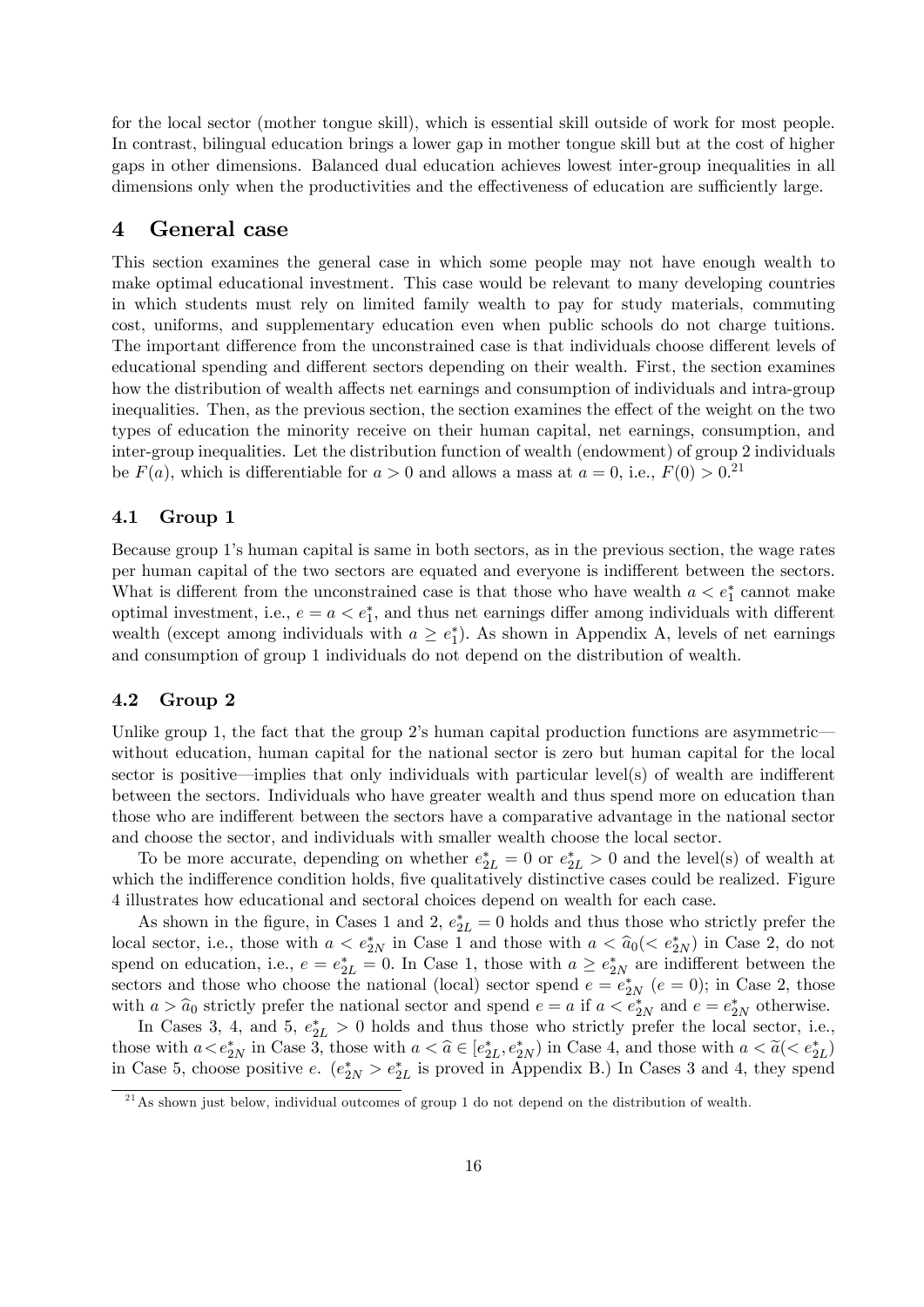

 $e = a$  if  $a < e_{2L}^*$  and  $e = e_{2L}^*$  otherwise, while in Case 5, they spend  $e = a$ . As for those with wealth greater than the threshold, in Case 3, they are indifferent between the sectors and those who choose the national (local) sector spend  $e = e_{2N}^*$  ( $e = e_{2L}^*$ ); in Cases 4 and 5, they strictly prefer the national sector and spend  $e = a$  if  $a < e^*_{2N}$  and  $e = e^*_{2N}$  otherwise.

Appendix A explains how the threshold level of wealth and other endogenous variables such as  $H_{2N}$  $\frac{H_{2N}}{H_{2L}}$ , net earnings, and consumption are determined in each case.

#### 4.3 Results

Under what conditions is each of the five cases realized? The next lemma shows that it depends on the distribution of wealth and the weight on local language education. Proofs of lemmas and propositions of the general case are contained in Web Appendix C.

- **Lemma 4** (i) When  $s \leq s$  or  $s \geq \overline{s}$ ,  $e_{2L}^* = 0$ . If the proportion of group 2 individuals with adequate wealth is relatively high (low), i.e., when  $F(a)$  is relatively low (high) for given a, Case 1 (Case 2) is realized: the indifference condition holds for individuals with  $a \ge e_{2N}^*$   $(a = \hat{a}_0 < e_{2N}^*$ .
- (ii) When  $s \in (\underline{s}, \overline{s})$ , as the proportion of those with adequate wealth becomes lower, the realized equilibrium changes in the following order. $22$

 $^{22}$ Given the distribution of wealth, Case 2 is realized when s is relatively low and high. (As shown in Figure 5, when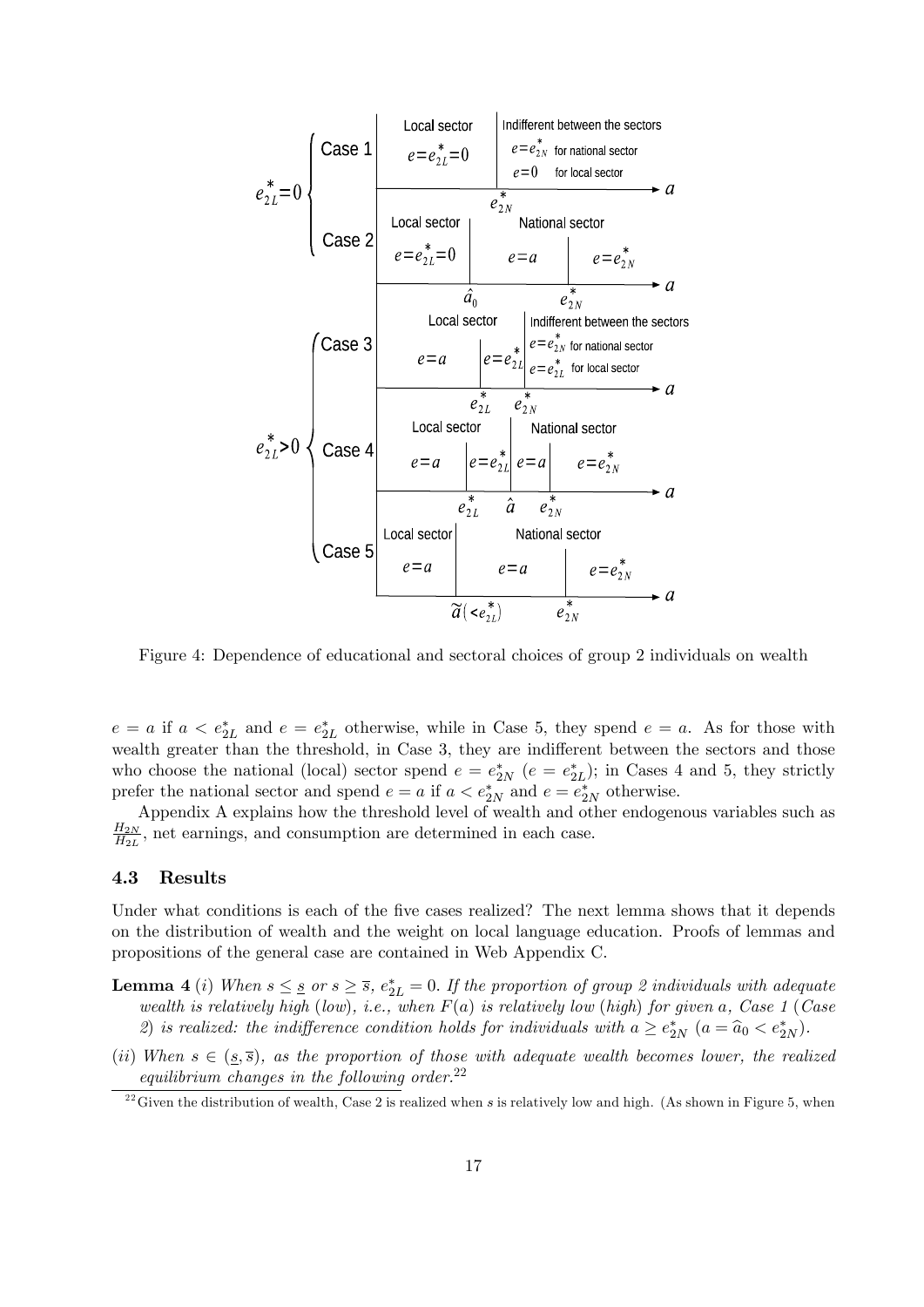

Figure 5: Wealth distribution and realized cases (Lemma 4)

- (a) Case 3:  $e_{2L}^* > 0$  and the indifference condition holds for individuals with  $a \geq e_{2N}^*$ .
- (b) Case 4:  $e_{2L}^* > 0$  and the indifference condition holds for individuals with  $a = \hat{a} \in [e_{2L}^*, e_{2N}^*].$
- (c) Case 5, except when s is close to  $\frac{s}{2}$  or  $\frac{s}{2}$ :  $e_{2L}^* > 0$  and the indifference condition holds for individuals with  $a = \tilde{a} < e^*_{2L}$ .
- (d) Case 2:  $e_{2L}^* = 0$  and the indifference condition holds for individuals with  $a = \hat{a}_0 < e_{2N}^*$ .

Figure 5 illustrates the lemma. When  $s \leq s$  or  $s \geq \overline{s}$ ,  $e_{2L}^* = 0$  and thus Case 1 or Case 2 is realized. Given s, Case 1 (Case 2) is realized when the proportion of group 2 individuals with adequate wealth is relatively high (low), i.e., when cumulative distribution  $F(a)$  is relatively low (high) for given  $a^{23}$  When  $s \in (s, \overline{s})$ , all the cases except Case 1 could be realized. Given s, as the proportion of individuals with adequate wealth becomes lower, i.e., as  $F(a)$  for given a becomes higher, the realized equilibrium changes in the following order: Case 3, Case 4, Case 5 (except when s is close to s or  $\bar{s}$ ), and Case 2.<sup>24</sup> Note that the unconstrained case examined in

the proportion of those with adequate wealth is extremely low, Case 2 is realized for any s.). To be more precise, when  $s \in (s, \overline{s})$ , Case 2 is realized at least for  $s \in (s, s(F))$  and for  $s \in (\overline{s}(F), \overline{s})$ , where  $s(F) (\overline{s}(F))$  is critical s below (above) which  $e_{2L}^* = 0$  holds and  $\underline{s}(F)$  increases ( $\overline{s}(F)$  decreases) as the proportion of those with adequate wealth falls. (It is not analytically clear if other critical values exist between  $g(F)$  and  $\bar{s}(F)$ , but numerical simulations with truncated lognormal distributions suggest other thresholds do not exist.) Case 5 does not exist when s is close to s or s: as shown in Figure 5, while the dividing line between Case 3 and Case 4 and the one between Case 1 and Case 2 intersect at  $s = s$ ,  $\overline{s}$ , the one between Case 4 and Case 5 does not intersect with them.

 $^{23}$ The proof of the proposition also shows that, as illustrated in the figure, given the distribution of wealth, Case 2 (Case 1) is realized when s is low (high), and, as the proportion falls, the region of Case 2 (Case 1) expands (shrinks).

 $24$ Shapes of the dividing line between Case 3 and Case 4, the one between Case 4 and Case 5, and ones between Case 2 and Cases 4 and 5 might be different from the figure, although the results below do not depend on shapes of these lines. What is proved analytically about these lines is contained in the lemma and the footnote attached to it.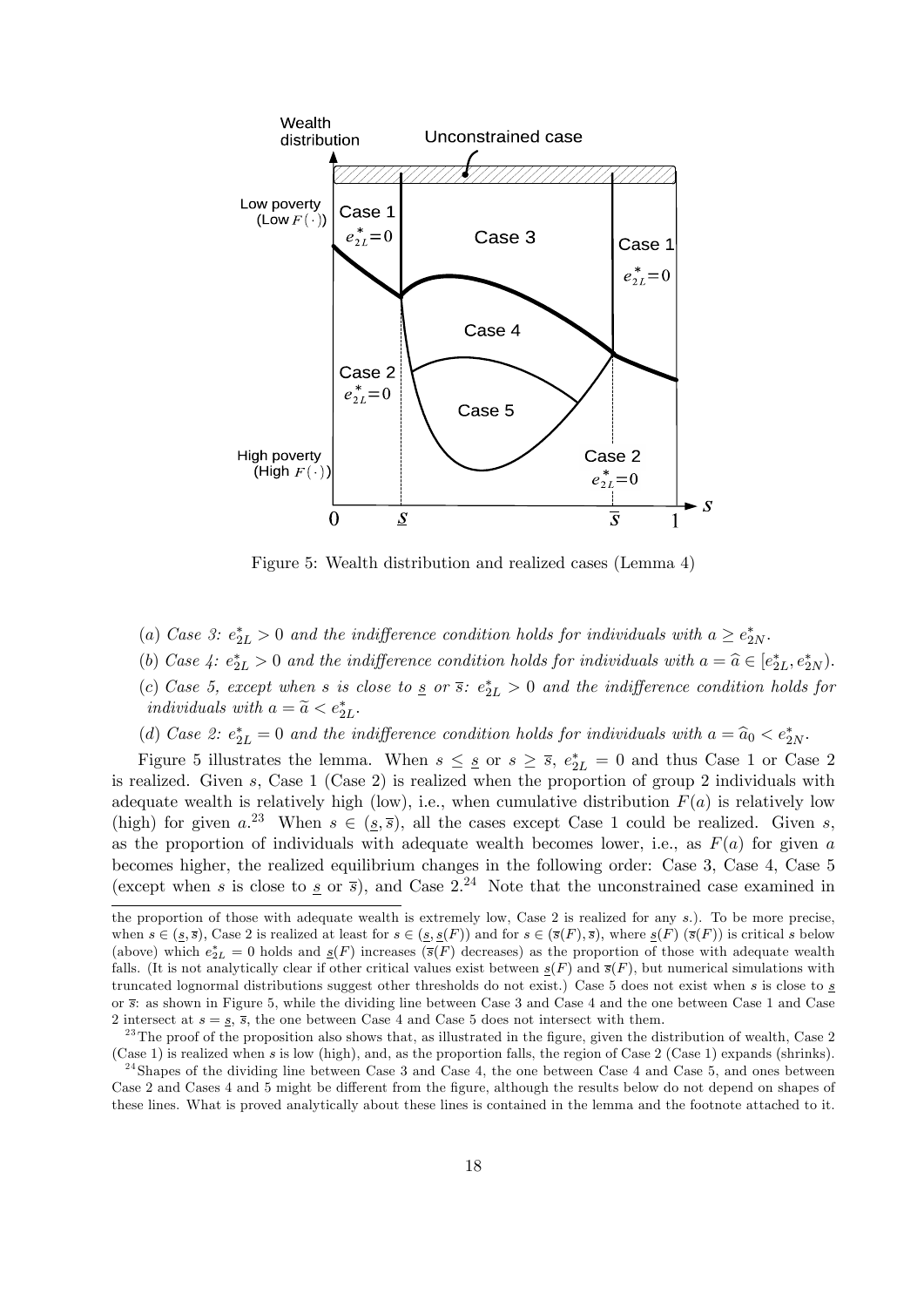the previous section is a special case of Cases 1 and 3, where everyone has enough wealth to make optimal investment, i.e.,  $a \ge e_{2N}^* > e_{2L}^*$  holds for everyone.<sup>25</sup>

#### 4.3.1 Effects of the distribution of wealth

As noted above, the distribution of wealth does not affect net earnings and consumption of group 1 individuals with given levels of wealth. How about group 2 individuals? Since their net earnings and consumption depend on  $\frac{H_{2N}}{H_{2L}}$ , the next lemma examines how wealth distribution affects  $\frac{H_{2N}}{H_{2L}}$ .

## Lemma 5 $^{\rm 26}$

- (i) If the proportion of group 2 individuals with adequate wealth is high enough  $(F(a))$  for given a is low enough) that Case 1 or Case  $3$  is realized, a change in the proportion of such individuals does not affect  $\frac{H_{2N}}{H_{2L}}$ .
- (ii) Otherwise, as the proportion of those with adequate wealth is lower,  $\frac{H_{2N}}{H_{2L}}$  becomes smaller.

If the proportion of the minority with adequate wealth is high enough  $(F(a)$  for given a is low enough) that Cases 1 or 3 is realized, as with the majority, the distribution of wealth does not affect  $_{H_{2N}}$  $\frac{H_{2N}}{H_{2L}}$ . As the proportion of such individuals becomes lower, a smaller fraction of individuals can financially access the national sector. However, a higher proportion of them, who are indifferent between the sectors, come to choose the sector (footnote 26), which keeps  $\frac{H_{2N}}{H_{2L}}$  unchanged.

By contrast, if the proportion of those with adequate wealth is not high and thus Cases 2, 4, or 5 is realized, as the proportion of such individuals is lower,  $\frac{H_{2N}}{H_{2L}}$  becomes smaller. In these cases, those with relatively large wealth uniformly choose the national sector. Hence, a decline in the fraction of people accessible to the national sector leads to a fall in  $\frac{H_{2N}}{H_{2L}}$ , although a decrease in the

threshold wealth satisfying the indifference condition (footnote 26) mitigates the decrease of  $\frac{H_{2N}}{H_{2L}}$ .

The result that the distribution of wealth affects  $\frac{H_{2N}}{H_{2L}}$  in Cases 2, 4, and 5 implies that net earnings, consumption, and human capital of group 2 individuals are influenced by the distribution in these cases. The next proposition shows how the distribution of wealth affects these variables and their inequalities between national and local sector workers.

Proposition 3 Suppose that the proportion of group 2 individuals with adequate wealth falls.

- (i) If the proportion of those with adequate wealth is high enough that Cases 1 or 3 is realized, as with to group 1, net earnings, consumption, and human capital of individuals with given wealth do not change. The change in the proportion affects inequalities in these variables only directly.
- (ii) Otherwise, net earnings and consumption of those who have relatively large (small) wealth and thus choose the national (local) sector increase (decrease): The decreased proportion raises earnings and consumption disparities between any pairs of national and local sector workers with given levels of wealth.

<sup>&</sup>lt;sup>25</sup>Which case is realized also depends on sectoral productivities  $T_N$ ,  $T_2$  and the effectiveness of education  $\delta_N$ ,  $\delta_L$ . When s is low or high enough that  $e_{2L}^* = 0$ , it can be proved that Case 1 (Case 2) is realized when these variables are relatively low (high). When s is intermediate and thus  $e_{2L}^*>0$ , analytical results are not obtained but numerical simulations suggest that as levels of these variables increase, the realized case changes from Case 3 first to Case 4, then to Case 5. Intuitively, given wealth distribution, higher values of  $T_N$ ,  $T_2$ ,  $\delta_N$ , or  $\delta_L$  make educational investment more profitable and raise  $e_{2N}^*$  and  $e_{2L}^*$ , thus a lower proportion of individuals make optimal investment.

 $2<sup>6</sup>$  The proof of the lemma also shows that, as the proportion of those with adequate wealth becomes lower, a higher fraction of those with  $a \ge e_{2N}^*$ , who are indifferent between the sectors, choose the national sector in (i), while the threshold wealth satisfying the indifference condition becomes smaller in (ii).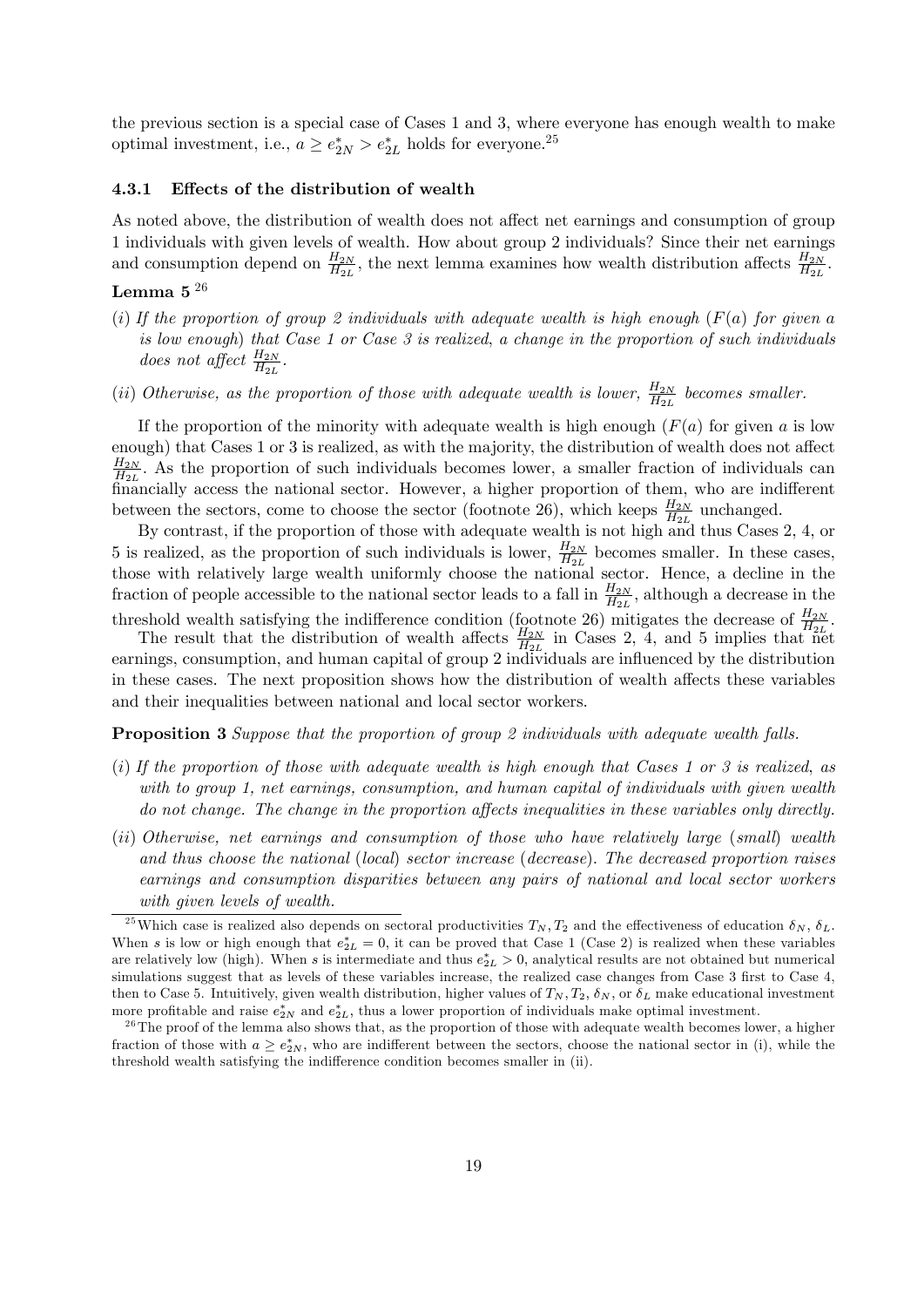If the proportion of minority individuals with adequate wealth is high enough that Cases 1 or 3 is realized, as with the majority, a change in the proportion does not affect  $\frac{H_{2N}}{H_{2L}}$ . Thus, net earnings, consumption, and human capital of individuals with given wealth do not change. The change in wealth distribution affects distributions of these variables only directly.

By contrast, if the proportion of such individuals is not high, a decrease in the proportion lowers  $\frac{H_{2N}}{H_{2L}}$  and thus raises  $\frac{w_{2N}}{P_2}$  (lowers  $\frac{w_{2L}}{P_2}$ ). As a result, given levels of wealth, net earnings and consumption of those who have relatively large (small) wealth and choose the national (local) sector increase (decrease), and earnings and consumption disparities between any pairs of national and local sector workers rise.  $[h_{2N} (h_{2L})$  of those who make optimal investment  $e_{2N}^* (e_{2L}^*)$  increases (decreases) and thus the gap in human capital also rises for some of the pairs.] Hence, a change in the distribution of wealth affects distributions of net earnings, consumption, and human capital not only directly but also indirectly through changes in these variables for given wealth.

This result has implications for within-group inequalities in net earnings and consumption of the two groups. While inequality in wealth of dominant group 1 affects inequalities in net earnings and consumption only directly, inequality in wealth of subordinate group 2 have both direct and indirect effects on the within-group inequalities, as long as the proportion of those with adequate wealth is not high. Hence, a given rise in wealth inequality tends to raise earnings and consumption inequalities of group 2 more than the inequalities of group  $1<sup>27</sup>$ 

Why does the indirect effect exist only for group 2? Unlike the majority, education is a prerequisite for the minority to work in the national sector that requires the skill to use a non-native language to them. As a result, the national sector is "ranked" higher than the local sector only for the minority: group 2 individuals with relatively large wealth for education go to the national sector and those with limited wealth go to the local sector, while the two sectors are indifferent to group 1. A change in wealth distribution alters the proportion of those who can take education sufficient for the national sector and thus  $\frac{H_{2N}}{H_{2L}}$ , wage rates, net earnings and consumption, unless the proportion of such individuals is more than enough for national sector jobs.

#### 4.3.2 Effects of the weight on mother tongue education

The remaining part of the subsection examines the question analyzed in the previous section: for group 2 individuals, what is a desirable combination of the two types of education in terms of future net earnings and consumption, and what is a desirable combination in terms of skill development? The important difference from the unconstrained case is that individuals choose different levels of educational spending and different sectors depending on their wealth. Hence, answers to the question could differ among individuals with different wealth.

The next lemma shows that  $\frac{H_{2N}}{H_{2L}}$  decreases with s, as in the unconstrained case.

# **Lemma 6**  $\frac{H_{2N}}{H_{2L}}$  decreases with s.

Hence, an increase in  $s$  has a positive (negative) direct effect on net earnings and consumption of local (national) sector workers through human capital, while it has a negative (positive) indirect effect through a fall in  $\frac{H_{2N}}{H_{2L}}$  and thus a decrease in  $\frac{w_{2L}}{P_2}$  (an increase in  $\frac{w_{2N}}{P_2}$ ).

The next lemma examines the total effect on net earnings and consumption when  $e_{2L}^* = 0$  and when  $e_{2L}^* > 0$  separately.

**Lemma 7** (i) Suppose  $e_{2L}^* = 0$ . Then, net earnings and consumption of any group 2 individual decrease with s.

 $\frac{27}{27}$ This claim cannot be proved analytically, but numerical simulations suggest that this is the case.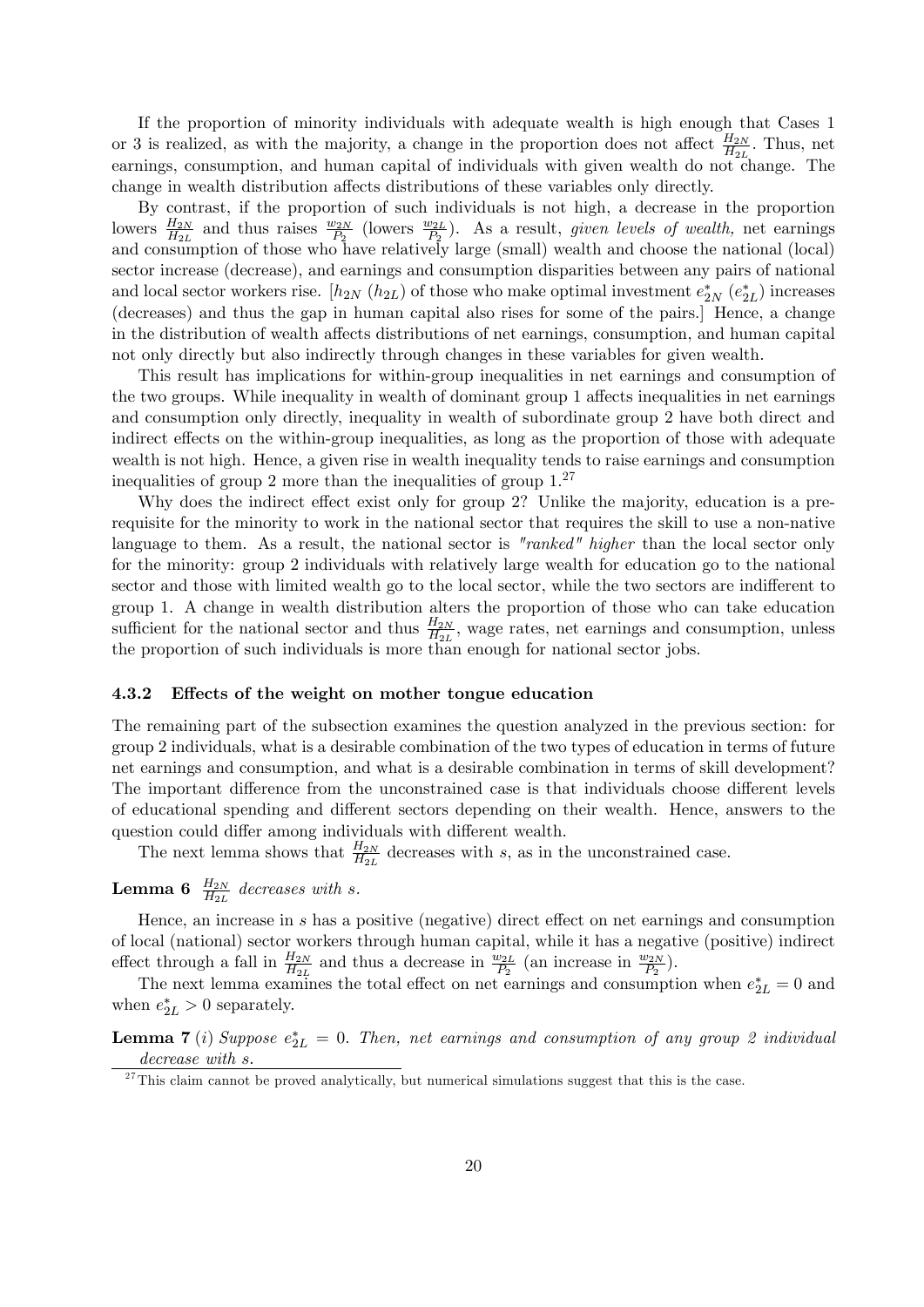(*ii*) Suppose  $e_{2L}^* > 0$ .

(a) If  $T_N$ ,  $T_2$ ,  $\delta_N$ , and  $\delta_L$  are low, the result is same as (i).<sup>28</sup>

(b) Otherwise, net earnings and consumption of individuals with very small wealth; who choose the local sector, decrease with s; and those of other individuals decrease with s for large s: If  $T_N$ ,  $T_2$ ,  $\delta_N$ , and  $\delta_L$  are sufficiently high, these variables of individuals with relatively large wealth increase with s over some ranges of  $s^{29}$ .

As with the unconstrained case, net earnings and consumption of the minority decrease with s when  $e_{2L}^* = 0$  and when  $e_{2L}^* > 0$  and  $T_N$ ,  $T_2$ ,  $\delta_N$ , and  $\delta_L$  are low. By contrast, when  $e_{2L}^* > 0$ and  $T_N$ ,  $T_2$ ,  $\delta_N$ , and  $\delta_L$  are not low, the result is different depending on wealth. Net earnings and consumption of those with very small wealth decrease with s for any s: As for those with greater wealth, these variables decrease with s for large s, and if  $T_N$ ,  $T_2$ ,  $\delta_N$ , and  $\delta_L$  are sufficiently high, the variables of those with relatively large wealth increase with  $s$  over some ranges of  $s$ .

The result for those with very small wealth, who choose the local sector, can be explained as follows. An increase in s has a positive direct effect on net earnings and consumption of local sector workers through  $h_{2L}$ , while it has a negative indirect effect through falls in  $\frac{H_{2N}}{H_{2L}}$  and thus  $\frac{w_{2L}}{P_2}$ . The positive direct effect *increases with wealth*, because an individual with greater wealth spends more on education and thus benefits more from the increased weight on mother tongue education. When she has little wealth to spend on education, the positive effect is small and is dominated by the negative effect for any  $s$ , thus net earnings and consumption always decrease with  $s$ .

Based on the lemma, the next proposition examines the effect of  $s$  on net earnings and consumption by taking into account how s affects whether  $e_{2L}^* = 0$  or  $e_{2L}^* > 0$ . Thereafter, it is assumed that  $\overline{l}$  is not very large compared to wealth levels of most individuals.<sup>30</sup>

#### Proposition 4

- (i) If  $T_N$ ,  $T_2$ ,  $\delta_N$ , and  $\delta_L$  are low or if the proportion of those with adequate wealth is very low, net earnings and consumption of any group 2 individual decrease with s and are highest at  $s = 0$ .
- $(ii)$  Otherwise, these variables decrease with s for small s and large s.
	- (a) If  $T_N$ ,  $T_2$ ,  $\delta_N$ , and  $\delta_L$  are sufficiently high, net earnings and consumption of those with relatively large wealth increase with s over some ranges of intermediate s. Further, if  $T_N$ ,  $T_2$ ,  $\delta_N$ , and  $\delta_L$  are high enough, these variables are highest at intermediate s, where s maximizing the variables of local sector workers weakly increases with a.
	- (b) Net earnings and consumption of those with very small wealth; who choose the local sector, decrease with s and are highest at  $s = 0$ .

As in the unconstrained case, if  $T_N$ ,  $T_2$ ,  $\delta_N$ , and  $\delta_L$  are low, net earnings and consumption of the minority decrease with s and are highest at  $s = 0$ . This is also the case if the proportion of those with adequate wealth is very low and thus Case 2 is realized for any s (Figure 5).

 $^{28}$ As for those who have relatively large wealth and thus choose the national sector in Case 4, the result is proved analytically only for large  $s$ , but numerical simulations suggest that the result holds for any  $s$ .

<sup>&</sup>lt;sup>29</sup>In Cases 4 and 5, the result is not proved analytically for those who choose the local sector and for  $\delta_L$ , but numerical exercises suggest that the result holds for these workers with relatively large a and for high enough  $\delta_L$ .

 $30$ The assumption is needed to prove the existence of intermediate s maximizing net earnings and consumption in (ii)(a) of the next proposition and intermediate s maximizing  $h_{2N}$  in (ii)(a) of Proposition 5 below. Numerical simulations suggest that, when  $\frac{a}{l}$  is low for many individuals and  $\delta_L$  is small, *irrespective of* levels of  $T_N$ ,  $T_2$ , and  $\delta_N$ , net earnings and consumption (or  $h_{2N}$ ) of any individual decrease with s and thus they are highest at  $s = 0$ . In contrast, if  $\delta_L$  is sufficiently large, these variables are highest at intermediate s even when  $\frac{a}{l}$  is low for many.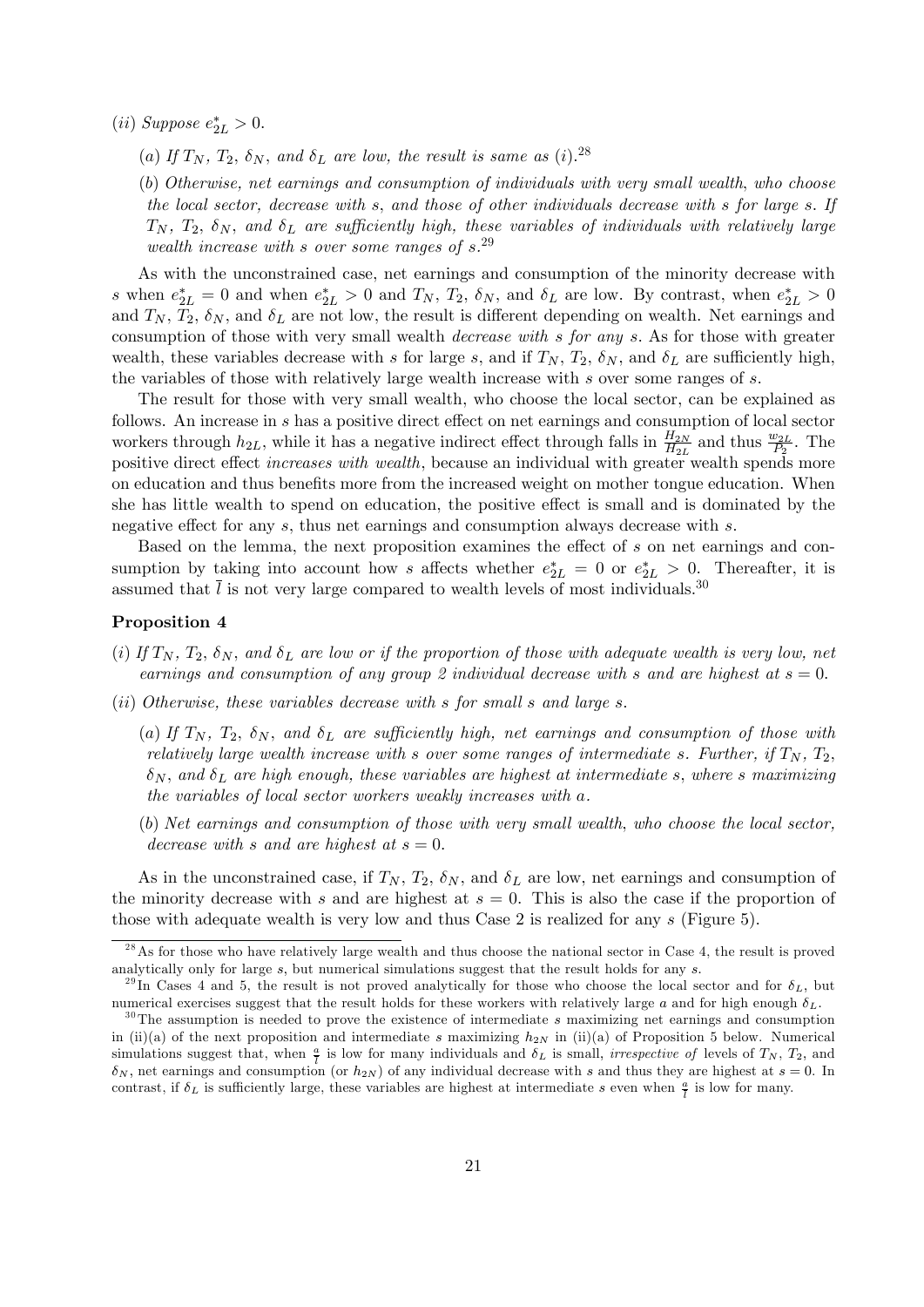

Figure 6: Numerical example of the relationship between s and net earnings (in unit of the final good) (Proposition 4)

Otherwise, the result is different depending on wealth. Net earnings and consumption of those with very small wealth, who choose the local sector, decrease with  $s$  and are maximized under common-language-only education: These variables of those with greater wealth decrease with s for small s and large s (at least when  $e_{2L}^* = 0$ ), while for intermediate s, the relationship with s is not analytically clear: However, as for those with relatively large wealth, it can be proved that the variables increase with s over some range of intermediate s, if  $T_N$ ,  $T_2$ ,  $\delta_N$ , and  $\delta_L$  are sufficiently high. Further, if the exogenous variables are high enough, their net earnings and consumption are highest at intermediate s. In such case, s maximizing the variables of local sector workers weakly increases with their wealth. That is, as their wealth is higher, a greater weight on mother tongue education is economically optimal. This is because an individual with greater wealth spends more on education and thus benefits more from the increased emphasis on local language education.

Since the sectoral productivities and the effectiveness of education of a country are closely related to the degree of development, the result implies that, in general, if the level of development is low, net earnings and consumption are maximized under common-language-only education; while if the level of development is sufficiently high, they are maximized under bilingual education except for the very poor. As mentioned in the previous section, this is consistent with empirical findings (Angrist and Lavy, 1997; Cappellari and Di Paolo, 2018). The difference in the productivity of education is very large even among developing countries (Singh, 2020). The result implies that if a country has ineffective education system, common-language-only education is economically optimal, otherwise, bilingual education is optimal except for the very poor.

Figure 6 presents a numerical example of the relationship between s and net earnings of those whose wealth is very large, large, small, and very small, (a) when  $T_N$ ,  $T_2$ ,  $\delta_N$ , and  $\delta_L$  are relatively high and (b) when they are relatively low. Net earnings of those with very small  $\alpha$  decrease with s, while, as in the unconstrained case (with not very low  $T_N$ ,  $T_2$ ,  $\delta_N$ , and  $\delta_L$ ), net earnings of the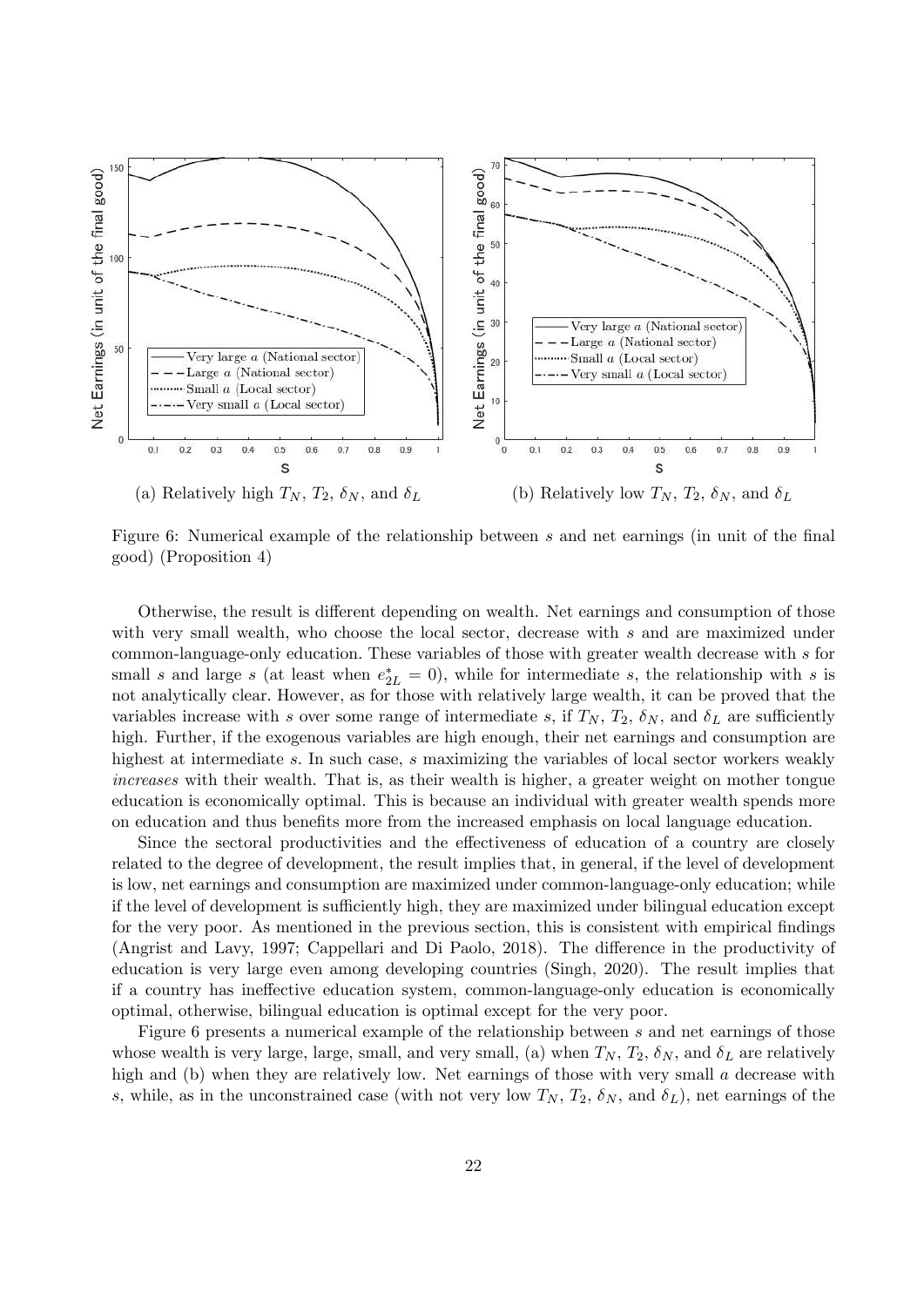

Figure 7: Relationship between wealth and s maximizing net earnings and consumption of local sector workers (Proposition 4 (ii))

other individuals decrease with s for small s and large s; and increase with s for intermediate s. Their net earnings are highest at intermediate s in (a) and at  $s = 0$  in (b).<sup>31</sup>

Figure 7 illustrates the relationship between wealth and s maximizing net earnings and consumption of local sector workers, which is represented by a thick solid line, when  $T_N$ ,  $T_2$ ,  $\delta_N$ . and  $\delta_L$  are high enough.<sup>32</sup> s<sub>D</sub> is s maximizing these variables when educational spending is not constrained by wealth. When  $a \ge a_D$ , individuals can make optimal investment  $e = e_{2L}^*$  at  $s = s_D$ and thus the variables are maximized at  $s = s_D$ . When  $a \in [a_C, a_D)$  and thus  $e = e_{2L}^*$  cannot be chosen at  $s = s_D$ ,  $e = a < e_{2L}^*$  and s maximizing the variables increases with wealth. When  $a < a_C$ , the variables are maximized at  $s = 0$  and  $e = e_{2L}^* = 0$ .

The next proposition examines the effect of  $s$  on human capital for the national sector and human capital for the local sector.

#### Proposition 5

- (i) (a) If the proportion of those with enough wealth is very low,  $e_{2L}^* = 0$  and  $h_{2L} = (\overline{l})^{\gamma}$  for any s.
- (b) Otherwise,  $h_{2L}$  is highest at intermediate s, where s maximizing  $h_{2L}$  weakly decreases with a.
- (ii) (a) If  $T_N$ ,  $T_2$ ,  $\delta_N$ , and  $\delta_L$  are low or if the proportion of those with adequate wealth is very low,  $h_{2N}$  decreases with s and is maximized at  $s = 0$ .
- (b) Otherwise,  $h_{2N}$  of those with relatively small wealth decreases with s and is maximized at  $s = 0$ .  $h_{2N}$  of those with greater wealth decreases with s when s is very low or very high (at least when  $e_{2L}^* = 0$ ). Their human capital is maximized at  $s = 0$  if  $T_N$ ,  $T_2$ ,  $\delta_N$ , and  $\delta_L$  are sufficiently low; otherwise, it is highest at intermediate s, where optimal s weakly increases with a.

As in the unconstrained case, human capital for the local sector is highest at intermediate s. unless the proportion of those with adequate wealth for education is very low and thus Case 2 is realized for any s (Figure 5), in which case  $e_{2L}^* = 0$  and thus  $h_{2L}$  is at the lowest level for any s. s maximizing  $h_{2L}$  weakly decreases with a. That is, as their wealth increases, a smaller weight on mother tongue education becomes optimal in terms of skill development, which is the opposite from the result on net earnings and consumption of the previous proposition.

<sup>&</sup>lt;sup>31</sup>In both (a) and (b),  $\alpha = 0.5$ ,  $\gamma = 0.45$ ,  $\overline{l} = 90$ , the distribution of wealth follows truncated log normal with maximum 200, mean 20 and variance 80, and  $a = 100, 30, 15$ , and 1 for the four types of individuals. In (a),  $T_N = T_2 = 30, \delta_N = 15$ , and  $\delta_L = 25$ , while in (b),  $T_N = T_2 = 15, \delta_N = 10$ , and  $\delta_L = 20$ . In the example, those with  $a = 100$  and 30 choose the national sector for any s and those with smaller a choose the local sector for any s (except s very close to 1 for those with  $a = 15$ ).

 $^{32}s_D$  is located in the region in which  $e_{2L}^*$  increases with s. As in the figure, one cannot rule out the possibility that there exist multiple values of s maximizing  $e_{2L}^*$  locally, although simulations suggest that such s is unique.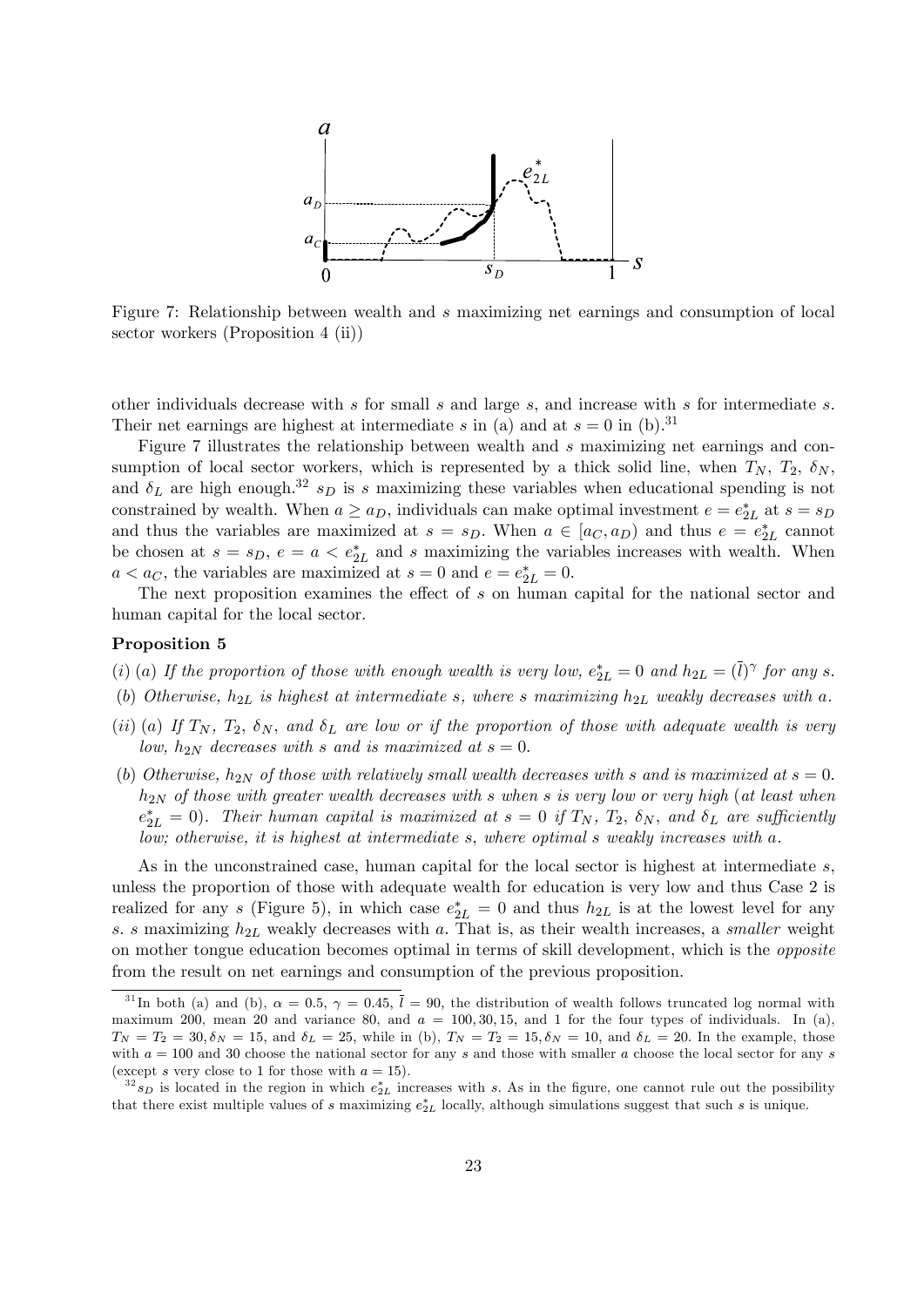



when  $T_N$ ,  $T_2$ ,  $\delta_N$ , and  $\delta_L$  are high enough

Figure 8: Relationship between s and human capital for each sector (Proposition 5)

As for human capital for the national sector, as in the unconstrained case, if  $T_N$ ,  $T_2$ ,  $\delta_N$ , and  $\delta_L$  are low, it decreases with s and is maximized at  $s = 0$ . This is also the case if the proportion of individuals with adequate wealth is very low. Otherwise, the result depends on wealth. Human capital of those with relatively small wealth decreases with s and is maximized at  $s = 0$ . As for those with greater wealth, if  $T_N$ ,  $T_2$ ,  $\delta_N$ , and  $\delta_L$  are sufficiently low,  $h_{2N}$  is highest at  $s = 0$ ; otherwise,  $h_{2N}$  is highest at intermediate s, where s maximizing the human capital weakly increases with a. That is, as their wealth increases, a greater weight on mother tongue education becomes desirable for skill development, which is the opposite from the result on human capital for the local sector.

Figure 8 (a) illustrates the relationship between wealth and s maximizing human capital for the local sector.<sup>33</sup>  $s_E$  is s maximizing  $h_{2L}$  when educational spending is not constrained by wealth. When  $a \ge a_E$ , individuals make optimal investment  $e = e_{2L}^*$  at  $s = s_E$  and thus  $h_{2L}$  is maximized at  $s = s_E$ . When  $a < a_E$  and thus  $e = e_{2L}^*$  cannot be chosen at  $s = s_E$ , s maximizing  $h_{2L}$  is on a portion of the thick solid curve (a segment of the  $e_{2L}^*$  profile) below the wealth level, which implies that such s weakly decreases with  $a^{34}$ 

Figure 8 (b) illustrates the relationship between wealth and s maximizing human capital for the national sector, when  $T_N$ ,  $T_2$ ,  $\delta_N$ , and  $\delta_L$  are high enough.<sup>35</sup>  $s_F$  is s maximizing  $h_{2N}$  when educational spending is not constrained by wealth, which is optimal when  $a \ge a_F$ . When  $a \in$  $[a_0, a_F]$  and thus  $e = e_{2N}^*$  cannot be chosen at  $s = s_F$ , s maximizing  $h_{2N}$  is on a portion of the thick solid curve (a segment of the  $e_{2N}^*$  profile) below the wealth level, which implies that such s weakly increases with a. When  $a < a_0$ ,  $s = 0$  maximizes  $h_{2N}$ <sup>36</sup>

<sup>&</sup>lt;sup>33</sup>As illustrated in the figure, it can be shown that  $s_E$  is located in the region in which  $e_{2L}^*$  decreases with s. As in the figure, one cannot rule out the possibility that there exist multiple values of s maximizing  $e_{2L}^*$  locally, although numerical simulations suggest that such s is unique. The same is true for  $e_{2N}^*$ .

<sup>&</sup>lt;sup>34</sup>This result can be explained as follows. Given  $e = a$ , increasing s raises  $h_{2L} = (\bar{l} + \delta_L s e)^{\gamma}$  as long as  $e < e_{2L}^*$ holds, which implies that  $h_{2L}$  is maximized at highest s satisfying  $e = e_{2L}^*$ . As  $e = a$  becomes greater, the range of s satisfying  $e \leq e_{2L}^*$  shrinks and thus highest s satisfying  $e = e_{2L}^*$  decreases (see the figure). Hence, the optimal s becomes weakly smaller. ("weakly" is because  $h_{2L}$  might be maximized at highest s satisfying  $e = e_{2L}^* < a$ .)

<sup>&</sup>lt;sup>35</sup>As illustrated in the figure, it can be shown that  $e_{2N}^*$  decreases with s when s is small and large (at least when  $e_{2L}^* = 0$ , and  $s_F$  is located in a region in which  $e_{2N}^*$  increases with s.

<sup>&</sup>lt;sup>36</sup>The result for  $a \in [a_0, a_F)$  can be explained similarly to the corresponding result for  $h_{2L}$ : given  $e = a$ , decreasing s raises  $h_{2N} = [\delta_N(1-s)e]^\gamma$ , as long as  $e < e_{2N}^*$  holds; as  $e = a$  becomes greater, the range of s satisfying  $e < e_{2N}^*$ shrinks and thus the optimal s becomes weakly greater.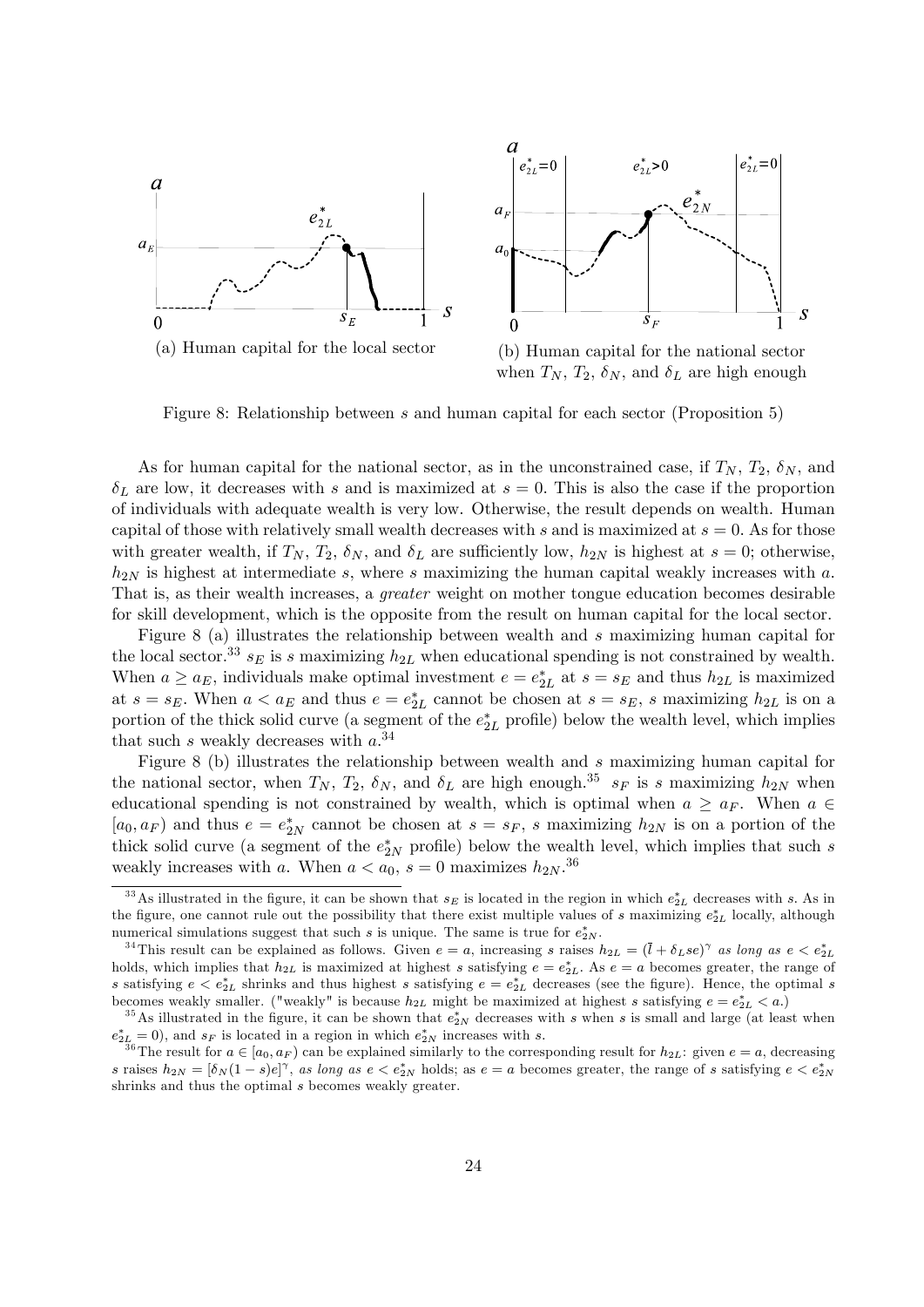The result implies that balanced bilingual education is crucial for skill development of those who go to the local sector subsequently, unless the proportion of those with adequate wealth is very low. By contrast, common-language-only education maximizes human capital for the national sector if an individual has relatively small wealth, if  $T_N$ ,  $T_2$ ,  $\delta_N$ , and  $\delta_L$  are low, or if the proportion of those with enough wealth is very low. However, for most national sector workers, the mother tongue is a major language at home and thus is important for health, child-rearing, and so forth. Hence, it would be fair to say that the dual education is beneficial for them as well.

Finally, based on the propositions, the following corollary presents the result on inter-group inequalities in human capital, net earnings, and consumption.

#### **Corollary 2** Suppose that  $T_1 \geq T_2$ .

- (i) If  $T_N$ ,  $T_2$ ,  $\delta_N$ , and  $\delta_L$  are low or if the proportion of individuals with adequate wealth is very low, inter-group inequalities in human capital for the national sector, net earnings, and consumption are lowest but the inequality in human capital for the local sector is highest at  $s = 0$ .
- (ii) Otherwise, if  $T_N$ ,  $T_2$ ,  $\delta_N$ , and  $\delta_L$  are sufficiently high, the inter-group inequalities are lowest when s is in the intermediate range, except inequalities in net earnings and consumption of the very poor and in human capital for the national sector of those with relatively small wealth, which are lowest at  $s = 0$ .

If  $T_N$ ,  $T_2$ ,  $\delta_N$ , and  $\delta_L$  are low or if the proportion of those with adequate wealth is very low, exclusively common language education minimizes inter-group inequalities in net earnings, consumption, and human capital for the national sector, but it maximizes the inequality in human capital for the local sector. Otherwise, if the sectoral productivities and the effectiveness of education are sufficiently high, balanced allocation of the educational budget to the two types of education minimizes inter-group inequalities in most dimensions, but the inequalities in net earnings and consumption of the very poor and in human capital for the national sector of those with relatively small wealth are lowest under common-language-only education.

# 5 Policy Implications

#### 5.1 Implications for language education

The result suggests that balanced bilingual education is important of skill development of minority individuals: Proposition 5 shows that it is crucial for those who go to the local sector; $37$  while the proposition shows that common-language-only education maximizes human capital for the national sector under certain conditions, considering that mother tongue skill is important for child-rearing, health, and so on for most national sector workers, the dual education is beneficial for them too. This is mostly consistent with a general consensus among specialists on language and education (Ball, 2011; Heugh, 2011) and Öndings in economics (Jain, 2017; Ramachandran, 2017).

In contrast, according to Proposition 4, while dual education maximizes net earnings and consumption of most minority people when sectoral productivities and the effectiveness of education are sufficiently high, common-language-only education always maximizes these variables of the very poor and when the productivities and the effectiveness of education are low (or when the proportion of those with adequate wealth is very low), maximizes the variables of everyone. The result implies that, in general, when the level of development of a country is low, net earnings and consumption are highest under common-language-only education; when the level of development is sufficiently

 $37$ As shown in the proposition, the optimal weight on the two types of education differs depending on individual wealth. The same is true for the result on net earnings and consumption below.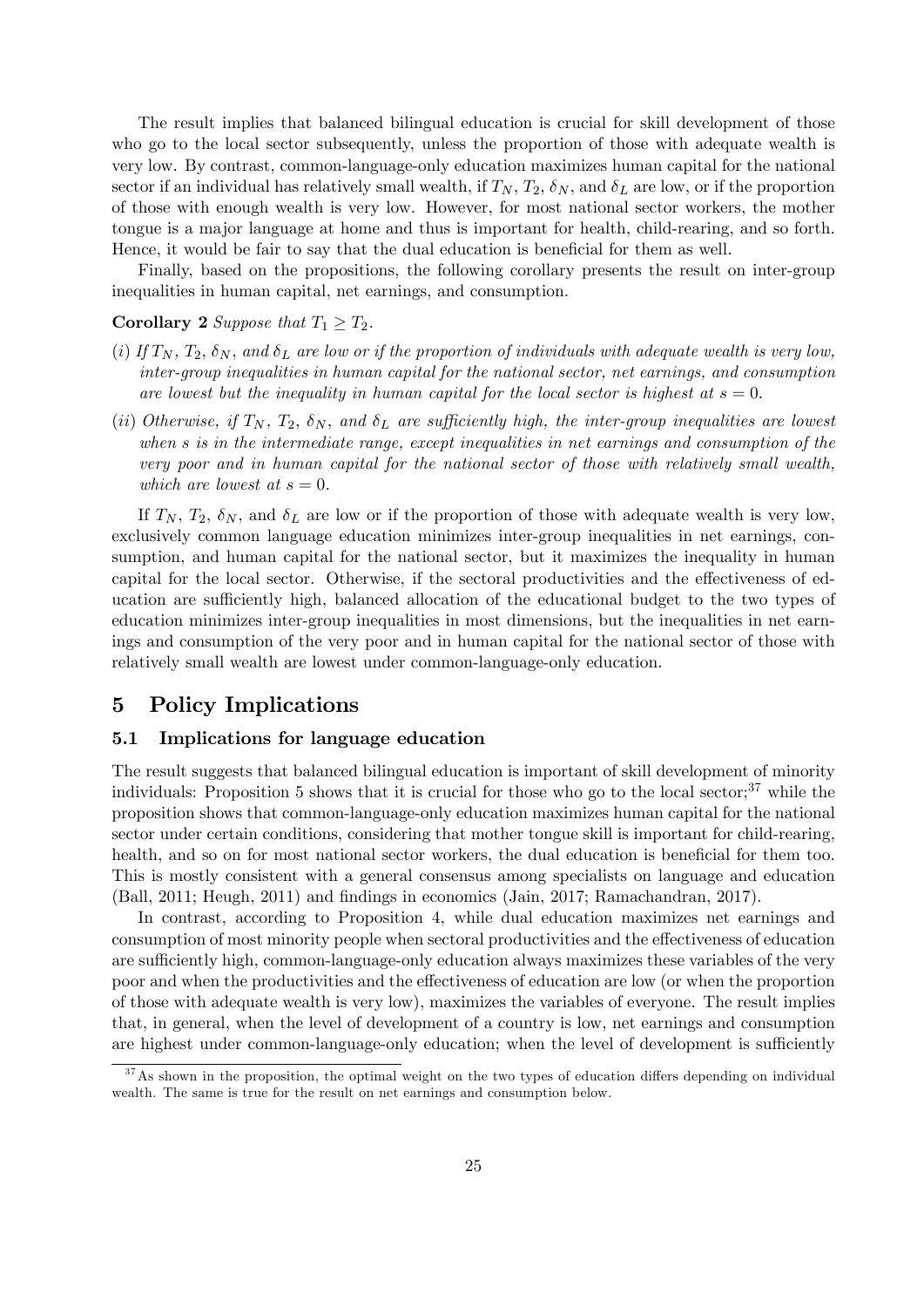high, they are highest under bilingual education except for the very poor, which is consistent with empirical findings (Angrist and Lavy, 1997; Cappellari and Di Paolo, 2018).

These results suggest that policies that bring good educational and economic outcomes to every minority individual differs depending on conditions or the level of development of the country.

When the conditions are favorable (the effectiveness of education and the sectoral productivities are sufficiently high, and the proportion of those with adequate wealth is not very low), which is likely to the case when the country's level of development is not low, the government should implement bilingual education *together with* redistributive policies that support educational investment of individuals with little wealth, such as income transfers, tuition subsidy, and education loans.<sup>38</sup> Without the latter policies, the very poor lose economically from the implementation of the dual education, because they cannot spend sufficiently enough on education to benefit from it.

By contrast, when the country has unfavorable conditions, which is likely to be true when the level of development is low, bilingual education is better than common-language-only education in terms of skill development, but is worse in terms of consumption. Considering that mother tongue skill, which is important at home even for most national sector workers, is lowest under common-language-only education, ideally, what the government should conduct in the first place is policies changing the adverse conditions: improving sectoral productivities and the effectiveness of education. If these policies are conducted on a sufficient scale, the dual education coupled with redistribution towards the very poor can bring good outcomes to all.

The government, however, may not be able to implement these policies on a sufficient scale for budgetary or other reasons. If this is the case, the government faces a difficult choice between consumption and skill development. If the government highly prioritizes the economic outcome, common-language-only education might be conducted at the expense of mother tongue skill; otherwise, bilingual education might be conducted at the cost of consumption.

The propositions also imply that introducing mother tongue education on a small scale, i.e., s small enough that  $e_{2L}^* = 0$  holds, is *definitely worse* than common-language-only education: it does not improve mother tongue skill and lowers common language skill and consumption of all. The range of s satisfying  $e_{2L}^* = 0$  is wide when conditions of the country are not good, which is shown for the unconstrained case in Lemma  $1<sup>39</sup>$ . This implies that, if the government introduces bilingual education under the unfavorable conditions, the weight on mother tongue education must be *sufficiently high*, although, as mentioned above, such policy costs consumption.

Note that the model does not take into account several important effects of the choice of language in education. Mother tongue education would raise ethnic language skill and contribute to the accumulation of social capital in the local ethnic community. It might also stimulate political participation and increase support for democracy (Albaugh, 2016). Common language education, on the other hand, would help people identify with the nation and contribute to national unity and stability. It might also reduce linguistic diversity and promote public goods provision and economic growth (Desmet, Ortuño-Ortín, and Wacziarg, 2012). Policy implementation in the actual society needs to take into account these effects as well as the effects considered in the model.

<sup>&</sup>lt;sup>38</sup>Of course, *given* weights on the two types of education (*given s*), redistribution toward wealth constrained individuals would be desirable, because the policies raise their and aggregate consumption. Rather, what the statement in the main text asserts is that redistribution of a sufficient scale toward the very poor is needed to *implement* the dual education (to choose intermediate s).

<sup>&</sup>lt;sup>39</sup>As for the general case, this is shown for the condition on the proportion of those with adequate wealth in footnote 22 attached to Lemma 4 (Figure 5) and can be shown for other conditions using the equation in the proof of Lemma 1, and Lemmas A1 and A2 in the proof of Lemma 7.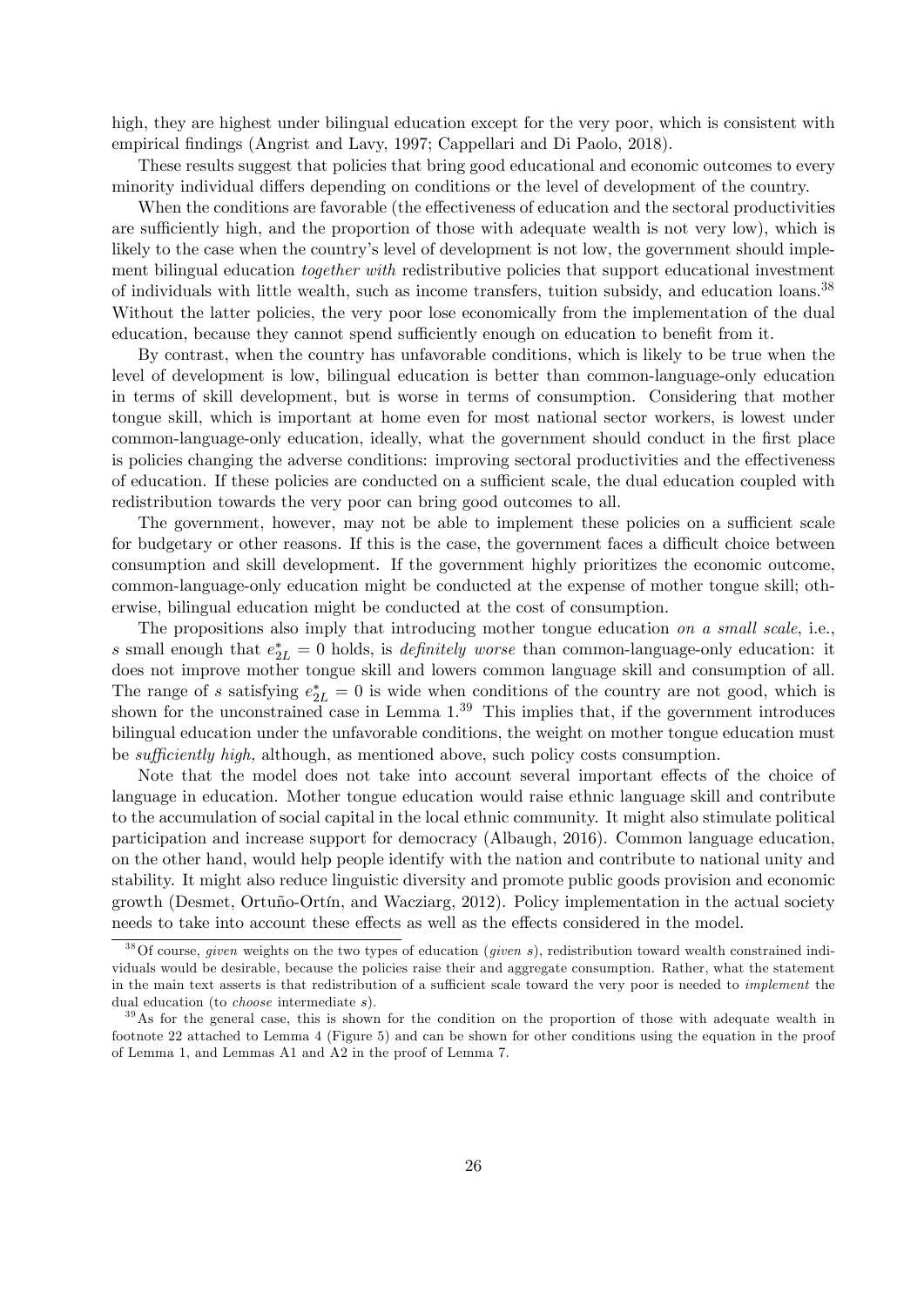#### 5.2 Implications for between-group and within-group inequalities

Since the education policy of the minority does not affect educational and economic outcomes of the majority, the above results have direct implications for inter-group inequalities in skill and consumption. That is, if conditions of the country are favorable or the level of development is not low, dual education coupled with redistributive policies towards the very poor can reduce the inequalities; otherwise, unfavorable conditions must be changed to reduce the gap in consumption. When the conditions cannot be improved sufficiently, bilingual education brings a smaller gap in skill but a greater gap in consumption than common-language-only education.

Proposition 3 has implications for within-group inequalities in net earnings and consumption. While inequality in wealth of dominant group 1 affects inequalities in these variables only directly, inequality in wealth of subordinate group 2 have both direct and indirect effects on the within-group inequalities, as long as the proportion of those with adequate wealth is not high. Thus, a given rise in wealth inequality tends to cause greater increases in earnings and consumption inequalities of group 2 than the inequalities of group 1.

Hence, redistributive policies that increase access to education of the poor would be more important for group 2 than for group 1: redistribution towards the minority not only lowers intergroup inequalities in skill and consumption but also is more effective in reducing the within-group inequalities.

# 6 Conclusion

Poor economic performance of minority (or subordinate) groups and large economic disparity between these groups and the majority (or dominant) group are major concerns in most countries. The mother tongue of the latter group is the common language in many of these countries. How much weights should be placed on common language education and on ethnic language education is a crucial issue in school education of minority students.

This paper has developed a model to study the issue theoretically. In particular, it has analyzed how weights on the two types of education affect skill, earnings, consumption, and their inter-group inequalities. It also has examined implications of the asymmetric language positions of the groups for sectoral choices and the within-group inequalities. Main results are summarized as follows.

First, regarding skill development of the minority, balanced bilingual education is desirable: it is crucial for those with limited wealth; as for those with greater wealth, common-language-only education could maximize common language skill used in their jobs under certain conditions, but, considering that mother tongue skill is important for off-the-job activities such as child-rearing, the dual education is beneficial for them too.

Second, regarding earnings net of educational expenditure and consumption of the minority, balanced dual education is desirable only when the country has favorable conditions (i.e., sectoral productivities and the effectiveness of education are sufficiently high, and the proportion of those with adequate wealth for education is not very low) and only for those with sufficient wealth. Common-language-only education is always optimal for those with little wealth and, when the countryís conditions are bad, it is optimal for all. In the real economy, the conditions are closely related to the level of development of the country. Thus, the result suggests that, in general, if the level of development is low, common-language-only education is desirable in terms of the economic outcomes, otherwise, balanced bilingual education is desirable except for the very poor.

Third, because the majority are not affected by weights on the two types of education the minority receive, the above results directly apply to inter-group inequalities in skill, net earnings, and consumption. For example, switching from exclusively common language education to balanced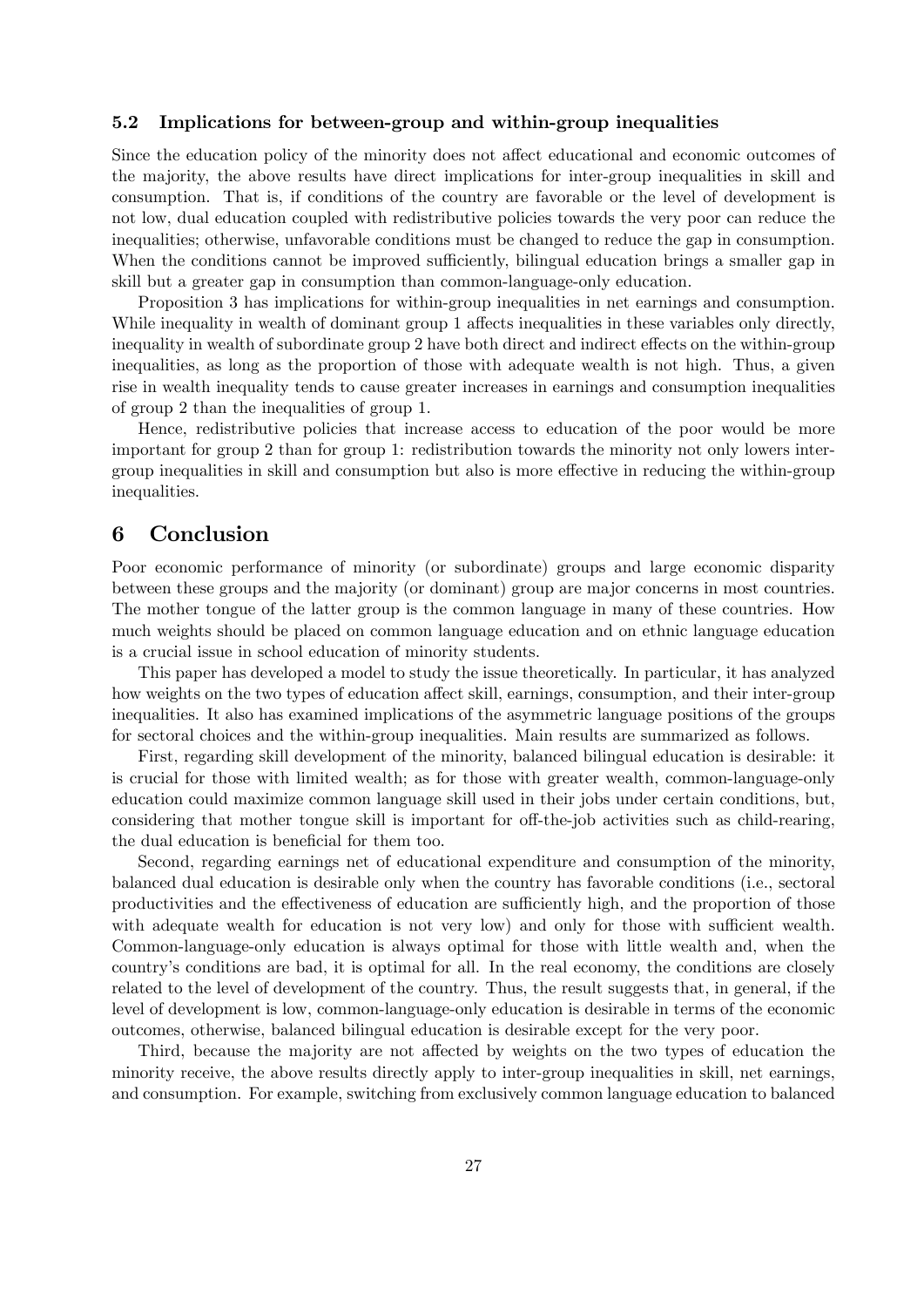dual education is able to curtail the inter-group inequalities in earnings and consumption (except at the bottom of the distributions) only when the country has favorable conditions.

The results imply that policies that bring good educational and economic outcomes to every minority individual and reduce the inter-group inequalities differ depending on the above-mentioned conditions of the country. If the conditions are favorable, the government should implement balanced bilingual education together with redistributive policies that support educational investment of those with little wealth. Otherwise, it should first conduct policies changing the adverse conditions: improving the productivities and the effectiveness of education. If these policies are conducted on a sufficient scale, dual education coupled with redistribution towards the very poor can bring good outcomes to all. On the other hand, if the government cannot implement these policies on a sufficient scale, it faces a difficult choice between educational and economic outcomes.

Finally, a change in within-group wealth inequality tends to have greater effects on earnings and consumption inequalities of the minority than the inequalities of the majority. This result suggests that redistributive policies that increase access to education of the poor would be more important for the minorty than for the majority.

### References

- [1] Albaugh, Ericka A. (2016), "Language, education, and citizenship in Africa", Afrobarometer WP No. 162.
- [2] Alesina, Alberto, Stelios Michalopoulos, and Elias Papaioannou (2016), "Ethnic inequality," Journal of Political Economy 124  $(2)$ , 428-488.
- [3] Angrist, J. and Lavy, V. (1997), "The Effect of a change in language of instruction on the returns to schooling in Morocco," Journal of Labor Economics 15, S48–S76.
- [4] Azam, Mehtabul, Aimee Chin, and Nishith Prakash (2013), "The returns to English-language skills in India." *Economic Development and Cultural Change*  $61(2)$ ,  $335-367$ .
- [5] Ball, Jessica (2011), Enhancing Learning of Children from Diverse Language Backgrounds: Mother Tongue-Based Bilingual or Multilingual Education in the Early Years, Paris, UNESCO.
- [6] Benson, Carol, Kathleen Heugh, Berhanu Bogale and Mekonnen Alemu Gebre Yohannes (2012), "Multilingual education in Ethiopian primary schools," in T. Skuttnab-Kangas and K. Heugh eds., Multilingual education and Sustainable Diversity Work. From Periphery to Center, Routledge, London.
- [7] Cappellari, Lorenzo and Antonio Di Paolo (2015), "Bilingual Schooling and Earnings: Evidence from a Language-in-Education Reform," IZA Discussion Paper No. 9431.
- [8] Chakraborty, Tanika and Shilpi Kapur Bakshi (2016), "English language premium: Evidence from a policy experiment in India," *Economics of Education Review* 50  $(1)$ , 1-16.
- [9] Clots-Figueras, I. and P. Masella (2013), "Education, Language and Identity," Economic Journal  $123(570)$ , F332-357.
- [10] Desmet, K., I. Ortuño-Ortín, and R. Wacziarg (2012), "The Political Economy of Linguistic Cleavages," Journal of Development Economics 97, 322–338.
- [11] Faltis, Christian (2014), "Toward a race radical vision of bilingual education for Kurdish users in Turkey: a commentary," Journal of Ethnic and Cultural Studies  $1(1)$ ,  $1-5$ .
- [12] Galor, Oded and Ömer Özak, and Assaf Sarid (2018), "Geographical Origins of Language Structures," available at SSRN: https://ssrn.com/abstract=3097220.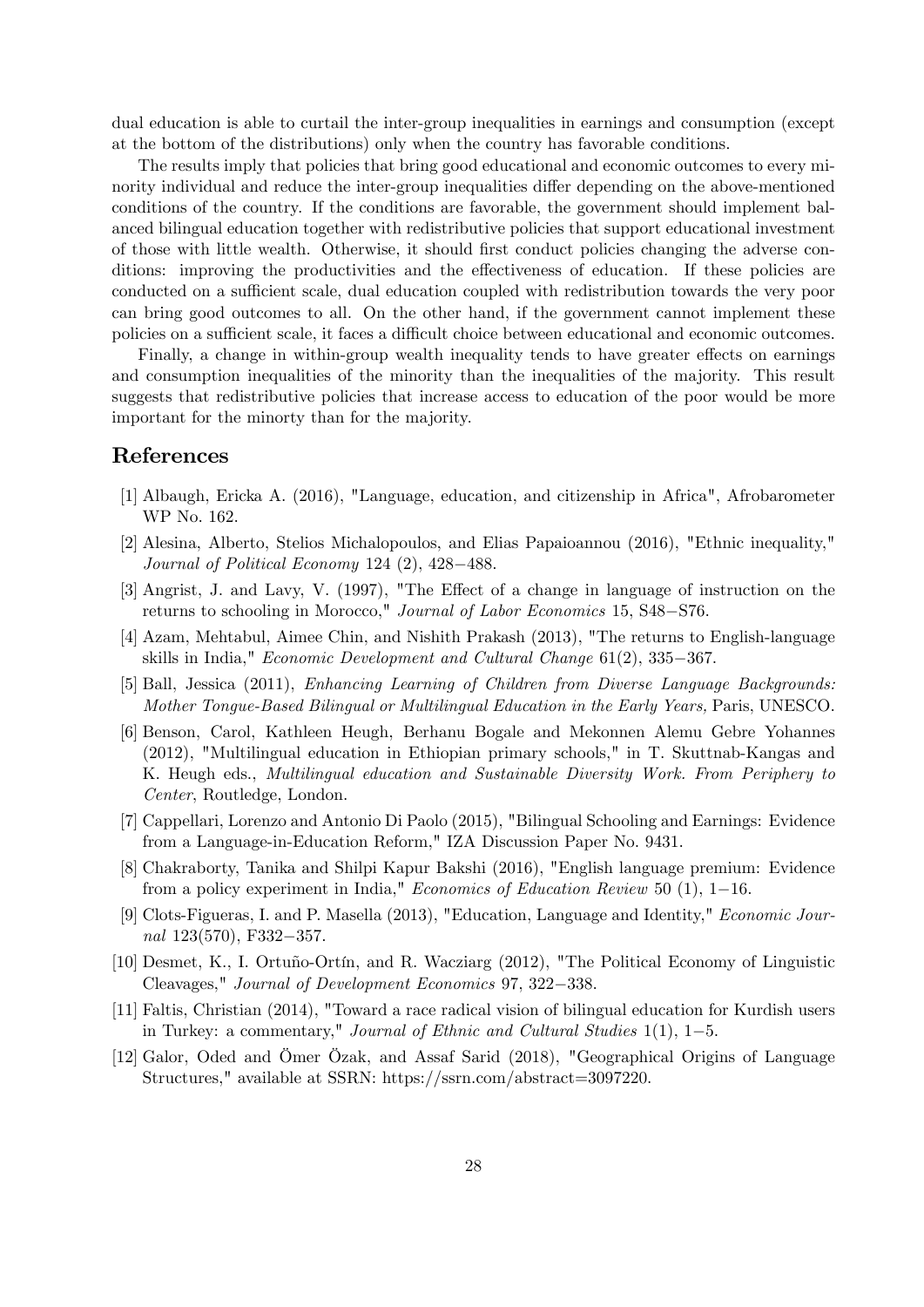- [13] Gao, Xuesong Andy and Weihong Wang (2017), "Bilingual education in the peoples republic of China," in O. Garcia et al. eds., Bilingual and Multilingual Education, Encyclopedia of Language and Education, Springer, New York.
- [14] Ginsburgh, V. A., I. Ortuño-Ortín, and S. Weber (2005), "Disenfranchisement in linguistically diverse societies. The case of the European Union, " Journal of the European Economic Association 3(4), 946–965.
- [15] Haboud, Marleen and Nicholas Limerick (2017), "Language policy and education in the Andes," in T. L. McCarty and S. May eds., Language Policy and Political Issues in Education, Encyclopedia of Language and Education, Springer, New York.
- [16] Heugh, Kathleen (2011), "Theory and practice Language education models in Africa: research, design, decisionmaking, and outcomes", in A. Ouane and C. Glanz eds., Optimising Learning, Education and Publishing in Africa: The Language Factor, the UNESCO Institute for Lifelong Learning and the Association for the Development of Education in Africa.
- [17] Jain, Tarun (2017), "Common Tongue: The Impact of Language on Educational Outcomes", Journal of Economic History 77, 473-510.
- [18] Lazear, E. P. (1999), "Culture and language," *Journal of Political Economy*  $107(6)$ , S95-S126.
- [19] Melitz, Jacques (2008), "Language and foreign trade," European Economic Review 52(4), 667-699.
- [20] Nguyen, Hoa-Thi-Minh, Tom Kompas, Trevor Breusch, and Michael B. Ward (2017), "Language, Mixed Communes, and Infrastructure: Sources of Inequality and Ethnic Minorities in Vietnam," *World Development* 96, 145-162.
- [21] Nguyen, Xuan Nhat Chi Mai and Van Huy Nguyen (2019), "Language education policy in Vietnam," in A. Liddicoat and R. Kirkpatrick eds., The Routledge international handbook of language education policy in Asia, Routledge, London.
- $[22]$  Ortega, J. and T. P. Tangerås  $(2008)$ , "Unilingual versus bilingual education: A political economy analysis," Journal of the European Economic Association  $6(5)$ ,  $1078-1108$ .
- [23] Pool, Jonathan (1991), "The Official Language Problem," American Political Science Review  $85(2)$ ,  $495-514$ .
- [24] Ramachandran, Rajesh (2017), "Language use in education and human capital formation: Evidence from the Ethiopian educational reform," World Development 98: 195–213.
- [25] Singh, Abhijeet (2020), "Learning More with Every Year: School year productivity and international learning divergence," *Journal of the European Economic Association*  $18(4)$ ,  $1770-1813$ .
- [26] Tupas, Ruanni and Isabel Pefianco Martin (2017), "Bilingual and mother tongue-based multilingual education in the Philippines," in O. Garcia et al. eds., *Bilingual and Multilingual* Education, Encyclopedia of Language and Education, Springer, New York.
- [27] Vaillancourt, François and François Grin (2000), "Language and Socioeconomic Status in Quebec: Measurement, Findings, Determinants, and Policy Costs, "International Journal of the Sociology of Language 121:  $69-92$ .
- [28] Walter, S. L. and Benson, C, (2012), "Language Policy and Medium of Instruction in Formal Education," in B. Spolsky ed., The Cambridge Handbook of Language Policy, Cambridge University Press, Cambridge, pp. 278-300.
- [29] Yuki, Kazuhiro (2018), "Is bilingual education desirable in multilingual countries?," MPRA Paper 85034.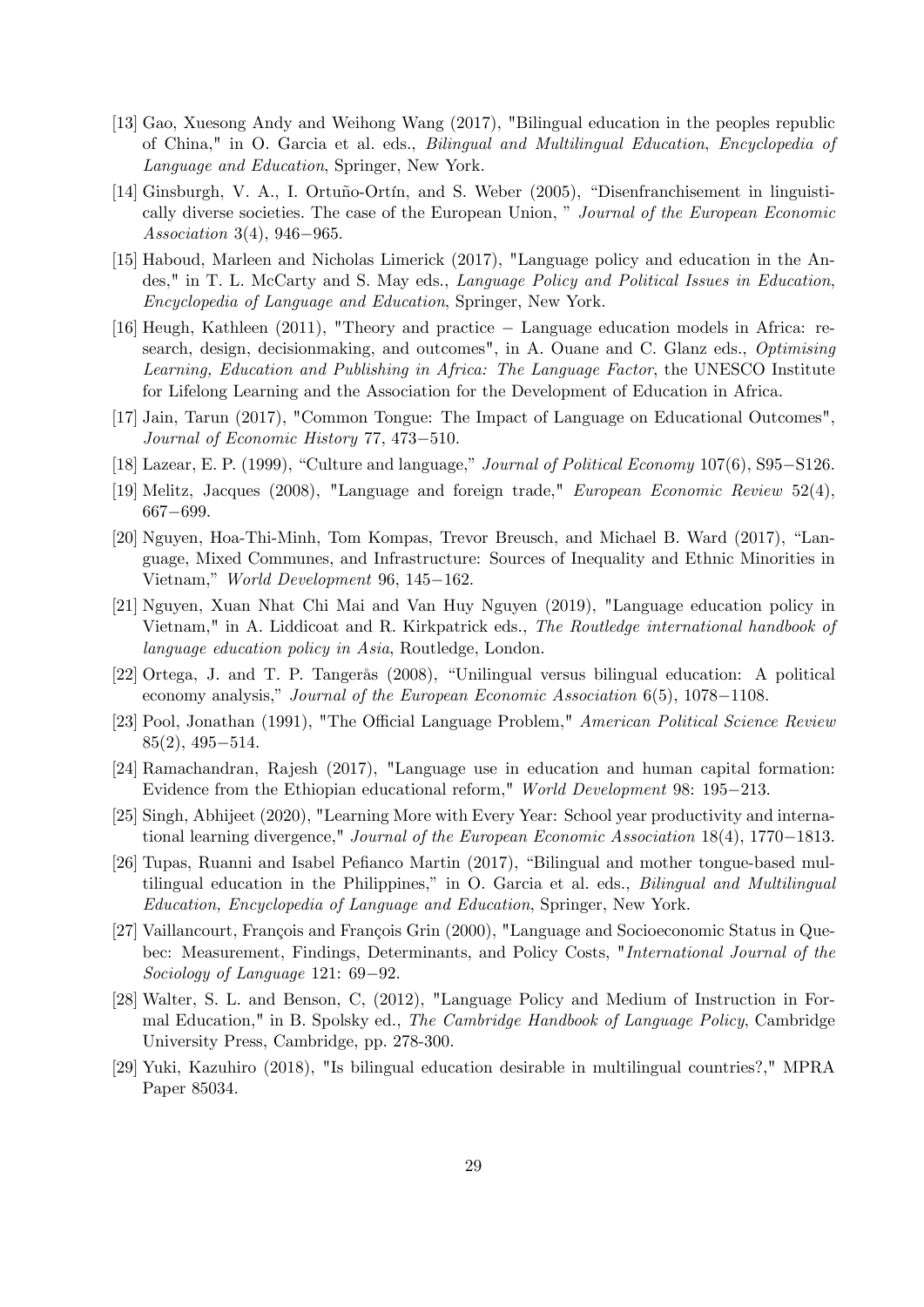# Appendix A Determination of endogenous variables in the general case

#### Group 1

For group 1 individuals with  $a \geq e_1^*$ , consumption is (19) as before, while, for individuals with  $a < e_1^*$ , from (16) and (15), net earnings in unit of the intermediate good equal

$$
T_N(\bar{l} + a)^\gamma - \frac{1}{\alpha^\alpha (1 - \alpha)^{1 - \alpha}} \left(\frac{T_N}{T_1}\right)^\alpha a,\tag{A1}
$$

and from (15) and the above equation, consumption equals

$$
c_1(a) = \frac{w_N h_1 - P_1 a}{P_1} + a
$$
  
=  $(\alpha T_1)^{\alpha} ((1 - \alpha) T_N)^{1 - \alpha} (\bar{l} + a)^{\gamma}.$  (A2)

Net earnings in unit of the final good equal consumption minus wealth.

#### Group 2

Net earnings in unit of the final good equal consumption minus wealth.

# (I) When  $e_{2L}^{\ast}=0$

**Case 1: Indifference condition holds for**  $a \ge e_{2N}^*$ . When  $e_{2L}^* = 0$  and those with  $a \ge e_{2N}^*$  are indifferent between choosing the national sector by expending  $e = e_{2N}^*$  on education and choosing the local sector by expending  $e = e_{2L}^* = 0$ , the indifference condition is (27), same as when everyone has enough wealth for education and  $e_{2L}^* = 0$ . Because those with  $a < e_{2N}^*$  expend  $e = 0$  and choose the local sector,  $H_{2N} = [\delta_N(1-s)e_{2N}^*]\gamma_{2N}(1-F(e_{2N}^*))L_2$  ( $L_2$  is the group 2 population) and  $H_{2L} = (\bar{l})^{\gamma} [(1-p_{2N})(1-F(e_{2N}^*))+F(e_{2N}^*)]L_2$ , where  $p_{2N}$  is the proportion of those with  $a \ge e_{2N}^*$ choosing the national sector. Hence,

$$
\frac{H_{2N}}{H_{2L}} = \frac{[\delta_N(1-s)e_{2N}^*]^\gamma p_{2N}(1-F(e_{2N}^*))}{(\overline{l})^\gamma \left[ (1-p_{2N})(1-F(e_{2N}^*)) + F(e_{2N}^*) \right]},\tag{A3}
$$

where  $e_{2N_{\rm{rr}}}^{*}$  is given by (21).

Once  $\frac{H_{2N}}{H_{2L}}$  is determined from (28), this equation determines  $p_{2N}$ . Since  $e = e_{2L}^* = 0$  for any individual choosing the local sector, as in the unconstrained case,  $c_2$  for any a is given by (30).

**Case 2: Indifference condition holds for**  $a = \hat{a}_0 < e_{2N}^*$ . When  $e_{2L}^* = 0$  and those with  $a = \hat{a}_0 < e^*_{2N}$  are indifferent between choosing the national sector by expending  $e = \hat{a}_0$  and choosing the local sector without education, the indifference condition is, from  $(20)$ ,  $(10)$ , and  $(26)$ ,

$$
T_N(\delta_N(1-s)\hat{a}_0)^\gamma - \frac{1}{1-\alpha} \left(\frac{T_N H_{2N}}{T_2 H_{2L}}\right)^\alpha \hat{a}_0 = \frac{\alpha}{1-\alpha} T_N \frac{H_{2N}}{H_{2L}} (\bar{l})^\gamma.
$$
 (A4)

Since those with  $a > \hat{a}_0$  expend  $e = \min\{a, e^*_{2N}\}\$  and choose the national sector, and those with  $a < \widehat{a}_0$  expend  $e = 0$  and choose the local sector,  $H_{2N} = \left\{ [\delta_N(1-s)e_{2N}^*]^\gamma (1-F(e_{2N}^*) + \int_{\widehat{a}_0}^{e_{2N}^*} [\delta_N(1-s)a]^\gamma dF(a) \right\} L_2$ and  $H_{2L} = (\bar{l})^{\gamma} F(\hat{a}_0) L_2$ . Hence,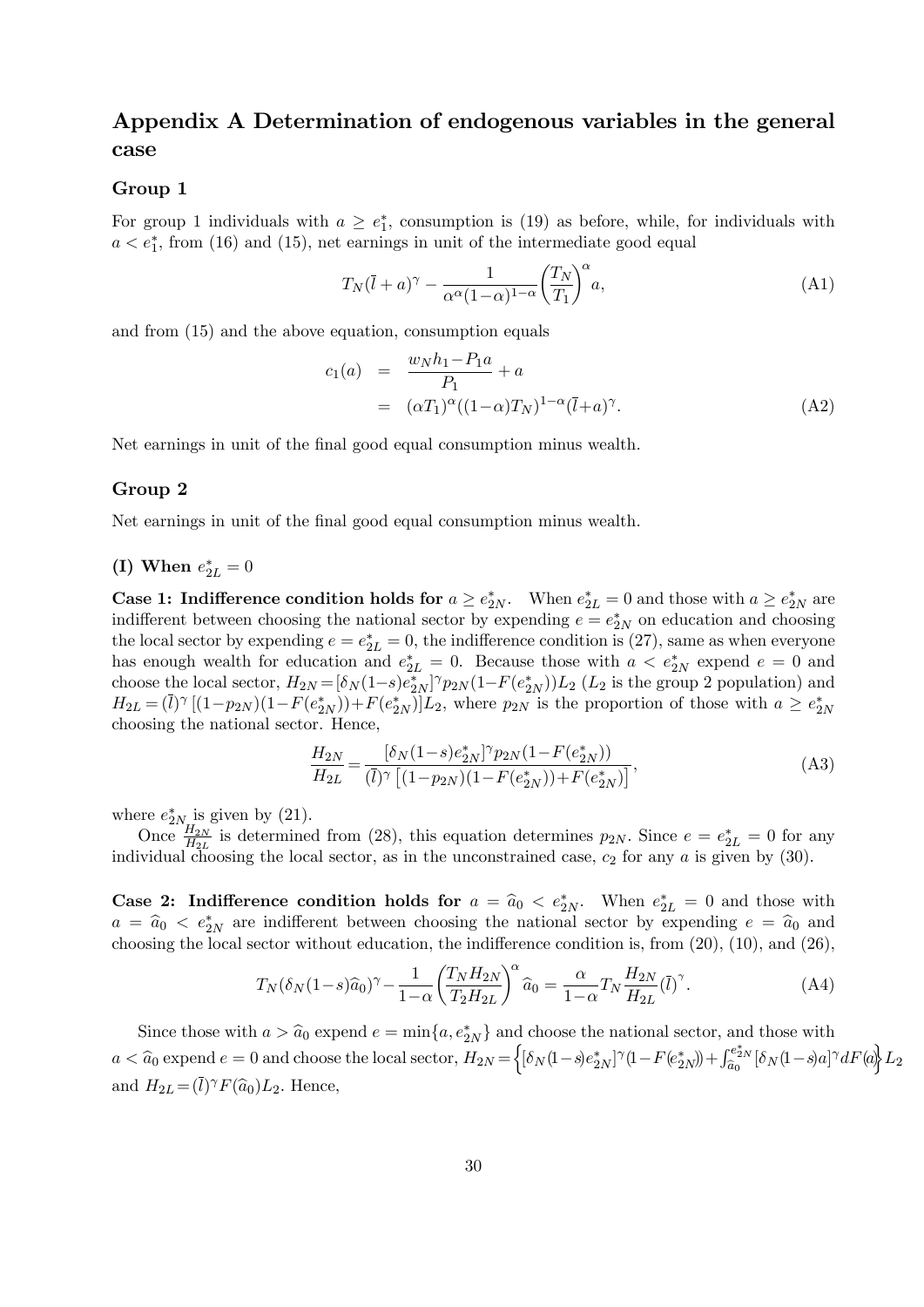$$
\frac{H_{2N}}{H_{2L}} = \frac{[\delta_N(1-s)]^{\gamma} \left[ (e_{2N}^*)^{\gamma} (1 - F(e_{2N}^*) ) + \int_{\hat{a}_0}^{e_{2N}^*} (a)^{\gamma} dF(a) \right]}{(\bar{l})^{\gamma} F(\hat{a}_0)},
$$
\n(A5)

where  $e_{2N}^*$  is given by (21).

 $_{H_{2N}}$  $\frac{H_{2N}}{H_{2L}}$  and  $\hat{a}_0$  are obtained by solving (A4) and (A5), which implies that, unlike the previous case,  $_{H_{2N}}$  $\frac{H_{2N}}{H_{2L}}$  (and thus individual net earnings and consumption) depends on the distribution of wealth.

Finally,  $c_2$  for  $a \geq e_{2N}^*$  is given by (30) as before, while  $c_2$  for  $a \in [\hat{a}_0, e_{2N}^*]$  is given by, from (20) and (10),

$$
c_{2N}(a) = \frac{w_N h_{2N} - P_{2}a}{P_2} + a
$$
  
=  $(1 - \alpha)T_2^{\alpha}T_N^{1-\alpha} \left(\frac{H_{2N}}{H_{2L}}\right)^{-\alpha} (\delta_N (1 - s)a)^{\gamma},$  (A6)

and  $c_2$  for  $a < \hat{a}_0$  equals, from (26), (9), and (10),

$$
c_{2L}(a) = \frac{w_{2L}h_{2L}}{P_2} + a
$$
  
= 
$$
\alpha T_2^{\alpha} T_N^{1-\alpha} \left(\frac{H_{2N}}{H_{2L}}\right)^{1-\alpha} (\bar{l})^{\gamma} + a.
$$
 (A7)

# (II) When  $e^*_{2L} > 0$

Case 3: Indifference condition holds for  $a \ge e_{2N}^*$ . When  $e_{2L}^* > 0$  and those with  $a \ge e_{2N}^*$  are indifferent between choosing the national sector by spending  $e=e_{2N}^*$  and choosing the local sector by spending  $e=e_{2L}^*$ , the indifference condition is (29), same as the unconstrained case. Since those with  $a < e^*_{2N}$  spend  $e = \min\{a,e^*_{2L}\}\$  and choose the local sector,<sup>40</sup>  $H_{2N} = [\delta_N(1-s)e^*_{2N}]^\gamma p_{2N}(1-F(e^*_{2N}))L_2$ and  $H_{2L} = \left\{ (\bar{l} + \delta_{L}se_{2L}^*)^{\gamma}[(1-p_{2N})(1-F(e_{2N}^*)+F(e_{2N}^*)-F(e_{2L}^*)]+ \int_0^{e_{2L}^*} (\bar{l} + \delta_{L}sa)^{\gamma}dF(a) + (\bar{l})^{\gamma}F(0) \right\} L_2$ where  $p_{2N}$  is the proportion of those with  $a \geq e_{2N}^*$  choosing the national sector. Hence,

$$
\frac{H_{2N}}{H_{2L}} = \frac{[\delta_N(1-s)e^*_{2N}]^\gamma p_{2N}(1-F(e^*_{2N}))}{(\bar{l}+\delta_L s e^*_{2L})^\gamma [(1-p_{2N})(1-F(e^*_{2N}))+F(e^*_{2N})-F(e^*_{2L})] + \int_0^{e^*_{2L}} (\bar{l}+\delta_L s a)^\gamma dF(a) + (\bar{l})^\gamma F(0)},\tag{A8}
$$

where  $e_{2N_{\rm rr}}^*$  and  $e_{2L}^*$  are given by (21) and (24), respectively.

Once  $\frac{H_{2N}}{H_{2L}}$  is determined from (29), the above equation determines  $p_{2N}$ .

 $c_2$  for  $a \geq c_{2L}^*$  is given by (30) from (29), while  $c_2$  for  $a < c_{2L}^*$  equals, from (23), (9), and (10),

$$
c_{2L}(a) = \frac{w_{2L}h_{2L} - P_{2}a}{P_{2}} + a
$$
  
=  $\alpha T_{2}^{\alpha}T_{N}^{1-\alpha} \left(\frac{H_{2N}}{H_{2L}}\right)^{1-\alpha} (\bar{l} + \delta_{L}sa)^{\gamma}.$  (A9)

**Case 4: Indifference condition holds for**  $a = \hat{a} \in [e_{2L}^*, e_{2N}^*]$ . When those with  $a = \hat{a} \in [e_{2L}^*, e_{2M}^*]$  $[e_{2L}^*, e_{2N}^*]$  are indifferent between choosing the national sector with  $e = \hat{a}$  and choosing the local sector with  $e = e_{2L}^* > 0$ , the indifference condition is, from (20), (10), and (25),

<sup>&</sup>lt;sup>40</sup>This is obvious for  $a \in [e_{2L}^*, e_{2N}^*]$ . The result for  $a < e_{2L}^*$  can be proved as follows. Since  $w_{2L}h_{2L} - P_{2}a >$  $w_N h_{2N} - P_2 a \Leftrightarrow w_{2L}(\bar{l} + \delta_L s a)^{\gamma} > w_N (\delta_N (1-s)a)^{\gamma}$  holds for those with  $a = 0$  and with  $a = e_{2L}^*$ , if there exist ranges of  $a \in (0, e_{2L}^*)$  over which  $w_{2L}h_{2L} - P_2a < w_Nh_{2N} - P_2a$  is true, there must exist at least two values of a satisfying  $w_{2L}(\bar{l} + \delta_L s a)^{\gamma} = w_N (\delta_N (1 - s) a)^{\gamma}$ , which is not possible.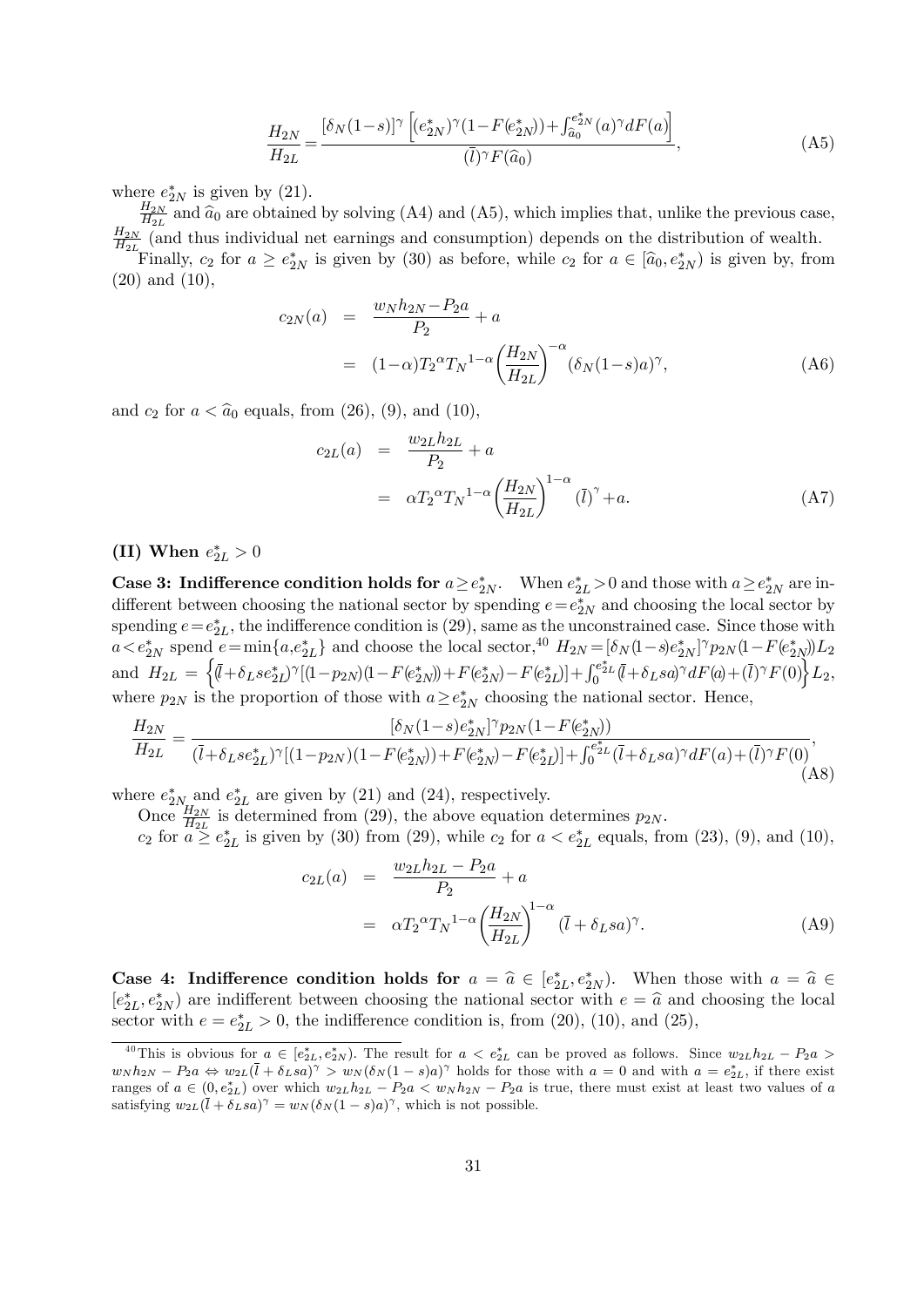$$
T_N(\delta_N(1-s)\widehat{a})^{\gamma} - \frac{1}{1-\alpha} \left(\frac{T_N H_{2N}}{T_2 H_{2L}}\right)^{\alpha} \widehat{a} = \frac{1}{1-\alpha} \left(\frac{T_N H_{2N}}{T_2 H_{2L}}\right)^{\alpha} \left\{ (1-\gamma) \left[ (\gamma \delta_L s)^{\gamma} \alpha T_2^{\alpha} T_N^{1-\alpha} \left(\frac{H_{2N}}{H_{2L}}\right)^{1-\alpha} \right]^{\frac{1}{1-\gamma}} + \frac{\overline{l}}{\delta_L s} \right\}.
$$
\n(A10)

Since those with  $a > \hat{a}$  choose  $e = \min\{a, e^*_{2N}\}\$  and the national sector and those with  $a < \hat{a}$ choose  $e = \min\{a, e_{2L}^*\}$  and the local sector,  $H_{2N} = \left\{ [\delta_N(1-s)e_{2N}^*]^\gamma (1-F(e_{2N}^*)) + \int_{\widehat{a}}^{e_{2N}^*} [\delta_N(1-s)a]^\gamma dF(a) \right\} L_2$ and  $H_{2L} = \left\{ (\bar{l} + \delta_L s e_{2L}^*)^{\gamma} (F(\hat{a}) - F(e_{2L}^*)) + \int_0^{e_{2L}^*} (\bar{l} + \delta_L s a)^{\gamma} dF(a) + (\bar{l})^{\gamma} F(0) \right\} L_2$ . Hence,  $H_{2N}$  $\frac{H_{2N}}{H_{2L}} =$  $\left[ \delta_N (1-s) \right]^\gamma \! \left[ (e^*_{2N})^\gamma (1\!-\!F(e^*_{2N})) \!+\! \int_{\widehat a}^{e^*_{2N}} a^\gamma dF(a) \right]$  $\overline{(\overline{l}+\delta_Lse^*_{2L})^{\gamma}(F(\widehat{a})-F(e^*_{2L}))+\int_{0}^{e^*_{2L}}(\overline{l}+\delta_Lsa)^{\gamma}dF(a)+(\overline{l})^{\gamma}F(0)}$  $(A11)$ 

where  $e_{2N}^*$  and  $e_{2L}^*$  are given by (21) and (24), respectively.

 $H_{2N}$  $\frac{H_{2N}}{H_{2L}}$  and  $\hat{a}$  are obtained by solving (A10) and (A11), which implies that, unlike the previous case,  $\frac{H_{2N}}{H_{2L}}$  (and thus individual net earnings and consumption) depends on the distribution of wealth.

 $c_2$  for  $a \geq e_{2N}^*$  is given by (30),  $c_2$  for  $a \in [\hat{a}, e_{2N}^*]$  is given by (A6),  $c_2$  for  $a \in [e_{2L}^*, \hat{a})$  equals, from  $(25)$  and  $(10)$ ,

$$
c_{2L}^{*}(a) = \frac{w_{2L}h_{2L}^{*} - P_{2}e_{2L}^{*}}{P_{2}} + a
$$
  
=  $(1-\gamma)\left[ (\gamma\delta_{LS})^{\gamma} \alpha T_{2}^{\alpha} T_{N}^{1-\alpha} \left(\frac{H_{2N}}{H_{2L}}\right)^{1-\alpha}\right]^{\frac{1}{1-\gamma}} + \frac{\bar{l}}{\delta_{LS}} + a,$  (A12)

and  $c_2$  for  $a < e_{2L}^*$  is given by (A9).

**Case 5: Indifference condition holds for**  $a = \tilde{a} < e_{2L}^*$ . Finally, when those with  $a = \tilde{a} < e_{2L}^*$ are indifferent between choosing the national sector by expending  $e = \tilde{a}$  and choosing the local sector by expending the same  $\tilde{a}$  on education, the indifference condition is, from (20), (23), and (9),

$$
T_N(\delta_N(1-s)\tilde{a})^\gamma = \frac{\alpha}{1-\alpha} \frac{T_N H_{2N}}{H_{2L}} (\bar{l} + \delta_L s \tilde{a})^\gamma \Leftrightarrow \frac{H_{2N}}{H_{2L}} = \frac{1-\alpha}{\alpha} \left[ \frac{\delta_N (1-s)\tilde{a}}{\bar{l} + \delta_L s \tilde{a}} \right]^\gamma.
$$
 (A13)

Since those with  $a > \tilde{a}$  expend  $e = \min\{a, e_{2N}^*\}\$  and choose the national sector and those with  $a < \widetilde{a}$  expend  $e = a$  and choose the local sector,  $H_{2N} = \left\{ [\delta_N(1-s)e_{2N}^*]^\gamma (1-F(e_{2N}^*)) + \int_{\widetilde{a}}^{e_{2N}^*} [\delta_N(1-s)a]^\gamma dF(a) \right\} L_2$ and  $H_{2L} = \left[ \int_0^{\widetilde{a}} (\overline{l} + \delta_L sa)^{\gamma} dF(a) + (\overline{l})^{\gamma} F(0) \right] L_2$ . Hence,  $H_{2N}$  $\frac{H_{2N}}{H_{2L}} =$  $\frac{[\delta_N(1-s)]^{\gamma}\Bigl[e^*_{2N}{}^{\gamma} (1-F(e^*_{2N}))+\int_{\widetilde{a}}^{e^*_{2N}} a^{\gamma} dF(a)\Bigr]}{2\pi}\nonumber\\$  $\int_0^{\widetilde{a}}(\overline{l}+\delta_L sa)^{\gamma}dF(a)+(\overline{l})^{\gamma}F(0)$  $(A14)$ 

where  $e_{2N}^*$  is given by (21).

 $_{H_{2N}}$  $\frac{H_{2N}}{H_{2L}}$  and  $\tilde{a}$  are obtained by solving (A13) and (A14).  $c_2$  for  $a \geq e_{2N}^*$  is given by (30),  $c_2$  for  $a \in [\tilde{\tilde{a}}, e^*_{2N})$  is given by (A6), and  $c_2$  for  $a < \tilde{a}$  is given by (A9).

# Appendix B Proof of lemmas and propositions of the unconstrained case

**Proof of Lemma 1.** By substituting (4) and (10) into the condition for  $e_{2L}^* = 0$ ,  $\gamma \delta_L s w_{2L}(\bar{l})^{\gamma - 1}$  $P_2 \leq 0$ ,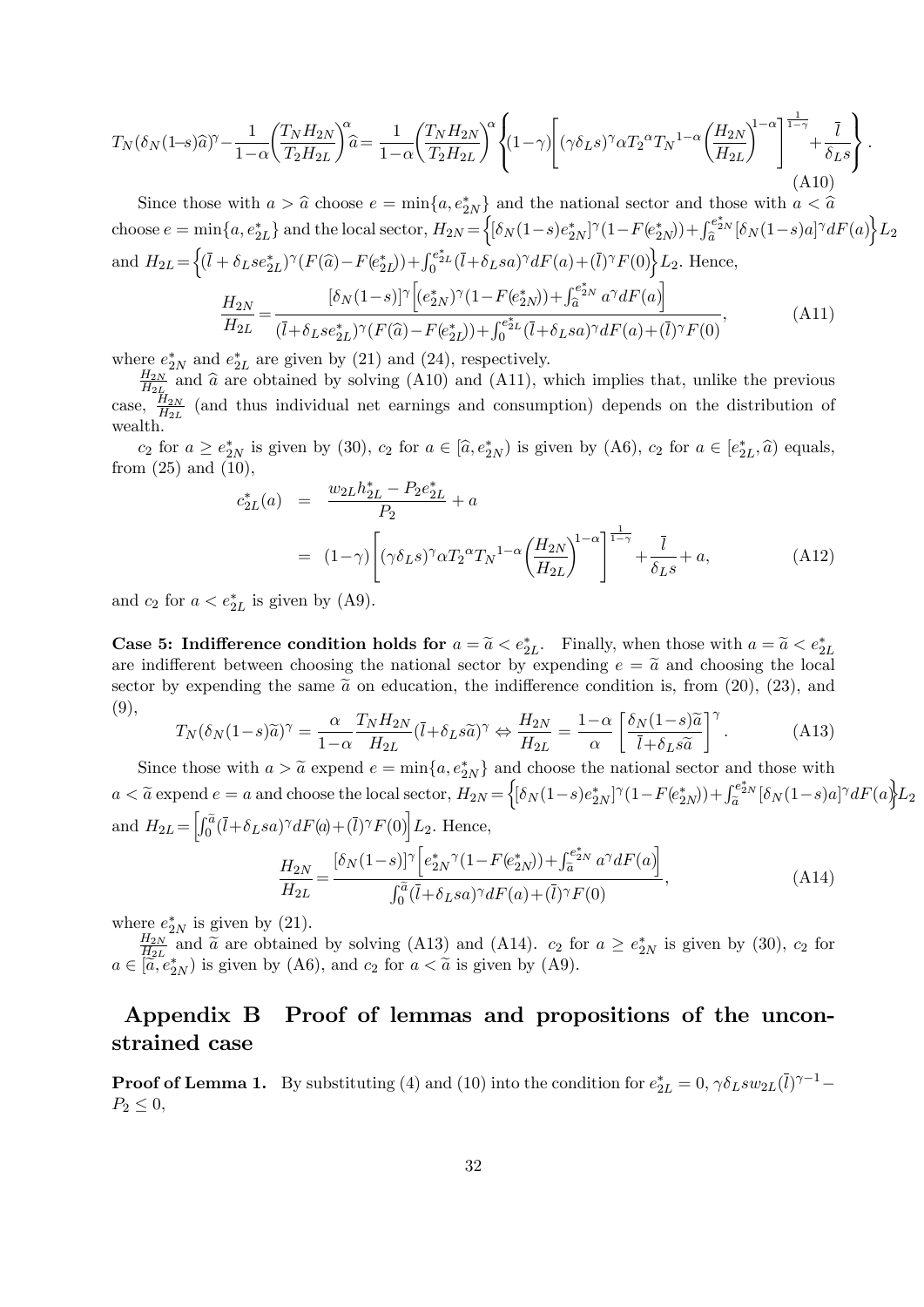$$
\gamma \delta_L s \alpha T_2^{\alpha} T_N^{1-\alpha} \left( \frac{H_{2N}}{H_{2L}} \right)^{1-\alpha} (\bar{l})^{\gamma-1} \le 1
$$
  
\n
$$
\Leftrightarrow \gamma \delta_L s \alpha T_2^{\alpha} T_N^{1-\alpha} \left\{ \left( \frac{1-\alpha}{\alpha} \frac{1-\gamma}{(\bar{l})^{\gamma}} \right)^{1-\gamma} \left[ (1-\alpha)\gamma \delta_N (1-s) T_2^{\alpha} T_N^{1-\alpha} \right]^{\gamma} \right\}^{\frac{1-\alpha}{1-\gamma(1-\alpha)}} (\bar{l})^{\gamma-1} \le 1 \text{ (from (28))}
$$
  
\n
$$
\Leftrightarrow (\delta_L s)^{1-\gamma(1-\alpha)} [\delta_N (1-s)]^{\gamma(1-\alpha)} \gamma (1-\gamma)^{(1-\gamma)(1-\alpha)} (\alpha T_2)^{\alpha} ((1-\alpha) T_N)^{1-\alpha} (\bar{l})^{\gamma-1} \le 1. \tag{A15}
$$

Denote the higher (lower) s satisfying the above equation with equality by  $\bar{s}$  (s)  $[s < 1 - \gamma(1 \alpha$   $\langle \sigma \rangle$   $\langle \sigma \rangle$ , which exists when  $T_2$  and  $T_N$  are not extemely low. The lemma is straightforward from the equation.  $\blacksquare$ 

**Proof of Lemma 2.** The result is straightforward from (28) when  $e_{2L}^* = 0$ . When  $e_{2L}^* > 0$ , the LHS of (29) decreases with  $\frac{H_{2N}}{H_{2L}}$  and s, and the RHS increases with  $\frac{H_{2N}}{H_{2L}}$ . Further, for s satisfying  $e_{2L}^* > 0$ , the RHS increases with s, because the derivative of the expression inside the curly bracket of the RHS with respect to s equals

$$
\frac{1}{s^2} \left\{ \gamma s \left[ (\gamma \delta_{L} s)^\gamma \alpha T_2^{\alpha} T_N^{1-\alpha} \left( \frac{H_{2N}}{H_{2L}} \right)^{1-\alpha} \right]^{\frac{1}{1-\gamma}} - \frac{\bar{l}}{\delta_L} \right\} > 0,
$$

where the inequality sign is from  $e_{2L}^* > 0$  and (24). Therefore, an increase in s lowers  $\frac{H_{2N}}{H_{2L}}$ .

Proof of Lemma 3.  $z_{2L}^* = 0$ , consumption of a group 2 individual with wealth a equals, from (30),

$$
c_2^*(a) = (1-\gamma) \left\{ T_N(1-\alpha) \left[ \gamma \delta_N(1-s) \right]^\gamma \left( \frac{T_N H_{2N}}{T_2 H_{2L}} \right)^{-\alpha} \right\}^{\frac{1}{1-\gamma}} + a
$$
  
\n
$$
= (1-\gamma) \left( (1-\alpha) T_2^{\alpha} T_N^{1-\alpha} \left[ \gamma \delta_N(1-s) \right]^\gamma \left\{ \left( \frac{1-\alpha}{\alpha} \frac{1-\gamma}{(\overline{l})^\gamma} \right)^{1-\gamma} \left[ (1-\alpha) \gamma \delta_N(1-s) T_2^{\alpha} T_N^{1-\alpha} \right]^\gamma \right\}^{\frac{-\alpha}{1-\gamma(1-\alpha)}} \right\}^{\frac{1}{1-\gamma}} + a \text{ (from (28))}
$$
  
\n
$$
= (1-\gamma) \left\{ (1-\alpha) T_2^{\alpha} T_N^{1-\alpha} \left[ \gamma \delta_N(1-s) \right]^{(1-\alpha)\gamma} \left[ \frac{\alpha}{1-\alpha} \frac{(\overline{l})^\gamma}{1-\gamma} \right]^\alpha \right\}^{\frac{1}{1-\gamma(1-\alpha)}} + a. \tag{A16}
$$

Hence,  $c_2$  when  $e_{2L}^* = 0$  decreases with s. The same is true for net earnings in unit of the final good, because they equal consumption minus wealth.

(ii) Only the proof of the result on the consumption is presented, because net earnings in unit of the Önal good equal consumption minus wealth.

[Condition for 
$$
\frac{dc_2}{ds}
$$
 > (<0] From (30),  $\frac{dc_2}{ds}$  is proportional to  $-\left[\frac{\gamma}{1-s} + \alpha \left(\frac{H_{2N}}{H_{2L}}\right)^{-1} \frac{d\frac{H_{2N}}{H_{2L}}}{ds}\right]$ ,  
here  $\frac{d\frac{H_{2N}}{ds}}{ds} < 0$  from Lemma 2. Hence, in order to know the sign of  $\frac{dc_2}{ds}$ ,  $\frac{d\frac{H_{2N}}{H_{2L}}}{ds}$  needs to be

 $\overline{W}$  $\overline{ds}$  $ds$ <sup>'</sup>  $\frac{H_{2L}}{ds}$  needs to be calculated. The indifference condition,  $(29)$ , can be expressed as

$$
(\gamma^{\gamma}T_2^{\alpha}T_N^{1-\alpha})^{\frac{1}{1-\gamma}}\left\{ \left[ (1-\alpha)[\delta_N(1-s)]^{\gamma} \left(\frac{H_{2N}}{H_{2L}}\right)^{-\alpha} \right]^{\frac{1}{1-\gamma}} - \left[ \alpha(\delta_L s)^{\gamma} \left(\frac{H_{2N}}{H_{2L}}\right)^{1-\alpha} \right]^{\frac{1}{1-\gamma}} \right\} = \frac{1}{1-\gamma} \frac{\bar{l}}{\delta_L s}.
$$
\n(A17)

The derivative of the LHS–RHS of (A17) with respect to  $\frac{H_{2N}}{H_{2L}}$  equals

$$
-\frac{1}{1-\gamma}\frac{H_{2L}}{H_{2N}}(\gamma^{\gamma}T_2^{\alpha}T_N^{1-\alpha})^{\frac{1}{1-\gamma}}\left\{\alpha\bigg[(1-\alpha)[\delta_N(1-s)]^{\gamma}\left(\frac{H_{2N}}{H_{2L}}\right)^{-\alpha}\right]^{\frac{1}{1-\gamma}}+(1-\alpha)\bigg[\alpha(\delta_Ls)^{\gamma}\left(\frac{H_{2N}}{H_{2L}}\right)^{1-\alpha}\bigg]^{\frac{1}{1-\gamma}}\right\}<0.
$$
(A18)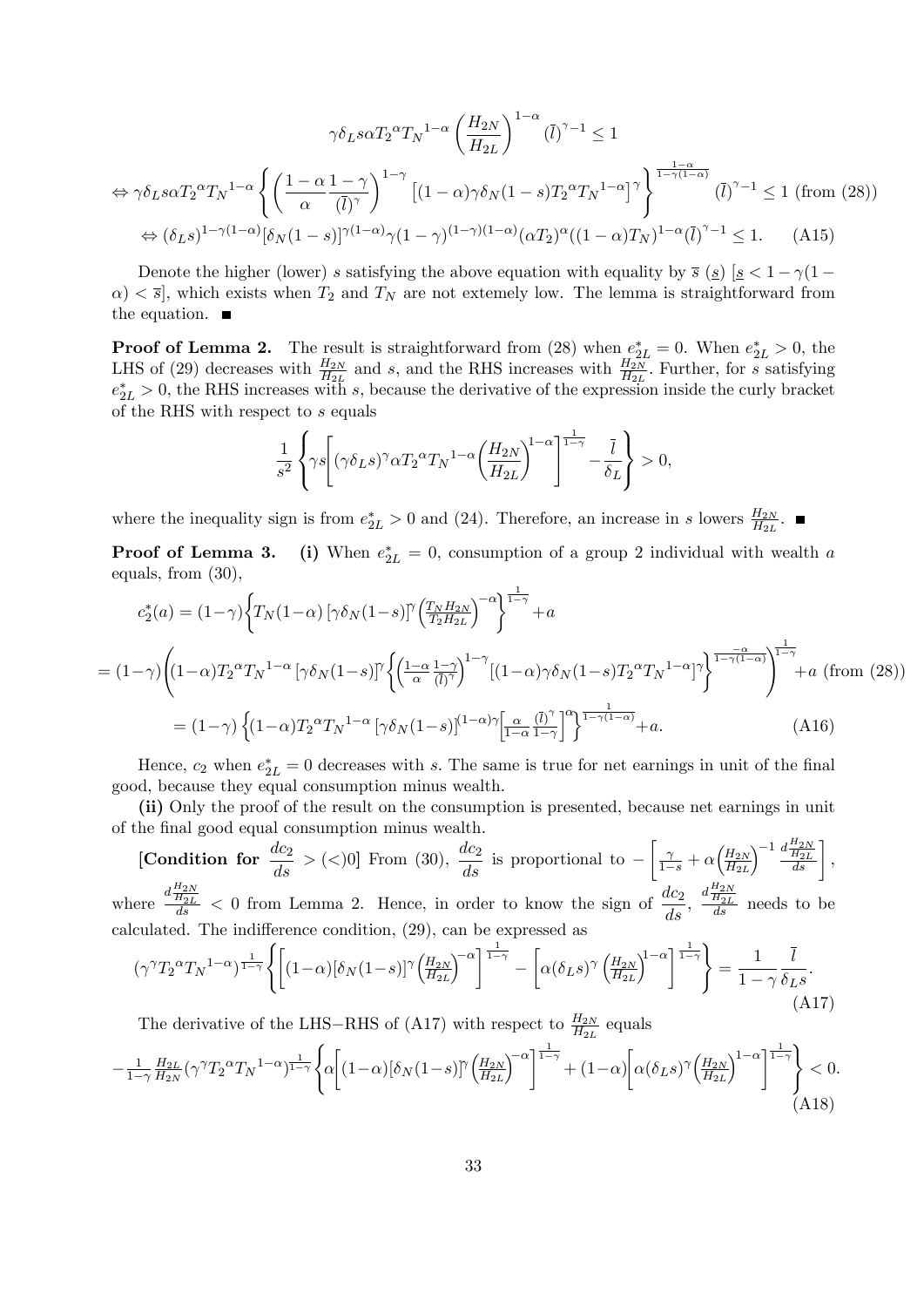The derivative of the LHS-RHS of  $(A17)$  with respect to s equals

$$
-\frac{\gamma}{1-\gamma}(\gamma^{\gamma}T_{2}^{\alpha}T_{N}^{1-\alpha})^{\frac{1}{1-\gamma}}\left\{\frac{1}{1-s}\left[(1-\alpha)\left[\delta_{N}(1-s)\right]^{\gamma}\left(\frac{H_{2N}}{H_{2L}}\right)^{-\alpha}\right]^{\frac{1}{1-\gamma}}+ \frac{1}{s}\left[\alpha(\delta_{L}s)^{\gamma}\left(\frac{H_{2N}}{H_{2L}}\right)^{1-\alpha}\right]^{\frac{1}{1-\gamma}}\right\}+\frac{1}{1-\gamma}\frac{\bar{l}}{\delta_{L}s^{2}}
$$

$$
=\frac{1}{s(1-\gamma)}(\gamma^{\gamma}T_{2}^{\alpha}T_{N}^{1-\alpha})^{\frac{1}{1-\gamma}}\left\{\frac{1-\gamma-s}{1-s}\left[(1-\alpha)\left[\delta_{N}(1-s)\right]^{\gamma}\left(\frac{H_{2N}}{H_{2L}}\right)^{-\alpha}\right]^{\frac{1}{1-\gamma}}-\left[\alpha(\delta_{L}s)^{\gamma}\left(\frac{H_{2N}}{H_{2L}}\right)^{1-\alpha}\right]^{\frac{1}{1-\gamma}}\right\}.\tag{A19}
$$

Hence,

$$
\frac{d\frac{H_{2N}}{H_{2L}}}{ds} = \frac{\frac{1}{s}\frac{H_{2N}}{H_{2L}}\left\{\frac{1-\gamma-s}{1-s}\left[(1-\alpha)\left[\delta_N(1-s)\right]\left(\frac{H_{2N}}{H_{2L}}\right)^{-\alpha}\right]^{\frac{1}{1-\gamma}}-\left[\alpha(\delta_L s)\left(\frac{H_{2N}}{H_{2L}}\right)^{1-\alpha}\right]^{\frac{1}{1-\gamma}}}{\alpha\left[(1-\alpha)\left[\delta_N(1-s)\right]\left(\frac{H_{2N}}{H_{2L}}\right)^{-\alpha}\right]^{\frac{1}{1-\gamma}}+(1-\alpha)\left[\alpha(\delta_L s)\left(\frac{H_{2N}}{H_{2L}}\right)^{1-\alpha}\right]^{\frac{1}{1-\gamma}}}
$$
\n(A20)

Let  $B_0 \equiv$  $\int (1-\alpha)[\delta_N(1-s)]^{\gamma} \left(\frac{H_{2N}}{H_{2N}}\right)$  $H_{2L}$  $\left[\sum_{1}^{\infty} \right]^{1-\gamma}$  and  $B_1 \equiv$  $\sqrt{ }$  $\alpha(\delta_L s)^\gamma \left(\frac{H_{2N}}{H_{2L}}\right)$  $H_{2L}$  $\int_{0}^{1-\alpha} \sqrt{\frac{1-\gamma}{1-\gamma}}$ . Using (A20),  $\frac{dc_2}{ds}$  is proportional to

$$
-\left[\frac{\gamma}{1-s} + \alpha \left(\frac{H_{2N}}{H_{2L}}\right)^{-1} \frac{d \frac{H_{2N}}{H_{2L}}}{ds}\right] = -\left[\frac{\gamma}{1-s} + \frac{\frac{\alpha}{s} \left(\frac{1-\gamma-s}{1-s}B_0 - B_1\right)}{\alpha B_0 + (1-\alpha)B_1}\right] = -\frac{\frac{1}{s(1-s)} \left\{\alpha(1-\gamma)(1-s)B_0 + \left[\gamma(1-\alpha)s - \alpha(1-s)\right]B_1\right\}}{\alpha B_0 + (1-\alpha)B_1} = -\frac{\frac{1}{s(1-s)} \left[\alpha(1-\gamma)(1-s)(B_0 - B_1) + \gamma(s-\alpha)B_1\right]}{\alpha B_0 + (1-\alpha)B_1}.
$$
 (A21)

Since  $B_0 - B_1 > 0$  from (A17),  $\frac{dc_2}{ds} < 0$  when  $s \ge \alpha$ .

When  $s < \alpha$ ,  $\frac{dc_2}{ds} <$  (>)0 iff the expression inside the square bracket of (A21) is positive (negative), that is,

$$
\alpha(1-\gamma)(1-s)\left(\left[(1-\alpha)\left[\delta_{N}(1-s)\right]^{\gamma}\left(\frac{H_{2N}}{H_{2L}}\right)^{-\alpha}\right]^{\frac{1}{1-\gamma}}-\left[\alpha(\delta_{LS})^{\gamma}\left(\frac{H_{2N}}{H_{2L}}\right)^{1-\alpha}\right]^{\frac{1}{1-\gamma}}\right)+\gamma(s-\alpha)\left[\alpha(\delta_{LS})^{\gamma}\left(\frac{H_{2N}}{H_{2L}}\right)^{1-\alpha}\right]^{\frac{1}{1-\gamma}}
$$
\n
$$
=\left(\frac{H_{2N}}{H_{2L}}\right)^{\frac{1-\alpha}{1-\gamma}}\left(\alpha(1-\gamma)(1-s)\left\{\left[(1-\alpha)\left[\delta_{N}(1-s)\right]^{\gamma}\left(\frac{H_{2N}}{H_{2L}}\right)^{-1}\right]^{\frac{1}{1-\gamma}}-\left[\alpha(\delta_{LS})^{\gamma}\right]^{\frac{1}{1-\gamma}}\right\}+\gamma(s-\alpha)\left[\alpha(\delta_{LS})^{\gamma}\right]^{\frac{1}{1-\gamma}}\right)>(0)
$$
\n
$$
\Leftrightarrow \alpha(1-\gamma)(1-s)\left[\left(1-\alpha\right)\left[\delta_{N}(1-s)\right]^{\gamma}\left(\frac{H_{2N}}{H_{2L}}\right)^{-1}\right]^{\frac{1}{1-\gamma}}>(0)
$$
\n
$$
\Leftrightarrow \frac{H_{2N}}{H_{2L}}<(0)
$$
\n
$$
\frac{\left[\alpha(1-\gamma)(1-s)\right]^{\gamma}\left(\frac{1-\alpha}{1-\gamma}\right)^{1-\gamma}\left(1-\alpha\right)\left[\delta_{N}(1-s)\right]^{\gamma}}{\left\{\alpha-\left[\gamma(1-\alpha)+\alpha\right]s\right\}^{1-\gamma}\alpha(\delta_{LS})^{\gamma}}.
$$
\n(A22)

By substituting the RHS of the above equation into (A17), when  $s < \alpha$ ,  $\frac{dc_2}{ds} < (>)0$  iff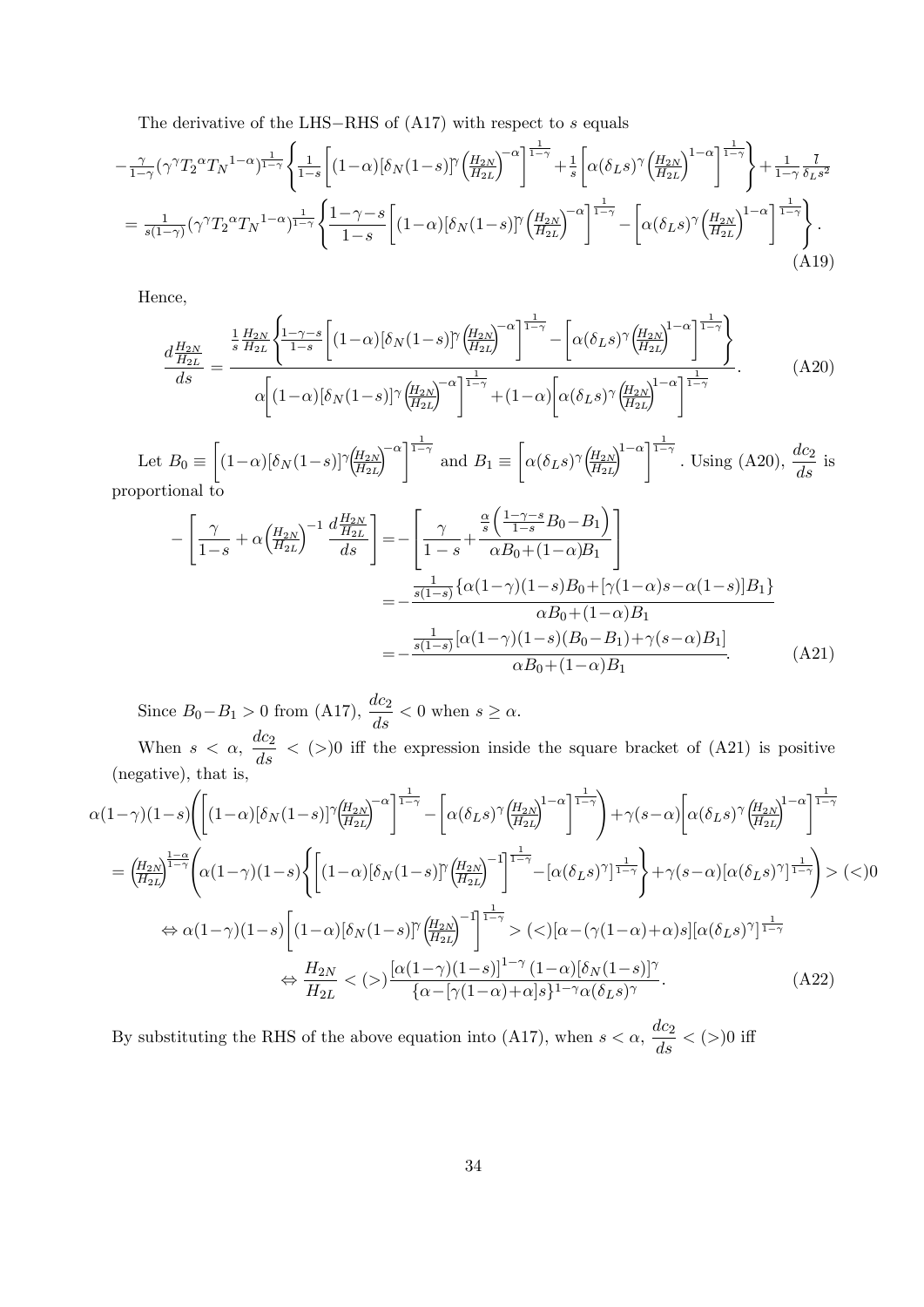$$
(\gamma^{\gamma}T_{2}^{\alpha}T_{N}^{1-\alpha})^{\frac{1}{1-\gamma}}\left\{\begin{aligned} &\left[(1-\alpha)\left[\delta_{N}(1-s)\right]^{\gamma}\left(\frac{\{\alpha-\left[\gamma(1-\alpha)+\alpha\right]s\}^{1-\gamma}\alpha(\delta_{L}s)^{\gamma}}{\left[\alpha(1-\gamma)(1-s)\right]^{1-\gamma}(1-\alpha)\left[\delta_{N}(1-s)\right]^{\gamma}}\right]^{1-\gamma}}\right\}<\left(>\right)\frac{1}{1-\gamma}\frac{\bar{l}}{\delta_{L}s}\right\}\\ &-\left[\alpha(\delta_{L}s)^{\gamma}\left(\frac{\left[\alpha(1-\gamma)(1-s)\right]^{1-\gamma}(1-\alpha)\left[\delta_{N}(1-s)\right]^{\gamma}}{\{\alpha-\left[\gamma(1-\alpha)+\alpha\right]s\}^{1-\gamma}\alpha(\delta_{L}s)^{\gamma}}}\right)^{1-\alpha}\right]^{\frac{1-\gamma}{1-\gamma}}\right\}<\left(>\right)\frac{1}{1-\gamma}\frac{\bar{l}}{\delta_{L}s}\right\}\\ &\Leftrightarrow(\gamma^{\gamma}T_{2}^{\alpha}T_{N}^{1-\alpha})^{\frac{1}{1-\gamma}(1-s)^{-\alpha}\left\{\left(1-\alpha\right)\left[\delta_{N}(1-s)\right]^{\gamma}\right\}^{\frac{1-\alpha}{1-\gamma}}\left[\alpha(\delta_{L}s)^{\gamma}\right]^{\frac{\alpha}{1-\gamma}}\left\{\frac{\alpha-\left[\gamma(1-\alpha)+\alpha\right]s\right\}^{\alpha}}{\alpha(1-\gamma)}\right\}}\\ &\times\left\{\frac{1}{1-(1-s)\frac{\alpha(1-\gamma)}{\alpha-\left[\gamma(1-\alpha)+\alpha\right]s}\right\}<\left(>\right)\frac{1}{1-\gamma}\frac{\bar{l}}{\delta_{L}s}\right\}\\ &\Leftrightarrow(\gamma^{\gamma}T_{2}^{\alpha}T_{N}^{1-\alpha})^{\frac{1}{1-\gamma}}\left[(1-\alpha)\delta_{N}^{\gamma}\right]^{\frac{1-\alpha}{1-\gamma}}\left(\frac{\alpha^{\frac{\gamma}{1-\gamma}}}{1-\gamma}\right)^{\alpha}\frac{\left(\delta_{L}s\right)^{1+\alpha\frac{\gamma}{1-\gamma}}\left(1-s\right)^{\left(1-\alpha\right)}\frac{\gamma}{1-\gamma}-\alpha(\alpha-s)}<\left(>\right)\frac{\bar{l}}{1-\gamma}.\end{aligned} \tag{A23}
$$

If  $T_N$ ,  $T_2$ ,  $\delta_N$  and  $\delta_L$  are low enough that the LHS of (A23) at s maximizing  $\frac{s^{1+\alpha}\frac{\gamma}{1-\gamma}(1-s)^{(1-\alpha)}\frac{\gamma}{1-\gamma}-\alpha(\alpha-s)}{\{\alpha-[\gamma(1-\alpha)+\alpha]s\}^{1-\alpha}}$  $\frac{1}{\{\alpha-\lceil\gamma(1-\alpha)+\alpha\rceil s\}^{1-\alpha}}$ is smaller than the RHS,  $\frac{dc_2}{ds} < 0$  for any s; otherwise, there exist ranges of s satisfying  $\frac{dc_2}{ds} > 0$ .



Figure A1: The shape of the quadratic function



Figure A2: The shape of the cubic function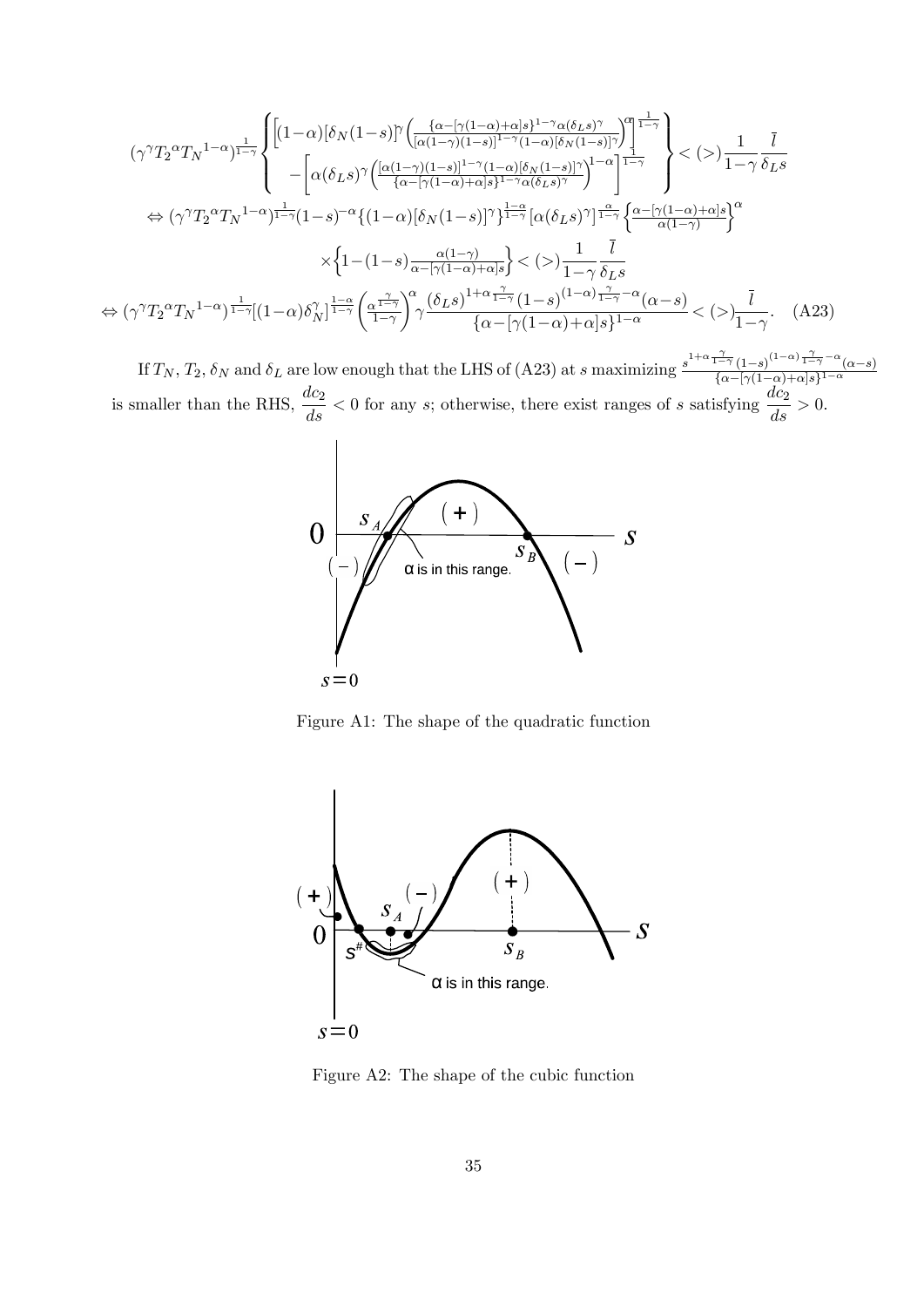

Figure A3: The determination of the sign of  $\frac{dc_2}{ds}$  for  $s < \alpha$ 

[Relationship between s and  $c_2$  when  $T_N$ ,  $T_2$ ,  $\delta_N$ , and  $\delta_L$  are sufficiently high] The derivative of  $\frac{s^{1+\alpha} \frac{\gamma}{1-\gamma} (1-s)^{(1-\alpha)} \frac{\gamma}{1-\gamma} - \alpha(\alpha-s)}{\int_{\alpha-\alpha} [(\alpha-\alpha)+\alpha] s (1-\alpha)}$  $\frac{\frac{1}{1-\gamma}\left(1-s\right)^{\left(1-\alpha\right)}\frac{1}{1-\gamma}-\alpha}{\left\{\alpha-\left[\gamma(1-\alpha)+\alpha\right]s\right\}^{1-\alpha}}=\left[\frac{s^{1-\gamma(1-\alpha)}(1-s)^{\gamma-\alpha}(\alpha-s)^{1-\gamma}}{s^{\alpha-\left[\gamma(1-\alpha)+\alpha\right]s\right\}^{(1-\alpha)(1-\gamma)}}\right]$  $\frac{s^{1-\gamma(1-\alpha)}(1-s)^{\gamma-\alpha}(\alpha-s)^{1-\gamma}}{\{\alpha-[\gamma(1-\alpha)+\alpha]s\}^{(1-\alpha)(1-\gamma)}}$  on the LHS of (A23) with respect to s equals  $\frac{1}{1-\gamma}$  $\int s^{1-\gamma(1-\alpha)}(1-s)^{\gamma-\alpha}(\alpha-s)^{1-\gamma}$  $\frac{\sinh^{-\gamma(1-\alpha)}(1-s)^{\gamma-\alpha}(\alpha-s)^{1-\gamma}}{\{\alpha-\lceil \gamma(1-\alpha)+\alpha \rceil s\}^{(1-\alpha)(1-\gamma)}}$  times  $\left[1\!-\!\gamma(1\!-\!\alpha)\right]\!{1\over s}\!-\!\frac{\gamma\!-\!\alpha}{1\!-\!s}$  $\frac{\gamma - \alpha}{1 - s} - \frac{1 - \gamma}{\alpha - s}$  $\frac{1-\gamma}{\alpha-s} + \frac{(1-\alpha)(1-\gamma)\left[\gamma(1-\alpha)+\alpha\right]}{\alpha-\left[\gamma(1-\alpha)+\alpha\right]s}$  $\alpha - [\gamma(1-\alpha)+\alpha]s$  $= \frac{\left[1-\gamma(1-\alpha)\right]\left\{\alpha-\left[\gamma(1-\alpha)+\alpha\right]s\right\}+(1-\alpha)(1-\gamma)\left[\gamma(1-\alpha)+\alpha\right]s}{\left(1-\gamma(1-\alpha)+1\right)s}$  $\frac{(\gamma-1-\alpha)+\alpha|s+(1-\alpha)(1-\gamma)[\gamma(1-\alpha)+\alpha]s}{\{\alpha-[\gamma(1-\alpha)+\alpha]s\}s} - \frac{(\gamma-\alpha)(\alpha-s)+(1-\gamma)(1-s)}{(1-s)(\alpha-s)}$  $(1-s)(\alpha-s)$  $= \frac{\alpha \{[1-\gamma(1-\alpha)] - [\gamma(1-\alpha)+\alpha]s\}}{[1-\gamma(1-\alpha)+\alpha]s\}}$  $\frac{-\gamma(1-\alpha)] - [\gamma(1-\alpha)+\alpha]s\}}{\{\alpha - [\gamma(1-\alpha)+\alpha]s\}s} - \frac{(1-\alpha)\,(1+\alpha-\gamma-s)}{(1-s)(\alpha-s)}$  $(1-s)(\alpha-s)$  $=\frac{\gamma(1-\alpha)+\alpha}{\sqrt{1-\alpha(1-\alpha)+\alpha(s)s(1-\alpha)}}$  $\{\alpha-\lceil \gamma(1-\alpha)+\alpha \rceil s\} s(1-s)(\alpha-s)$  $\left\{\alpha\left[\frac{1-\gamma(1-\alpha)}{\gamma(1-\alpha)+\alpha}-s\right](1-s)(\alpha-s)-(1-\alpha)(1+\alpha-\gamma-s)\right]\frac{\alpha}{\gamma(1-\alpha)+\alpha}-s\right\} s\right\}\;(\mathbf{A24})$ Let  $E_0 \equiv \frac{1-\gamma(1-\alpha)}{\gamma(1-\alpha)+\alpha}$  $\frac{1-\gamma(1-\alpha)}{\gamma(1-\alpha)+\alpha}$ ,  $E_1 \equiv 1 + \alpha - \gamma$ , and  $E_2 \equiv \frac{\alpha}{\gamma(1-\alpha)}$  $\frac{\alpha}{\gamma(1-\alpha)+\alpha}$ . Then, the derivative is expressed as  $\frac{1}{1-\gamma}$  $s^{\alpha\gamma}(1-s)^{\gamma-\alpha}$  $\frac{s^{\alpha\gamma}(1-s)^{\gamma-\alpha}}{\{\alpha-[\gamma(1-\alpha)+\alpha]s\}^{(1-\alpha)(1-\gamma)}} \sqrt{\frac{1}{1-\gamma}} \frac{\gamma(1-\alpha)+\alpha}{\{\alpha-[\gamma(1-\alpha)+\alpha]s\}^{(1-\alpha)(1-\gamma)}}$  $\frac{\gamma(1-\alpha)+\alpha}{\{\alpha-\lceil\gamma(1-\alpha)+\alpha\rfloor s\}(1-s)}$  times  $\alpha(E_0-s)(1-s)(\alpha-s) - (1-\alpha)(E_1-s)(E_2-s)s$ =  $\alpha [E_0-(1+E_0)s+s^2](\alpha-s)-(1-\alpha)[E_1E_2-(E_1+E_2)s+s^2]s$ =  $\alpha \{\alpha E_0 - [\alpha(1+E_0)+E_0] s + (1+E_0+\alpha)s^2 - s^3\} - (1-\alpha) [E_1E_2s - (E_1+E_2)s^2 + s^3]$ =  $-s^3 + [\alpha(1+E_0+\alpha)+(1-\alpha)(E_1+E_2)]s^2 - {\alpha[\alpha(1+E_0)+E_0]} + (1-\alpha)E_1E_2\}s + \alpha^2E_0.$  (A25)

From the first line of the above equation, the derivative is 0 at  $s = 0$  and negative at  $s = \alpha$ .

The sign of the derivative for  $s \in (0, \alpha)$  can be known by examining the shape of the above cubic function. The derivative of the cubic function with respect to s equals

$$
-3s^2 + 2[\alpha(1+E_0+\alpha) + (1-\alpha)(E_1+E_2)]s - {\alpha[\alpha(1+E_0)+E_0]} + (1-\alpha)E_1E_2,
$$

which is negative at  $s = 0$ , while the sign at  $s = \alpha$  is ambiguous.

The derivative of the quadratic function with respect to s equals  $-6s+2[\alpha(1+E_0+\alpha) + (1-\alpha)(E_1+E_2)]$ , which is positive at  $s = 0$ . It is also positive at  $s = \alpha$  because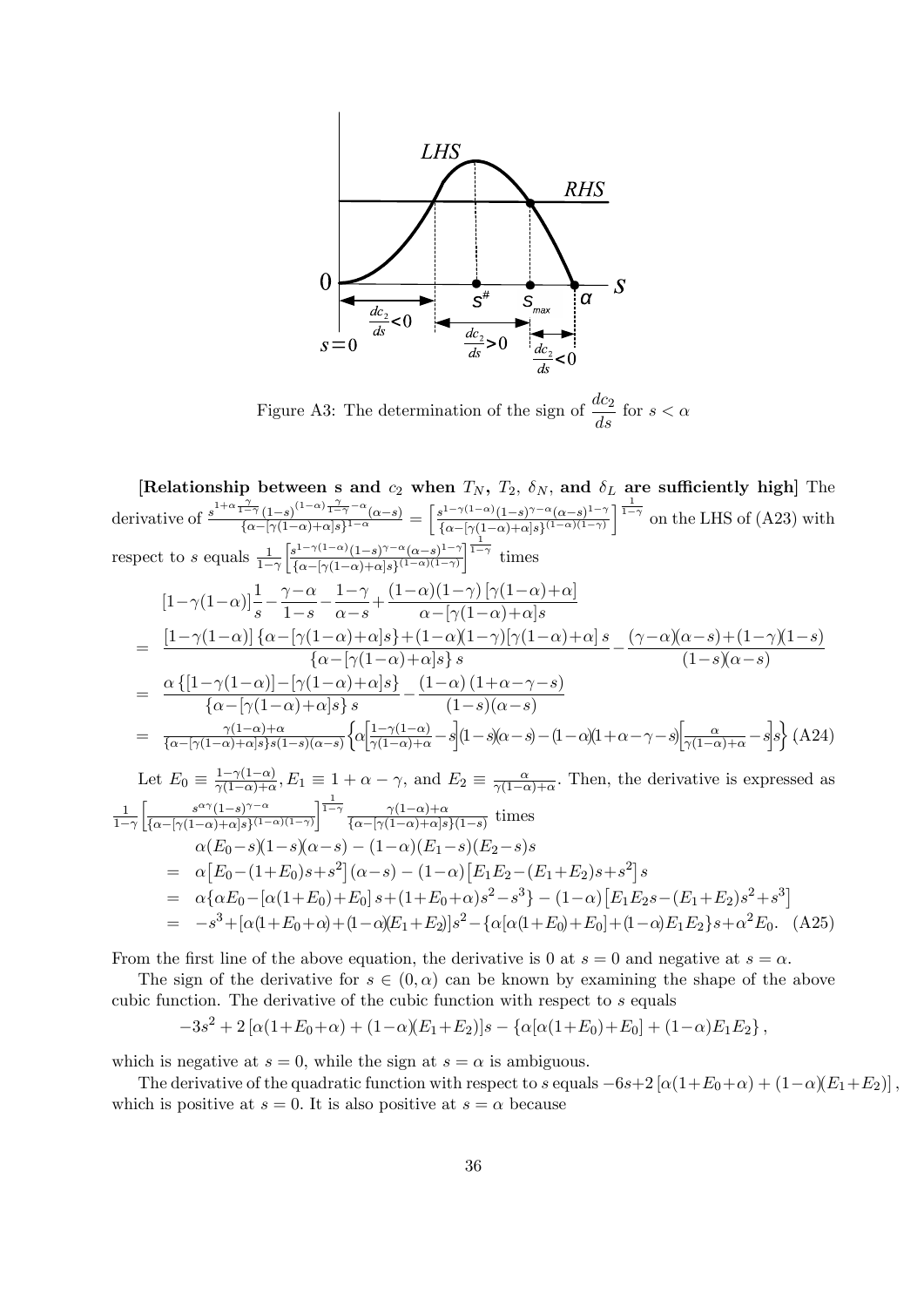$$
-6\alpha + 2\left[\alpha(1+E_0+\alpha) + (1-\alpha)(E_1+E_2)\right]
$$
  
= 
$$
-6\alpha + 2\left\{\alpha\frac{\alpha[\gamma(1-\alpha)+\alpha] + (1+\alpha)}{[\gamma(1-\alpha)+\alpha]} + (1-\alpha)\frac{(1+\alpha-\gamma)\gamma(1-\alpha)+\alpha+\alpha}{\gamma(1-\alpha)+\alpha}\right\}
$$
  
= 
$$
-6\alpha + 2\frac{[1-(1-\alpha)\gamma][\alpha+(1-\alpha)\gamma]+2\alpha}{\gamma(1-\alpha)+\alpha}
$$
  
= 
$$
2\frac{(1-\alpha)(1-\gamma)[3\alpha+(1-\alpha)\gamma]}{\gamma(1-\alpha)+\alpha} > 0.
$$

Hence, both  $s = 0$  and  $s = \alpha$  are located at the upward-sloping portion of the graph of the quadratic function. Figure A1 shows a graph of the quadratic function. Based on this figure, Figure A2 illustrates a graph of the cubic function. The sign of the derivative of  $\frac{s^{1+\alpha}\frac{\gamma}{1-\gamma}(1-s)^{(1-\alpha)}\frac{\gamma}{1-\gamma}-\alpha(\alpha-s)}{\int_{\Omega}[(\alpha-\beta)(\alpha-s)\alpha]s^{1-\alpha}}$  $\frac{1}{\{\alpha-\lceil\gamma(1-\alpha)+\alpha\rceil s\}^{1-\alpha}}$ is the same as the sign of the cubic function for  $s \in (0, \alpha]$  (the shapes are different because the derivative equals  $\frac{1}{1-\gamma}$  $s^{\alpha\gamma}(1-s)^{\gamma-\alpha}$  $\frac{s^{\alpha\gamma}(1-s)^{\gamma-\alpha}}{\{\alpha-[\gamma(1-\alpha)+\alpha]s\}^{(1-\alpha)(1-\gamma)}} \sqrt{\frac{1}{1-\gamma}} \frac{\gamma(1-\alpha)+\alpha}{\{\alpha-[\gamma(1-\alpha)+\alpha]s\}^{(1-\alpha)(1-\gamma)}}$  $\frac{\gamma(1-\alpha)+\alpha}{\{\alpha-\gamma(1-\alpha)+\alpha\}s\}(1-s)}$  times the cubic function), while, as shown above, the sign of the derivative at  $s = 0$  is zero.

Therefore, there exists  $s^{\sharp} \in (0, \alpha)$  such that the derivative of  $\frac{s^{1+\alpha} \frac{\gamma}{1-\gamma} (1-s)^{(1-\alpha)} \frac{\gamma}{1-\gamma} - \alpha}{\int_{\alpha - [\alpha(1-\alpha)+\alpha] s^{11-\alpha}} (\alpha - s)}$  $\frac{\alpha-s}{\{\alpha-[{\gamma}(1-\alpha)+\alpha]s\}^{1-\alpha}}$  equals 0, and the derivative is 0 at  $s = 0$ , is positive for  $s \in (0, s^{\sharp})$ , and is negative for  $s \in (s^{\sharp}, \alpha)$ .

Based on this result, Figure A3 illustrates graphs of the LHS and the RHS of (A23) when  $T_N$ ,  $T_2$ ,  $\delta_N$ , and  $\delta_L$  are high enough that they intersect. As shown above, when  $s < \alpha$ ,  $\frac{dc_2}{ds} < (>)0$  iff the LHS is smaller (greater) than the RHS. Therefore,  $\frac{dc_2}{ds} < 0$  when s is small,  $\frac{dc_2}{ds} > 0$  when s is intermediate, and  $\frac{dc_2}{ds} < 0$  again when s is large (note  $\frac{dc_2}{ds} < 0$  when  $s \ge \alpha$ ).

Proof of Proposition 1. (i) From Lemma 3 (i), net earnings and consumption of group 2 individuals decrease with s when  $e_{2L}^* = 0$ . From (ii) of the lemma, if  $T_N$ ,  $T_2$ ,  $\delta_N$ , and  $\delta_L$  are low enough, they decrease with s when  $e_{2L}^* > 0$  too and thus they decrease with s for any s. Even when  $T_N$ ,  $T_2$ ,  $\delta_N$ , and  $\delta_L$  are high enough that net earnings and consumption increase with s for intermediate s when  $e_{2L}^* > 0$  (Lemma 3 (ii)), they decrease with s for any s, if such range of s is not effective, i.e.  $e_{2L}^* > 0$  is not true. From (A23) in the proof of Lemma 3, the supremum of s satisfying  $\frac{dc_2}{ds} > 0$ , which is  $s_{\text{max}}$  in Figure A3 and is smaller than  $\alpha$ , increases with  $T_N$ ,  $T_2$ ,  $\delta_N$ , and  $\delta_L$ . From Lemma 1,  $e_{2L}^* = 0$  iff  $s \leq s$  and  $s \geq \overline{s}$  ( $s < 1 - \gamma(1 - \alpha) < \overline{s}$ ), where  $s$  decreases ( $\bar{s}$  increases) with  $T_N$ ,  $T_2$ ,  $\delta_N$ , and  $\delta_L$ . Hence, if these exogenous variables are low enough that  $s_{\text{max}} \leq s$ , consumption and net earnings decrease with s for any s.

(ii) Only the proof of the result on the consumption is presented, because net earnings in unit of the final good equal consumption minus wealth. From the proof of (i), if  $T_N$ ,  $T_2$ ,  $\delta_N$ , and  $\delta_L$  are high enough that  $s_{\text{max}} > s$ , consumption increases with s when  $e_{2L}^* > 0$  and s is intermediate. From Lemma 3,  $c_2$  decreases with s for small s, increases with s for intermediate s, and decreases with s for large s, where, from Lemmas 1 and 3,  $c_2$  decreases with s at least for  $s \leq s$  and  $s \geq \min\{\alpha, \overline{s}\}.$ 

Hence,  $c_2$  is maximized either at  $s = s_{\text{max}} < \alpha$  or at  $s = 0$ . From (30),  $c_2$  at an intermediate s is greater (smaller) than  $c_2$  at  $s = 0$ , where  $e_{2L}^* = 0$ , iff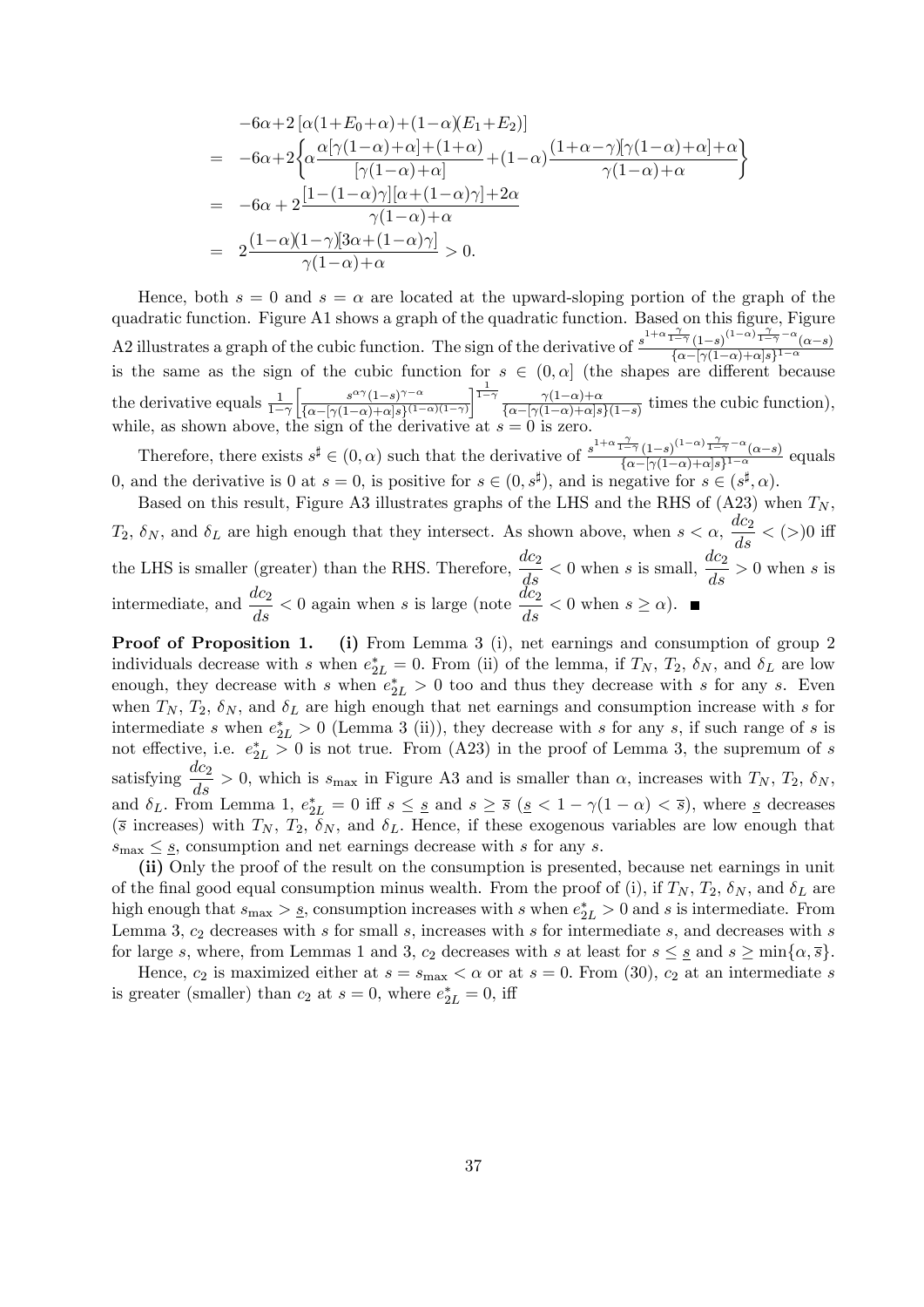$$
(1-s)^{\gamma} \left(\frac{H_{2N}}{H_{2L}}\middle|\text{intermediate }s\right)^{-\alpha} > \left(\langle\right) \left(\frac{H_{2N}}{H_{2L}}\middle|\text{ }s=0\right)^{-\alpha} \Leftrightarrow (1-s)^{\gamma} \left(\frac{H_{2N}}{H_{2L}}\middle|\text{intermediate }s\right)^{-\alpha} > \left(\langle\right) \left\{\left(\frac{1-\alpha}{\alpha}\frac{1-\gamma}{(\overline{l})^{\gamma}}\right)^{1-\gamma} \left[(1-\alpha)\gamma\delta_{N}T_{2}^{\alpha}T_{N}^{1-\alpha}\right]^{\gamma}\right\}^{-\frac{\alpha}{1-\gamma(1-\alpha)}} \quad \text{(from (28))}
$$
\n
$$
\Leftrightarrow \frac{H_{2N}}{H_{2L}}\middle|\text{intermediate }s < \left(\rangle\right)\left(1-s\right)^{\frac{\gamma}{\alpha}} \left\{\left(\frac{1-\alpha}{\alpha}\frac{1-\gamma}{(\overline{l})^{\gamma}}\right)^{1-\gamma} \left[(1-\alpha)\gamma\delta_{N}T_{2}^{\alpha}T_{N}^{1-\alpha}\right]^{\gamma}\right\}^{\frac{1}{1-\gamma(1-\alpha)}} \quad \text{(A26)}
$$

From (A22) in the proof of Lemma 3, s satisfies  $\frac{dc_2}{ds} = 0$  and thus could be equal to  $s_{\text{max}}$  iff  $_{H_{2N}}$  $\frac{H_{2N}}{H_{2L}}=\frac{[\alpha(1-\gamma)(1-s)]^{1-\gamma}(1-\alpha)[\delta_N(1-s)]^{\gamma}}{\{\alpha-[\gamma(1-\alpha)+\alpha]s\}^{1-\gamma}\alpha(\delta_L s)^{\gamma}}$  $\frac{(1-\gamma)(1-s)}{\{\alpha-(\gamma(1-\alpha)+\alpha)s\}^{1-\gamma}\alpha(\delta_L s)^\gamma}$ . Hence, from this equation and (A26), the condition for  $c_2$  at  $s = s_{\text{max}}$  to be greater (smaller) than  $c_2$  at  $s = 0$  is given by

$$
(1-s)^{\frac{\gamma}{\alpha}}\left\{\left(\frac{1-\alpha}{\alpha}\frac{1-\gamma}{(\overline{l})^{\gamma}}\right)^{1-\gamma}\left[(1-\alpha)\gamma\delta_{N}T_{2}^{\alpha}T_{N}^{1-\alpha}\right]^{\gamma}\right\}^{\frac{1}{1-\gamma(1-\alpha)}}>(<)\frac{[\alpha(1-\gamma)(1-s)]^{1-\gamma}(1-\alpha)[\delta_{N}(1-s)]^{\gamma}}{\{\alpha-[\gamma(1-\alpha)+\alpha]s\}^{1-\gamma}\alpha(\delta_{L}s)^{\gamma}}\right\}
$$

$$
\Leftrightarrow \alpha s^{\gamma}(1-s)^{\frac{\gamma(1-\alpha)}{\alpha}}\left\{\left(\frac{1-\alpha}{\alpha}\frac{1-\gamma}{(\overline{l})^{\gamma}}\right)^{1-\gamma}\left[(1-\alpha)\gamma(\delta_{N})^{\gamma(1-\alpha)}(\delta_{L})^{1-\gamma(1-\alpha)}T_{2}^{\alpha}T_{N}^{1-\alpha}\right]^{\gamma}\right\}^{\frac{1}{1-\gamma(1-\alpha)}}>(<)(1-\gamma)^{1-\gamma}(1-\alpha)\left\{\frac{\alpha(1-s)}{\alpha-(\gamma(1-\alpha)+\alpha]s}\right\}^{1-\gamma} \tag{A27}
$$

:

Hence, if  $T_N$ ,  $T_2$ ,  $\delta_N$ , and  $\delta_L$  are is sufficiently large,  $c_2$  at  $s = s_{\text{max}}$  is greater than  $c_2$  at  $s = 0$ , otherwise  $c_2$  at  $s = 0$  is greater. From Figure A3 of the proof of Lemma 3 (ii),  $s_{\text{max}}$  is the largest of two values of s at which the LHS and the RHS of (A23) are equal. As  $T_N$ ,  $T_2$ ,  $\delta_N$  and  $\delta_L$  become higher, the graph of the LHS shifts upward and thus  $s_{\text{max}}$  increases.

**Proof of Proposition 2.** (i) From Lemma 1,  $h_{2L}^*$  is lowest when  $s \leq s$  and  $s \geq \overline{s}$ . When  $s \in (\underline{s}, \overline{s})$  and thus  $e_{2L}^{*} > 0$ , from (13) and (24),

$$
\frac{dh_{2L}^{*}}{ds} \propto \frac{1}{s} + (1 - \alpha) \left(\frac{H_{2N}}{H_{2L}}\right)^{-1} \frac{d \frac{H_{2N}}{H_{2L}}}{ds}
$$
\n
$$
= \frac{1}{s} \left[ 1 + \frac{(1 - \alpha) \left(\frac{1 - \gamma - s}{1 - s} B_0 - B_1\right)}{\alpha B_0 + (1 - \alpha) B_1} \right] \text{ (from (A20) in the proof of Lemma 3)}
$$
\n
$$
= \frac{1}{s} \frac{\alpha B_0 + (1 - \alpha) \frac{1 - \gamma - s}{1 - s} B_0}{\alpha B_0 + (1 - \alpha) B_1}
$$
\n
$$
= \frac{1}{s(1 - s)} \frac{(1 - s) - (1 - \alpha)\gamma}{\alpha B_0 + (1 - \alpha) B_1} B_0 > (\alpha) \text{ for } s < (\alpha) 1 - (1 - \alpha)\gamma, \qquad \text{(A28)}
$$
\n
$$
\text{where } B_0 \equiv \left[ (1 - \alpha) [\delta_N(1 - s)]^{\gamma} \left(\frac{H_{2N}}{H_{2L}}\right)^{-\alpha} \right]^{\frac{1}{1 - \gamma}} \text{ and } B_1 \equiv \left[ \alpha (\delta_L s)^{\gamma} \left(\frac{H_{2N}}{H_{2L}}\right)^{1 - \alpha} \right]^{\frac{1}{1 - \gamma}}.
$$

Hence,  $h_{2L}^*$  is maximized at  $s = 1 - (1 - \alpha)\gamma \in (s, \overline{s}).$ (ii) From (12),  $\frac{dh_{2N}^{*}}{ds}$  is proportional to –  $\int \frac{1}{1-s} + \alpha \left( \frac{H_{2N}}{H_{2L}} \right)$  $H_{2L}$  $\left[\frac{1}{\frac{d_{2N}}{ds}}\right]$ , while from the proof of Lemma 3,  $\frac{dc_2}{ds}$  is proportional to - $\int_{1-s}^{1} + \alpha \left( \frac{H_{2N}}{H_{2L}} \right)$  $H_{2L}$  $\left(\frac{1}{\frac{H_{2N}}{ds}}\right)^{-1} \frac{d_{\frac{H_{2N}}{H_{2L}}}}{ds}\right]$ . When  $s \leq s$  and  $s \geq \overline{s}$  and thus  $e_{2L}^* = 0$ ,  $c_2$  decreases with s from the lemma. Hence,  $h_{2N}^*$  decreases with s as well. When  $s \in (s, \overline{s})$ ,